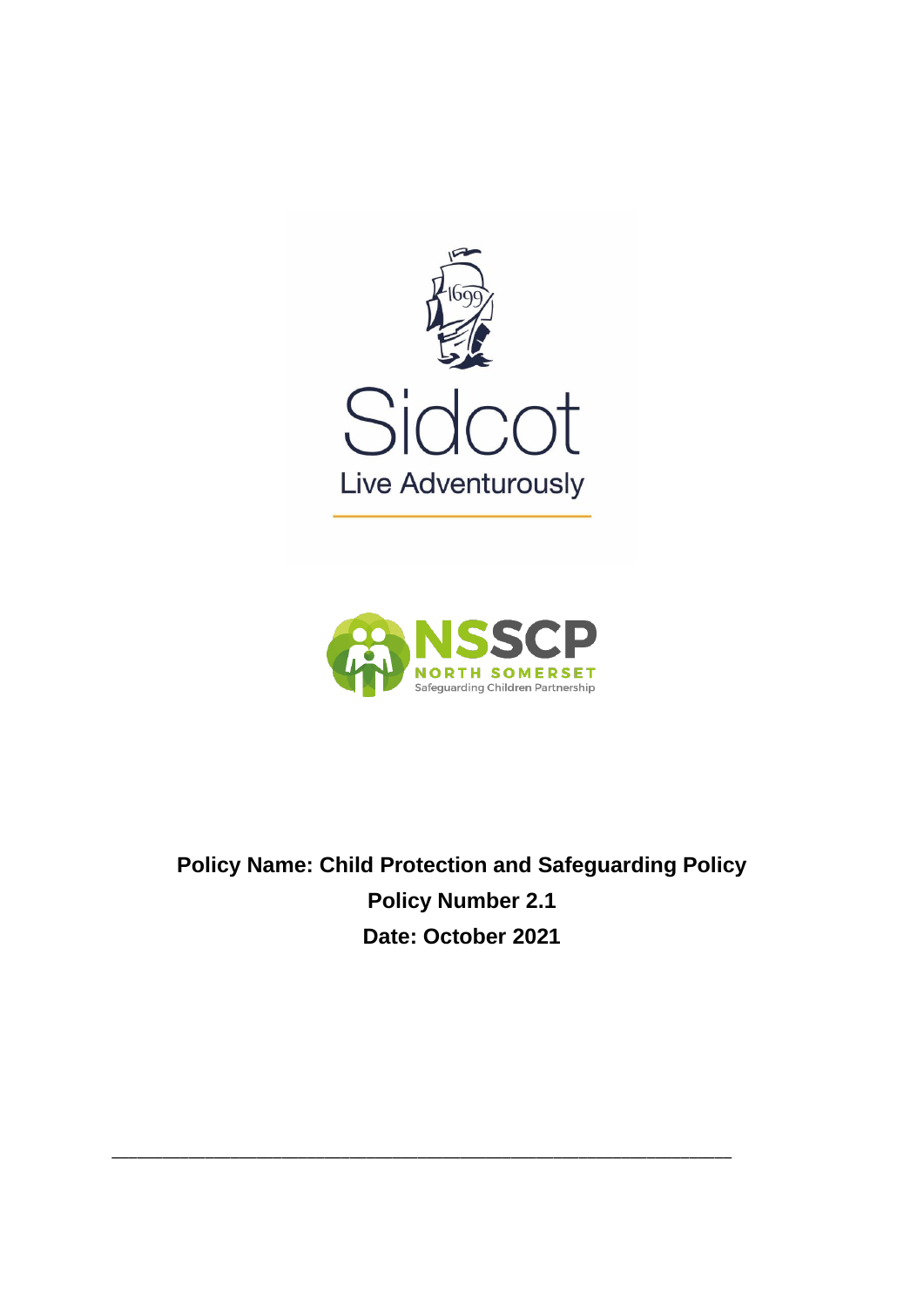## **Policy Number:**

2.1

## **Sources of Advice in relation to this document:**

Joanne Bocko, Safeguarding in Education Lead, North Somerset Safeguarding Children's Partnership

\_\_\_\_\_\_\_\_\_\_\_\_\_\_\_\_\_\_\_\_\_\_\_\_\_\_\_\_\_\_\_\_\_\_\_\_\_\_\_\_\_\_\_\_\_\_\_\_\_\_\_\_\_\_\_\_\_\_\_\_\_\_\_\_\_\_\_\_\_\_\_\_\_

## **This policy replaces:**

2.1- previous Child Protection and Safeguarding Policy

**Approved by:** Sidcot Board

## **Date displayed on Sidcot School web site: October 2021**

**Date due to be reviewed by responsible person or body:**  30/09/2022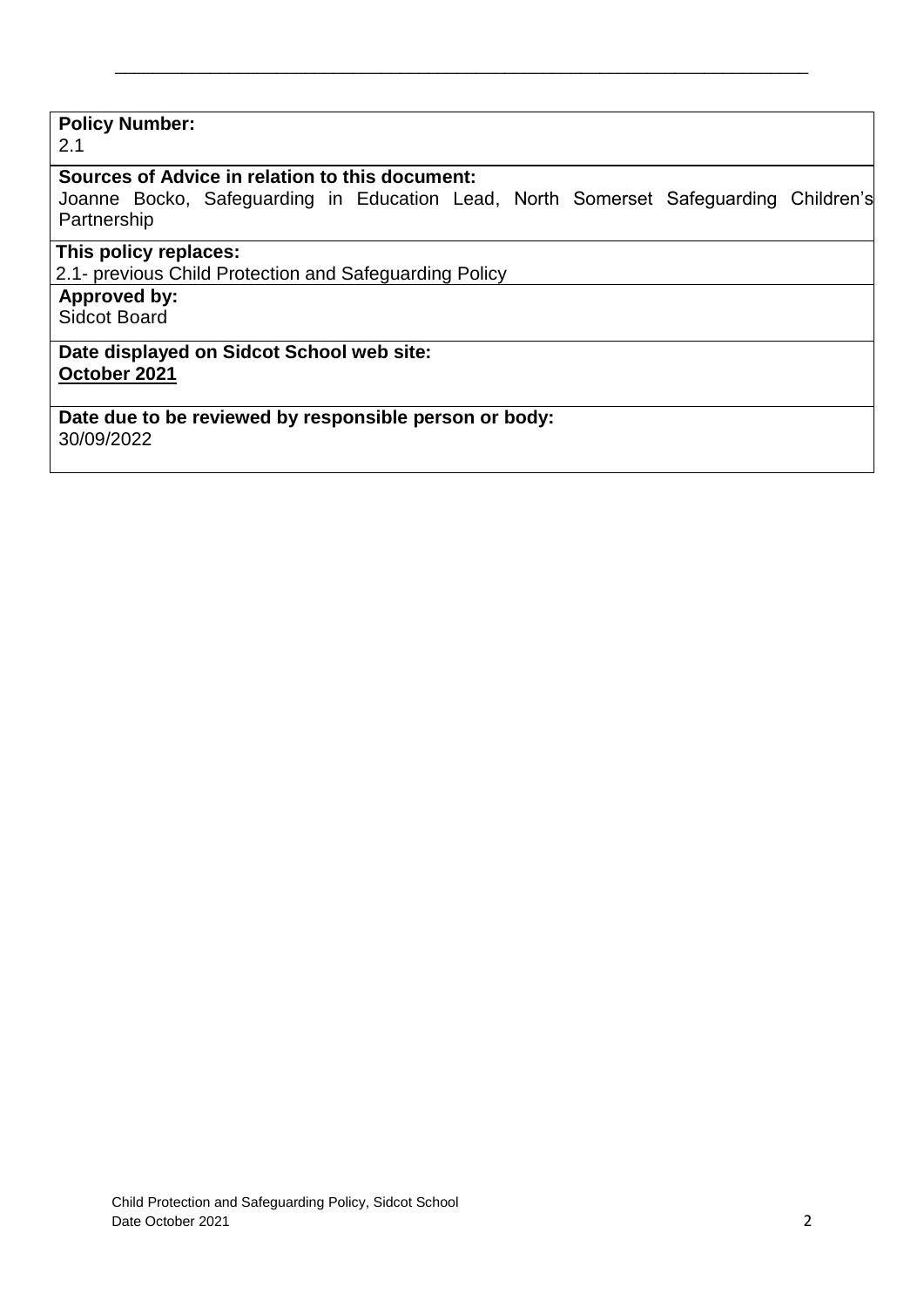## **North Somerset Safeguarding Children Partnership**

In North Somerset the three key partners are:

- **North Somerset Council**
- **Bristol, North Somerset and South Gloucestershire Clinical Commissioning Group**

\_\_\_\_\_\_\_\_\_\_\_\_\_\_\_\_\_\_\_\_\_\_\_\_\_\_\_\_\_\_\_\_\_\_\_\_\_\_\_\_\_\_\_\_\_\_\_\_\_\_\_\_\_\_\_\_\_\_\_\_\_\_\_\_\_\_\_\_\_\_\_\_\_

• **Avon and Somerset Constabulary**

Schools and educational settings, including early years (Section 40 of the Childcare Act 2006), are vital safeguarding partners. The North Somerset Safeguarding Children Partnership builds on the existing strong relationships with schools, college and early years settings to ensure educational settings contribute to making the voices of children and young people heard within an educational safeguarding context.

The North Somerset Safeguarding Children Partnership have agreed on key principles:

- The voice of children, young people and families will be heard and responded to in a meaningful way;
- Being cognisant of arrangements in neighbouring areas and ensuring links are maintained to promote the safety of child and families who move between new safeguarding arrangements and LA areas. This is especially important in areas such as county lines and exploitation;
- The need to work more effectively and efficiently and ensure that resources are used to their optimum to promote the safety and well-being of children and families in North Somerset.

Full published arrangements can be found at [https://www.n-somerset.gov.uk/my](https://www.n-somerset.gov.uk/my-services/children-young-people-families/childrens-safeguarding/safeguarding-children-partnership/about-safeguarding-children-partnership)[services/children-young-people-families/childrens-safeguarding/safeguarding-children](https://www.n-somerset.gov.uk/my-services/children-young-people-families/childrens-safeguarding/safeguarding-children-partnership/about-safeguarding-children-partnership)[partnership/about-safeguarding-children-partnership](https://www.n-somerset.gov.uk/my-services/children-young-people-families/childrens-safeguarding/safeguarding-children-partnership/about-safeguarding-children-partnership)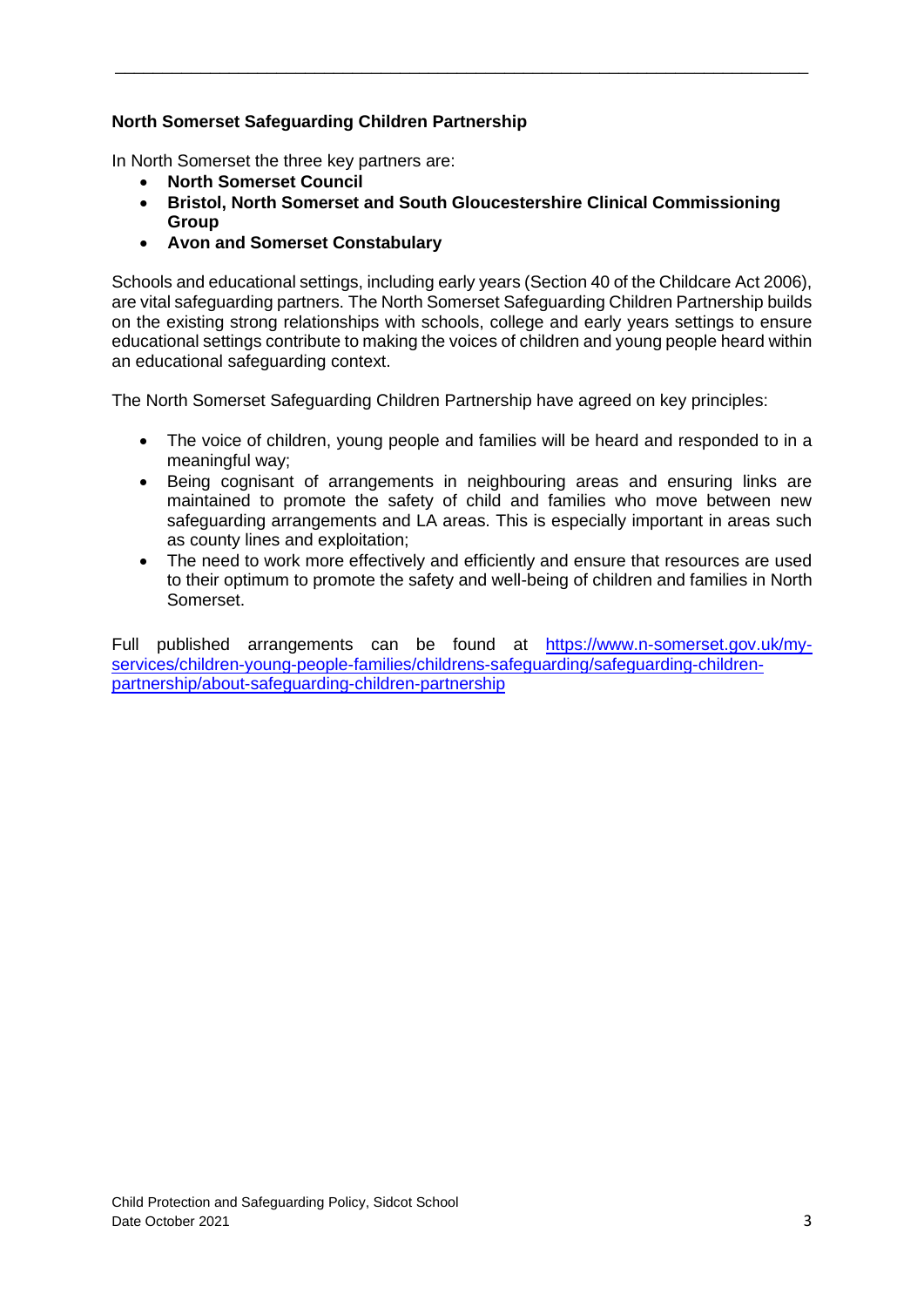# **Table of Contents**

| Part 1: Policy                                                                                              | Page number |
|-------------------------------------------------------------------------------------------------------------|-------------|
| 1.1 Definitions                                                                                             | 5           |
| 1.2 Introduction                                                                                            | 5           |
| 1.3 Equalities statement                                                                                    | 8           |
| 1.4 Overall Aims                                                                                            | 8           |
| 1.5 Professional expectations, role and responsibilities                                                    | 8           |
| 1.6 Safeguarding training for all staff                                                                     | 10          |
| 1.7 Safeguarding in the curriculum                                                                          | 11          |
| 1.8 Safer Recruitment and Safer Working Practice                                                            | 12          |
| 1.9 Key Safeguarding areas                                                                                  | 13          |
| <b>Part 2: Procedures</b>                                                                                   |             |
| 2.1 Reporting concerns                                                                                      | 14          |
| 2.2 Information sharing                                                                                     | 14          |
| 2.3 Identifying and monitoring the needs of vulnerable learners                                             | 15          |
| 2.4 Multi-agency working                                                                                    | 15          |
| 2.5 Suspensions, permanent exclusions, and commissioning of<br><b>Alternative Provisions</b>                | 16          |
| 2.6 Children missing from education                                                                         | 17          |
| 2.7 Responding to incidents of peer on peer harm                                                            | 17          |
| 2.8 Responding to allegations of abuse made against professionals                                           | 19          |
| 2.9 Mental health and wellbeing                                                                             | 20          |
| 2.10 Online safety                                                                                          | 21          |
| Document Change History                                                                                     | 22          |
| <b>Appendices</b>                                                                                           |             |
| Appendix A - Types of abuse and neglect                                                                     | 27          |
| Appendix B - Reporting a concern                                                                            | 29          |
| Appendix C – Types, Definitions and Signs of Abuse and Neglect                                              | 31          |
| Appendix D - Dealing with a disclosure of abuse                                                             | 36          |
| Appendix E - Contact Information                                                                            | 37          |
| Appendix F - COVID-19 School closure arrangements for Child<br>Protection and Safeguarding at Sidcot School | 39          |
| Appendix G - Early Years Provision                                                                          | 48          |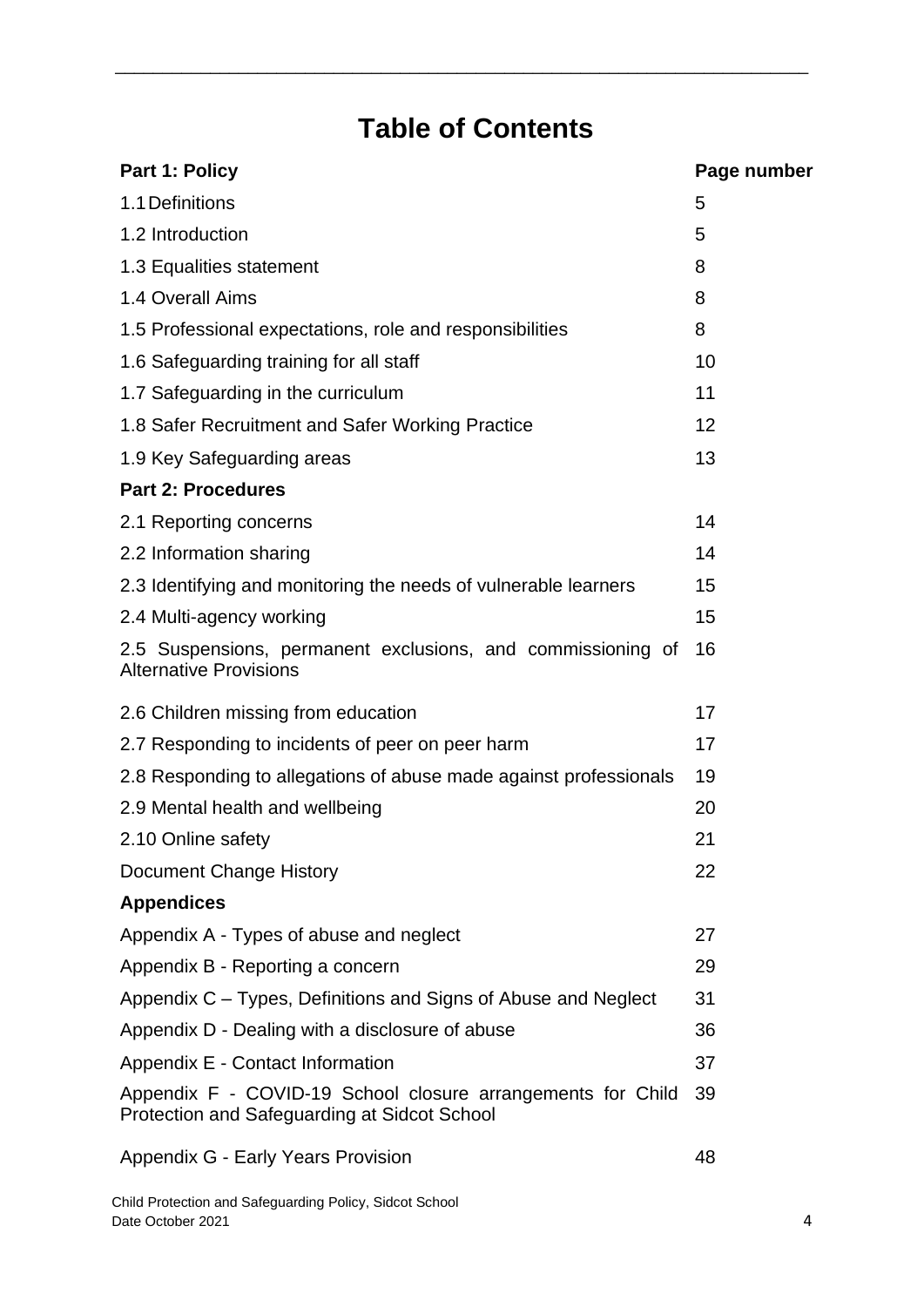# PART 1: Policy

## **1.1 Definitions**

**Safeguarding** is defined as:

- Protecting children from maltreatment;
- Preventing impairment of children's mental and physical health or development.

\_\_\_\_\_\_\_\_\_\_\_\_\_\_\_\_\_\_\_\_\_\_\_\_\_\_\_\_\_\_\_\_\_\_\_\_\_\_\_\_\_\_\_\_\_\_\_\_\_\_\_\_\_\_\_\_\_\_\_\_\_\_\_\_\_\_\_\_\_\_\_\_\_

- Ensuring that children grow up in circumstances consistent with the provision of safe and effective care.
- Taking action to enable all children to have the best outcomes.

**Child Protection** is defined in the Children Act 1989 (s.47) as when a child is suffering or is likely to suffer significant harm. Under statutory guidance and legislation action must be taken to safeguard and promote the child's welfare.

## **1.2 Introduction**

At Sidcot School

- Safeguarding and promoting the welfare of children is **everyone's** responsibility. **Everyone** who comes into contact with children, their families and carers, has a role to play.
- In order to fulfil this responsibility effectively, all professionals should make sure their approach is child-centred. This means that they should always consider what is in the **best interests** of the child.
- We take an '**it can happen here**' approach where safeguarding is concerned.
- **Everyone** who comes into contact with children has a role to play in identifying concerns, sharing information and taking prompt action.
- Victims of harm should **never** be given the impression that they are creating a problem by reporting abuse, sexual violence, or sexual harassment. Nor should a victim ever be made to feel ashamed for making a report.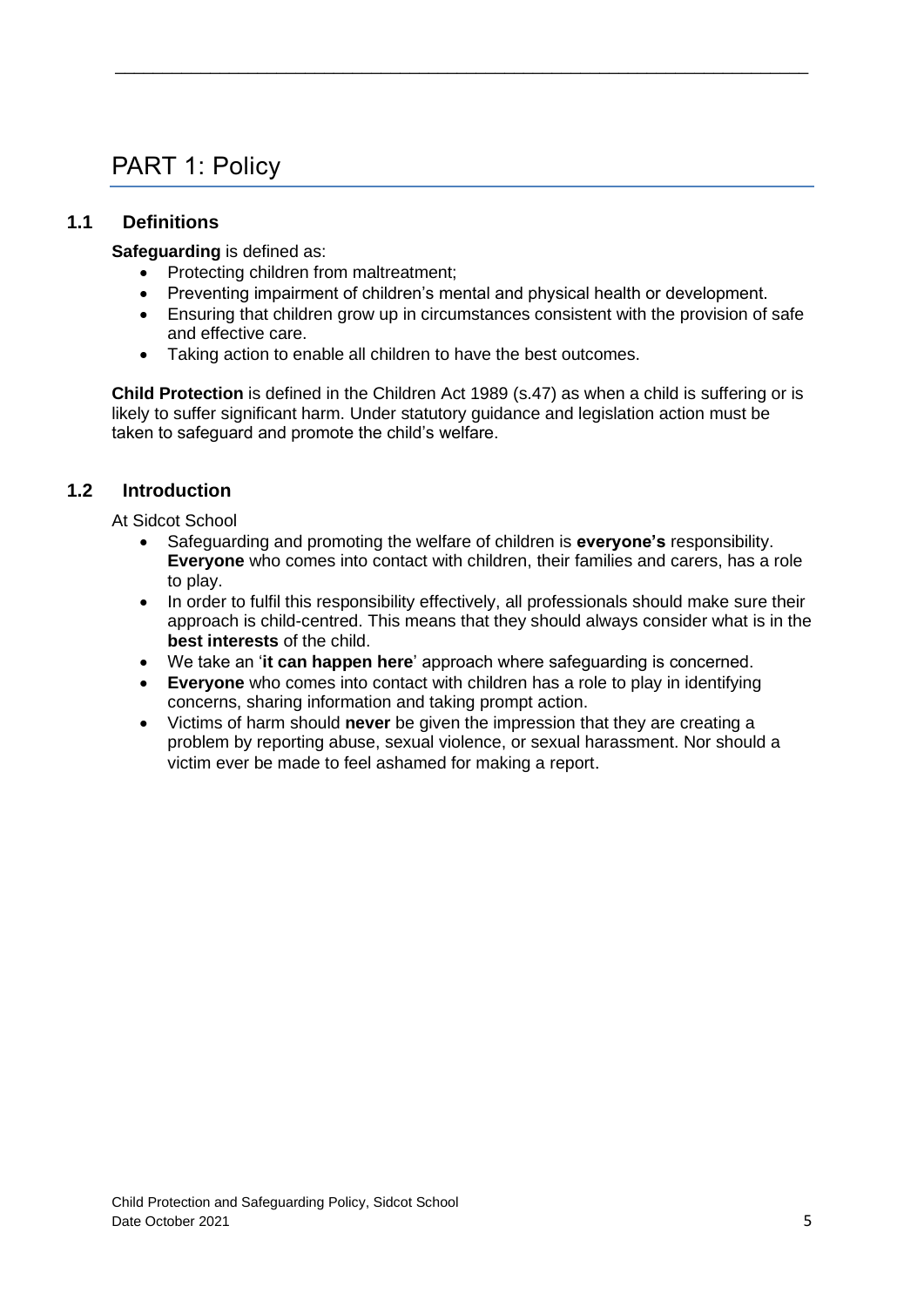Sidcot School is committed to safeguarding and promoting the welfare of children by:

- The provision of a safe environment in which children can learn.
- The provision of high-quality residential provision which nurtures and develops our children and young people to achieve and thrive.

\_\_\_\_\_\_\_\_\_\_\_\_\_\_\_\_\_\_\_\_\_\_\_\_\_\_\_\_\_\_\_\_\_\_\_\_\_\_\_\_\_\_\_\_\_\_\_\_\_\_\_\_\_\_\_\_\_\_\_\_\_\_\_\_\_\_\_\_\_\_\_\_\_

- Acting on concerns about a child's welfare immediately.
- Fulfilling our legal responsibilities to identify children who may need early help or who are suffering, or are likely to suffer, significant harm.

All action taken by Sidcot School will be in accordance with:

- **Current legislation** (these are summarised within [Working Together to Safeguard](https://assets.publishing.service.gov.uk/government/uploads/system/uploads/attachment_data/file/722307/Working_Together_to_Safeguard_Children_Statutory_framework.pdf)  [Children: statutory framework\)](https://assets.publishing.service.gov.uk/government/uploads/system/uploads/attachment_data/file/722307/Working_Together_to_Safeguard_Children_Statutory_framework.pdf)
- **Statutory, national, and local guidance – this includes:**
	- **Working Together to Safeguard Children (2018**), which sets out the multiagency working arrangements to safeguard and promote the welfare of children and young people and protect them from harm; in addition, it sets out the statutory roles and responsibilities of schools.
	- **Keeping Children Safe in Education (2021)** is statutory guidance issued by the Department for Education which all schools and colleges must have regard to when carrying out their duties to safeguard and promote the welfare of children.
	- **Teacher Standards 2012** set out that teachers, including Headteachers, should safeguard children's well-being and maintain public trust in the teaching profession as part of their professional duties
	- **Guide to the Children's Homes Regulations including the quality Standards (April 2015)** sets out the responsibility of the registered manager in meeting the standards which include the protection of children standard (regulation 12)

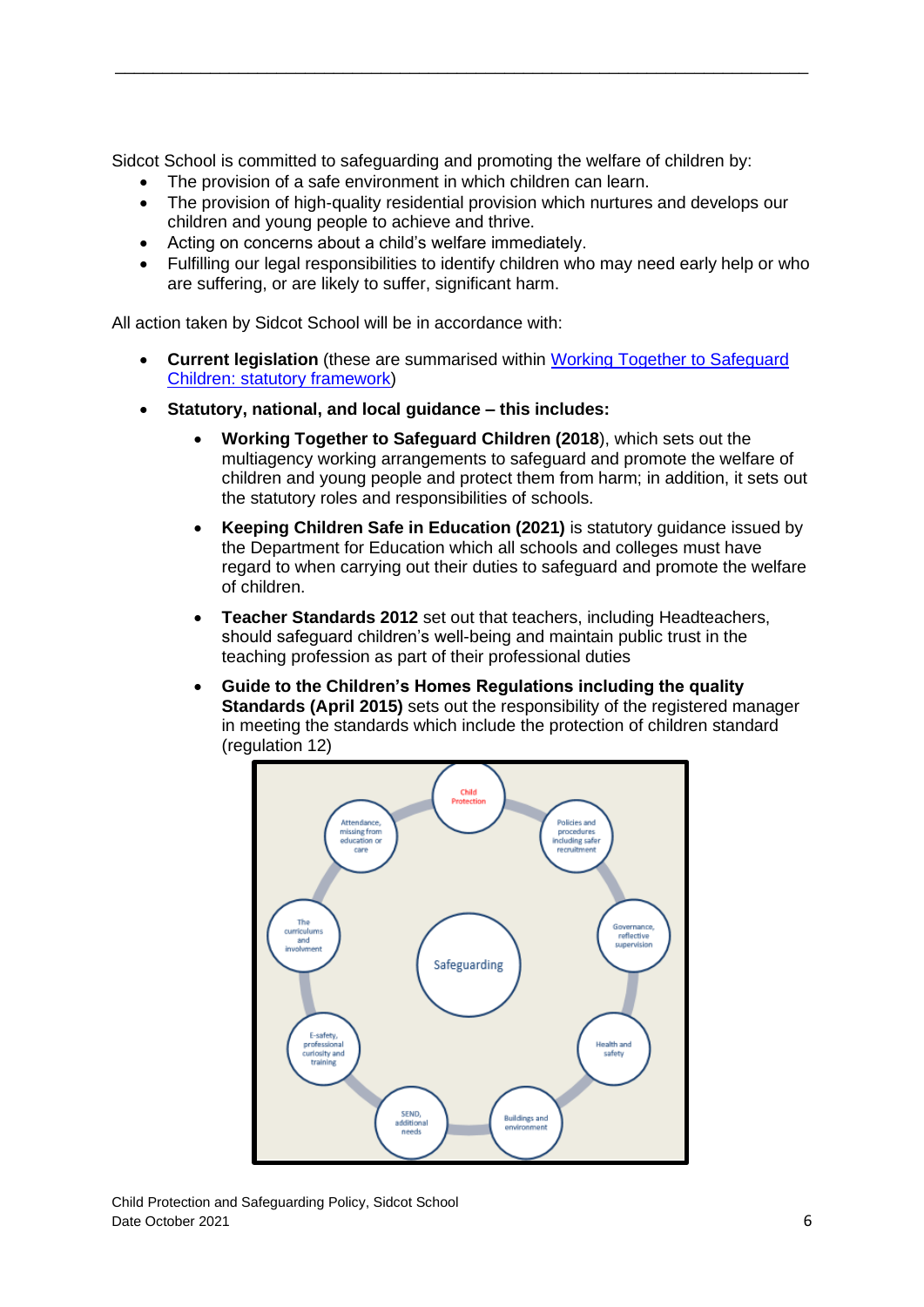• **The Independent Schools Standards: Guidance to Independent Schools (April 2019)** and **Independent Schools Standards: Advice for Independent Schools (September 2019)**

\_\_\_\_\_\_\_\_\_\_\_\_\_\_\_\_\_\_\_\_\_\_\_\_\_\_\_\_\_\_\_\_\_\_\_\_\_\_\_\_\_\_\_\_\_\_\_\_\_\_\_\_\_\_\_\_\_\_\_\_\_\_\_\_\_\_\_\_\_\_\_\_\_

- **National Minimum Standards for Residential Special Schools, Boarding Schools and 14-18 Colleges providing accommodation and Academies 16-19**
- Other specific guidance and advice issued by the Department for Education (DfE) in relation to the wider safeguarding agency, e.g. COVID-19, behaviour, health and safety, bullying, e-safety and medical needs
- **Local Guidance from the Local Safeguarding Partnership:** Information on arrangements can be found on the [North Somerset Safeguarding Children](https://www.n-somerset.gov.uk/my-services/children-young-people-families/childrens-safeguarding/safeguarding-children-partnership/about-safeguarding-children-partnership)  [Partnership Website](https://www.n-somerset.gov.uk/my-services/children-young-people-families/childrens-safeguarding/safeguarding-children-partnership/about-safeguarding-children-partnership)
- **Government guidance in relation to:** 
	- **COVID19:** The full collection is available on the [government website.](https://www.gov.uk/government/collections/guidance-for-schools-coronavirus-covid-19) Sidcot School have created an addendum to this document to reflect changes made during lockdown or in the event of a further lockdown, accessible in **Appendix F**  (COVID-19 school closures arrangements for Child Protection and Safeguarding at Sidcot School) and via the school's intranet

## **This policy should be read in conjunction with the following policies:**

- 1.2 Missing Child Policy and Procedure (Senior School)
- 1.2a Missing Child Policy and Procedure (Junior School)
- 1.4 Uncollected Child Procedure
- 2.2 Staff/Student Code (Staff behaviour policy)
- 2.10 Supervision of Students (Senior School)
- 2.10a Supervision of Students (Junior School)
- 3.14 Hiring and Letting of Facilities Policy
- 4.1 Medical Policy
- 4.4 Mental Health and Wellbeing Policy
- 5.1 Behaviour and Discipline (Senior School)
- 5.1a Behaviour and Discipline (Junior School)
- 5.1b Behaviour and Discipline Out of School Care and Holiday Clubs
- 5.1c Behaviour and Discipline EYFS
- 5.4 Anti-bullying Policy (including cyber-bullying)
- 5.6 Drugs, alcohol, smoking
- 5.7 Reasonable Force and Physical Restraint Policy
- 5.10 Search and Confiscation Policy
- 5.11 Permanent Exclusions Policy
- 6.3 Attendance Register Policy
- 7.1 PHSE Policy (Senior School)
- 7.1b PHSE Policy (Junior School)
- 7.3 RSE Policy (Senior School)
- 7.3b RSE Policy (Junior School)
- 8.1 Health and Safety Policy
- 9.13 Recruitment Selection and Disclosure Policy
- 9.8 Discipline Rules and Procedure (staff)
- 9.26 Providing References Policy
- 9.9 Whistleblowing Policy

Child Protection and Safeguarding Policy, Sidcot School Date October 2021 7 and 2021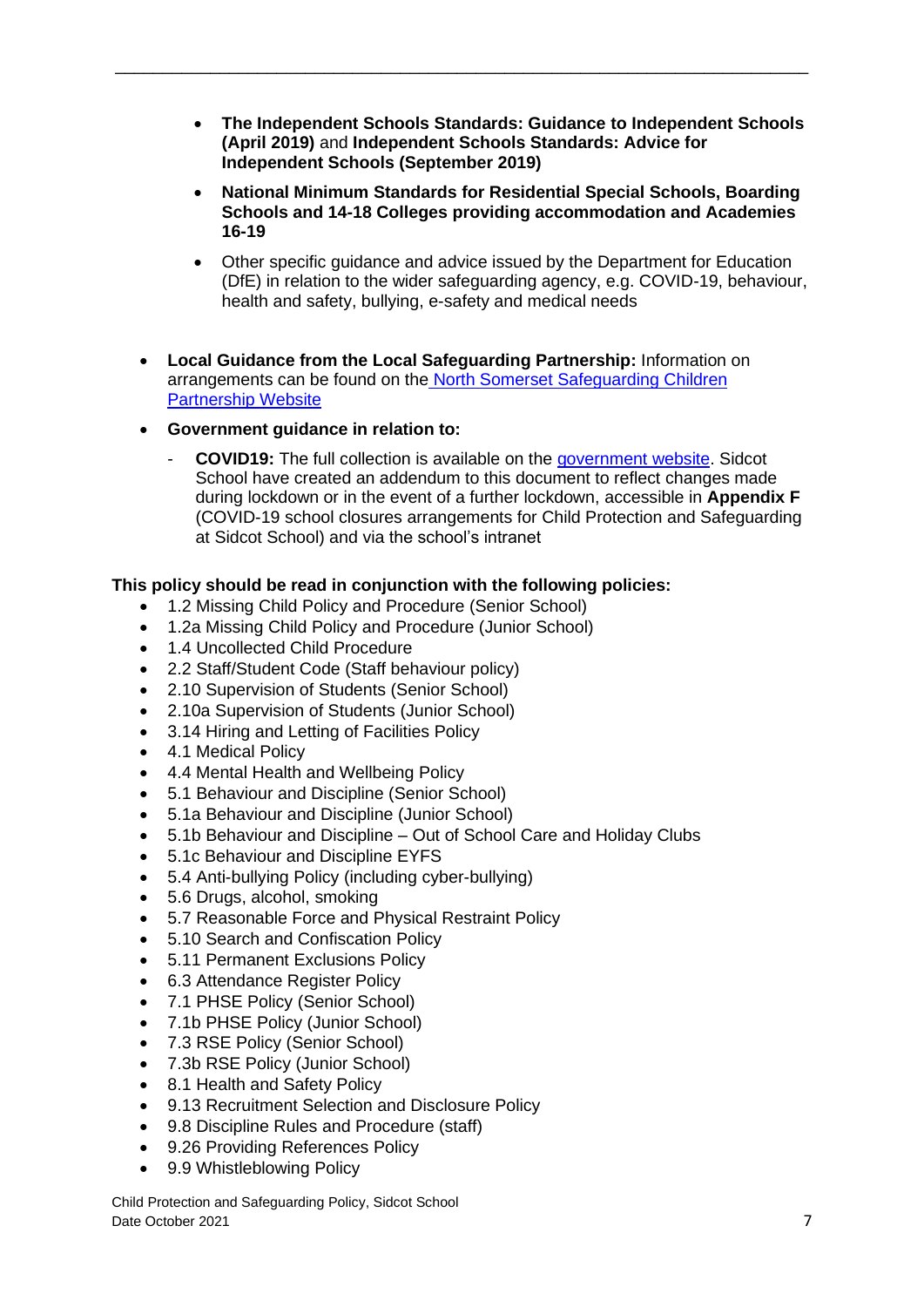- 9.14 Volunteers Policy
- 9.27 Supervision of Staff Policy
- 9.30 Resident Staff Policy
- 12.1 Digital Safety Policy
- 12.2 Digital Security Policy
- 12.3 Acceptable Use Policy (staff)
- 12.4 Acceptable Use Policy (students)
- 12.5 Digital Technology Acceptable Use (visitors)

The Headmaster should ensure that the above policies and procedures, adopted by governing bodies and proprietors, are accessible, understood and followed by all staff, parents and where appropriate, children.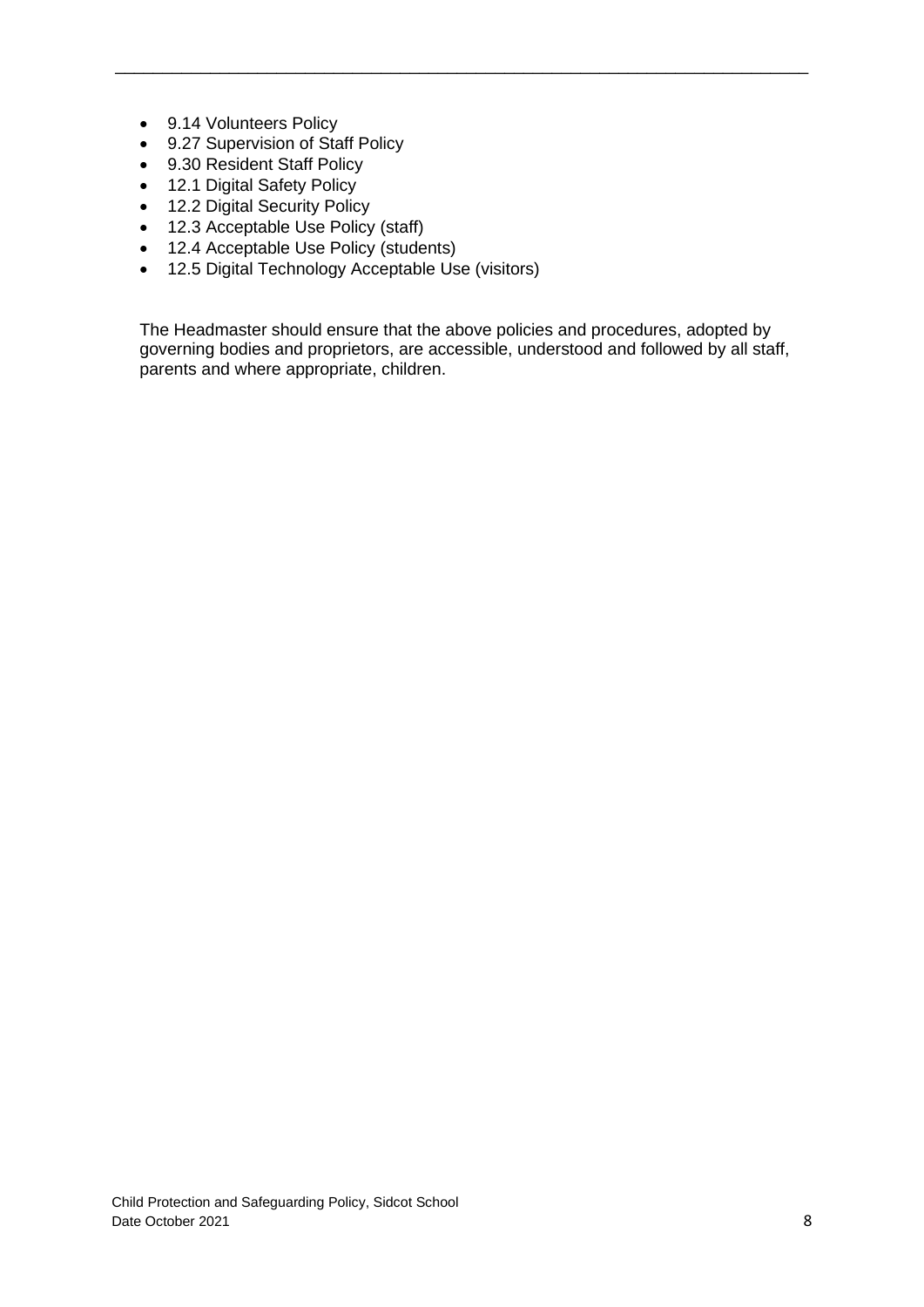## **1.3 Equalities Statement**

With regards to safeguarding we will consider our duties under the [Equality Act 2010](https://www.legislation.gov.uk/ukpga/2010/15/contents) and our general and specific duties under the [Public Sector Equality Duty.](https://www.gov.uk/government/publications/public-sector-equality-duty) General duties include:

\_\_\_\_\_\_\_\_\_\_\_\_\_\_\_\_\_\_\_\_\_\_\_\_\_\_\_\_\_\_\_\_\_\_\_\_\_\_\_\_\_\_\_\_\_\_\_\_\_\_\_\_\_\_\_\_\_\_\_\_\_\_\_\_\_\_\_\_\_\_\_\_\_

- 1. Eliminate discrimination, harassment, victimisation, and other conduct that is prohibited by the Equality Act 2010.
- 2. Advance equality of opportunity and good relations between people who share a protected characteristic and people who do not share it.

Details of our specific duties are published under Sidcot School equality statement, 2.11 Equal Opportunities Policy Students, which can be found on the School's intranet**.**

Staff are aware of the additional barriers to recognising abuse and neglect in children with Special Educational Needs and Disabilities (SEND). This will be addressed in line with our Special Educational Needs and Disability Policy which can be found on the School's intranet

Sidcot School also adheres to the principles of and promotes anti-oppressive practice in line of the [United Nations Convention of the Rights of the Child](https://www.unicef.org.uk/what-we-do/un-convention-child-rights/#:~:text=The%20United%20Nations%20Convention%20on%20the%20Rights%20of,in%20history.%20What%20makes%20the%20UNCRC%20so%20special%3F) and the [Human Rights Act 1998.](https://www.legislation.gov.uk/ukpga/1998/42?timeline=false)

## **1.4 Overall Aims**

This policy will contribute to the safeguarding of children at Sidcot School by:

- Clarifying safeguarding expectations for members of the school community, staff, governing body, learners, and their families.
- Contributing to the establishment of a safe, resilient, and robust safeguarding culture in the school built on shared values; that learners are treated with respect and dignity, taught to treat each other and staff with respect, feel safe, have a voice and are listened to.
- Supporting contextual safeguarding practice recognising that the school site can be a location where harm can occur.
- Setting expectations for developing knowledge and skills within the school community (staff, learners, parents/carers) to the signs and indicators of safeguarding issues and how to respond to them.
- Early identification of need for vulnerable learners and provision of proportionate interventions to promote their welfare and safety.
- Working in partnership with learners, parents, and other agencies in the Local Safeguarding Partnership.

## **1.5 Professional expectations, roles, and responsibilities**

## **1.5.1 Role of all staff**

- All staff will read and understand Part 1 of statutory guidance Keeping Children Safe in Education (2021). Those working directly with children will also read Annex B. Those who do not work directly with children will have the option of reading Annex A instead.
- In addition to this all staff will be aware of the systems in place which support safeguarding including reading the Safeguarding/Child Protection Policy; the Behaviour Policy; the Staff Behaviour Policy (code of conduct); safeguarding response to children who go missing from education; and the role of the Designated Safeguarding Lead (DSL).
- Know who and how to contact the DSL and any deputies, the Chair of Governors, and the Governor responsible for safeguarding (**Appendix E** Contact Information).

Child Protection and Safeguarding Policy, Sidcot School Date October 2021 9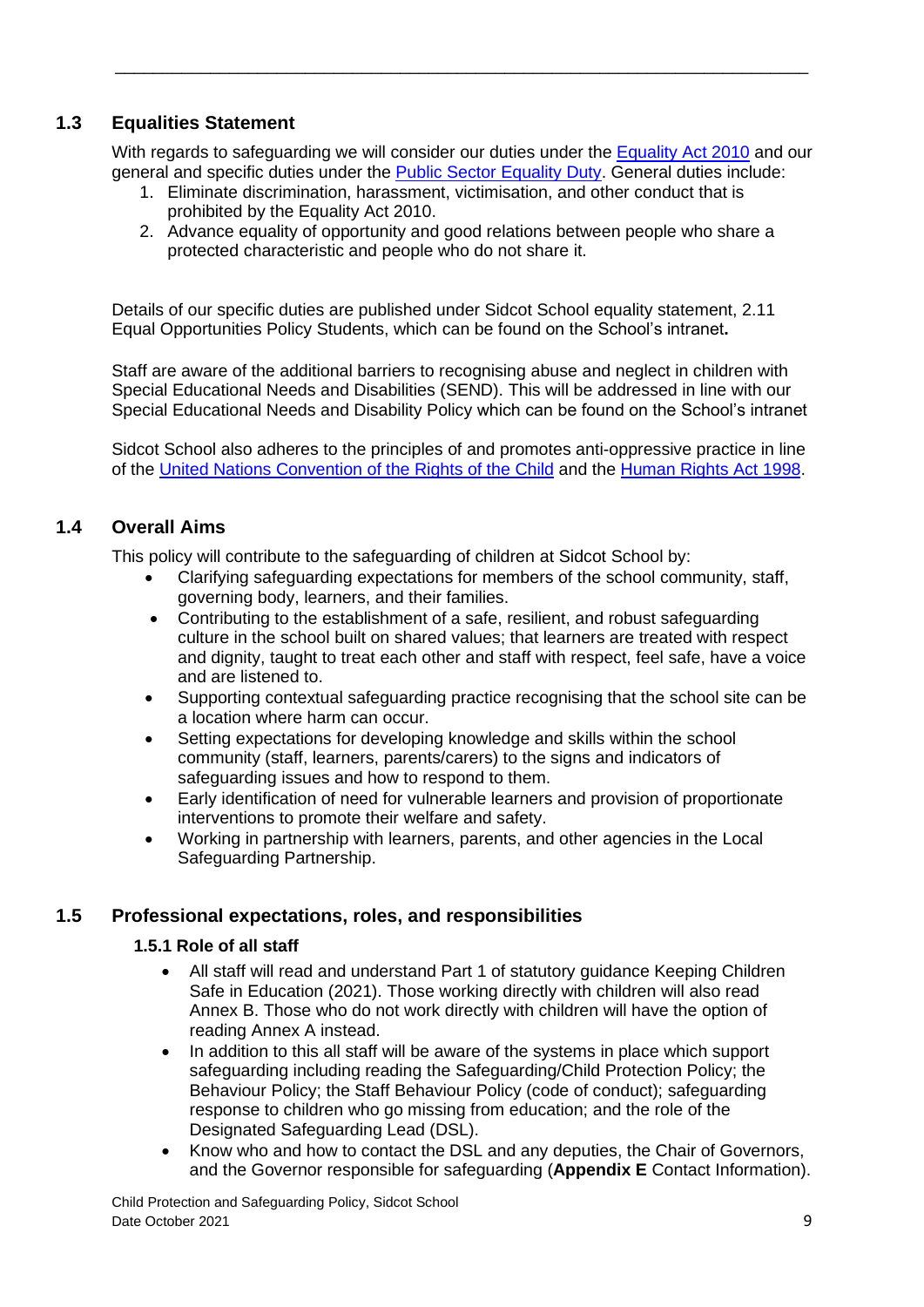• All staff will be able to identify vulnerable learners and take action to keep them safe. Information or concerns about learners will be shared with the DSL where it includes those:

\_\_\_\_\_\_\_\_\_\_\_\_\_\_\_\_\_\_\_\_\_\_\_\_\_\_\_\_\_\_\_\_\_\_\_\_\_\_\_\_\_\_\_\_\_\_\_\_\_\_\_\_\_\_\_\_\_\_\_\_\_\_\_\_\_\_\_\_\_\_\_\_\_

- who may need a social worker and may be experiencing abuse or neglect:
- requiring mental health support:
- may benefit from early help;
- where there is a radicalisation concern;
- where a crime may have been committed.
- Be clear as to the setting's policy and procedures about [peer on peer abuse,](#page-17-0) online safety, children missing education and [those requiring mental health](#page-20-0)  [support.](#page-20-0)
- Be involved where appropriate, in the implementation of individual plans to further safeguard vulnerable learners and understand their academic progress and attainment and maintain a culture of high aspirations for this cohort.
- Record concerns appropriately and in a timely manner using MyConcern.
- To be aware of the need to raise to the senior leadership team any concerns they have about safeguarding practices within the school.

## **1.5.2 Early Years Provision**

Details of safeguarding arrangements for Early Year Provisions can be found at **Appendix G** (Early Years Provision). This should be read in conjunction with the Supervision of Children – Junior School incorporating EYFA (Policy 2.10a).

## **1.5.3 - Role of the Designated Safeguarding Lead (DSL)**

Duties are further outlined in Keeping Children Safe in Education (2021, Annex C)

Details of our DSL and Deputy DSLs are available on the Sidcot School intranet, on posters displayed around the school and are printed in school literature e.g the Blue Book

- The DSL is a senior member of staff who undertakes lead responsibility for safeguarding (including online safety) and child protection within the setting.
- The DSL works with the Headmaster, SENCO, Designated Teacher and other relevant strategic leads to support the educational attainment and wellbeing of pupils in school
- The DSL is also responsible for any work undertaken by any Deputy DSLs.

## **DSL main duties:**

- Providing advice and support to staff on child welfare, safeguarding and child protection matters
- Refer children and families who have been identified in need of early intervention or where suspected or known abuse is taking place to Children's Social Care (with consideration to consent)
- Risk assessment of children and environments
- Act as a point of contact for outside agencies about safeguarding, liaising with the partnership and police where required.
- Coordinate safeguarding training for staff and raise awareness in the school community of policies and practice in relation to safeguarding.
- Help promote educational outcomes by sharing information about vulnerable learners with relevant staff.
- Ensure appropriate safeguarding cover and availability during term time/ any out of hours/out of term activities managed by the school.

Child Protection and Safeguarding Policy, Sidcot School Date October 2021 10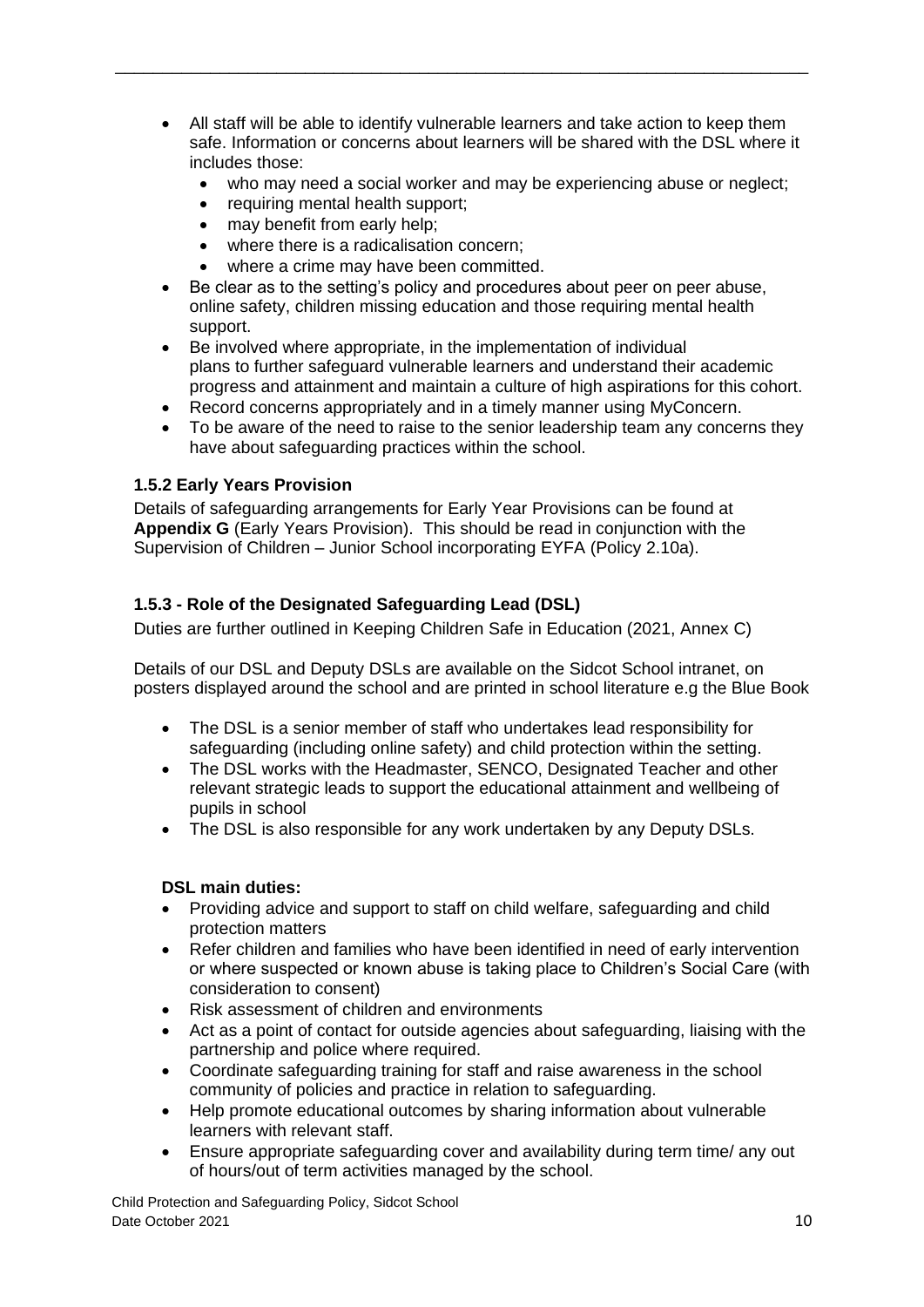## **1.5.4 - Role of the Governing Body**

Duties are further outlined in Keeping Children Safe in Education (2021, Part 2)

There is a senior board level lead who takes responsibility for the setting's safeguarding responsibility to ensure that safeguarding and child protection practice, process, and policy (including online safety) is effective and is compliant with legislation, statutory guidance, and Local Safeguarding Partnership arrangements.

\_\_\_\_\_\_\_\_\_\_\_\_\_\_\_\_\_\_\_\_\_\_\_\_\_\_\_\_\_\_\_\_\_\_\_\_\_\_\_\_\_\_\_\_\_\_\_\_\_\_\_\_\_\_\_\_\_\_\_\_\_\_\_\_\_\_\_\_\_\_\_\_\_

- The appointed Safeguarding Governor will liaise with the Headmaster and the DSL to produce an annual report for governors and complete the S.175 (annual safeguarding) audit
- Ensure that the school remedies any deficiencies or weaknesses brought to its attention without delay;
- Ensure that this document is updated annually (or when there are significant updates)
- Ensure that the DSL is an appropriate senior member of setting's senior leadership team and ensure that they have adequate time, funding, training, resources, and support to carry out their role effectively.
- Ensure that the training and learning for the school community is robust and effective.
- Ensure that learners are taught about safeguarding on the curriculum including online [safety](https://assets.publishing.service.gov.uk/government/uploads/system/uploads/attachment_data/file/811796/Teaching_online_safety_in_school.pdf) and [Relationships and Sex Education](https://assets.publishing.service.gov.uk/government/uploads/system/uploads/attachment_data/file/908013/Relationships_Education__Relationships_and_Sex_Education__RSE__and_Health_Education.pdf) in compliance with statutory guidance
- To ensure that teachers, including supply teachers, other staff, volunteers, and contractors have appropriate checks carried out in line with statutory guidance Keeping Children Safe in Education (2021, Part 3).
- Ensure that there are procedures in place to manage safeguarding concerns or allegations against teachers, including supply teachers, other staff, volunteers, and contractors who may not be suitable to work with or pose a risk to learners, this includes having a process to manage low level concerns.
- Ensure that systems are in place for learners to effectively share a concern about a safeguarding issue they are experiencing, express their views and give feedback.
- Ensure that the setting has systems in place to prevent, identify and respond to peer on peer harm (including sexual abuse and sexual harassment) and mental health concerns, and review the effectiveness of the setting's online safety practices.
- Appoint a designated teacher to promote the educational achievement for children in care and other care arrangements.

## **1.6 Safeguarding training for staff**

## **1.6.1 - All staff:**

- Governing bodies and proprietors will ensure that all staff members undergo safeguarding and child protection (including online safety) training at induction.
- Will receive appropriate safeguarding and child protection (including online safety) refresher training at least annually (via formal training, email e-bulletins and staff meetings).
- All staff must understand their legal duty under the Mandatory FGM Reporting Duty.
- All staff must complete Prevent awareness training. This is to ensure that they can comply with the legal expectations under the Prevent duty.
- Staff training includes clear reference to internal whistleblowing policy and guidance for escalating concerns.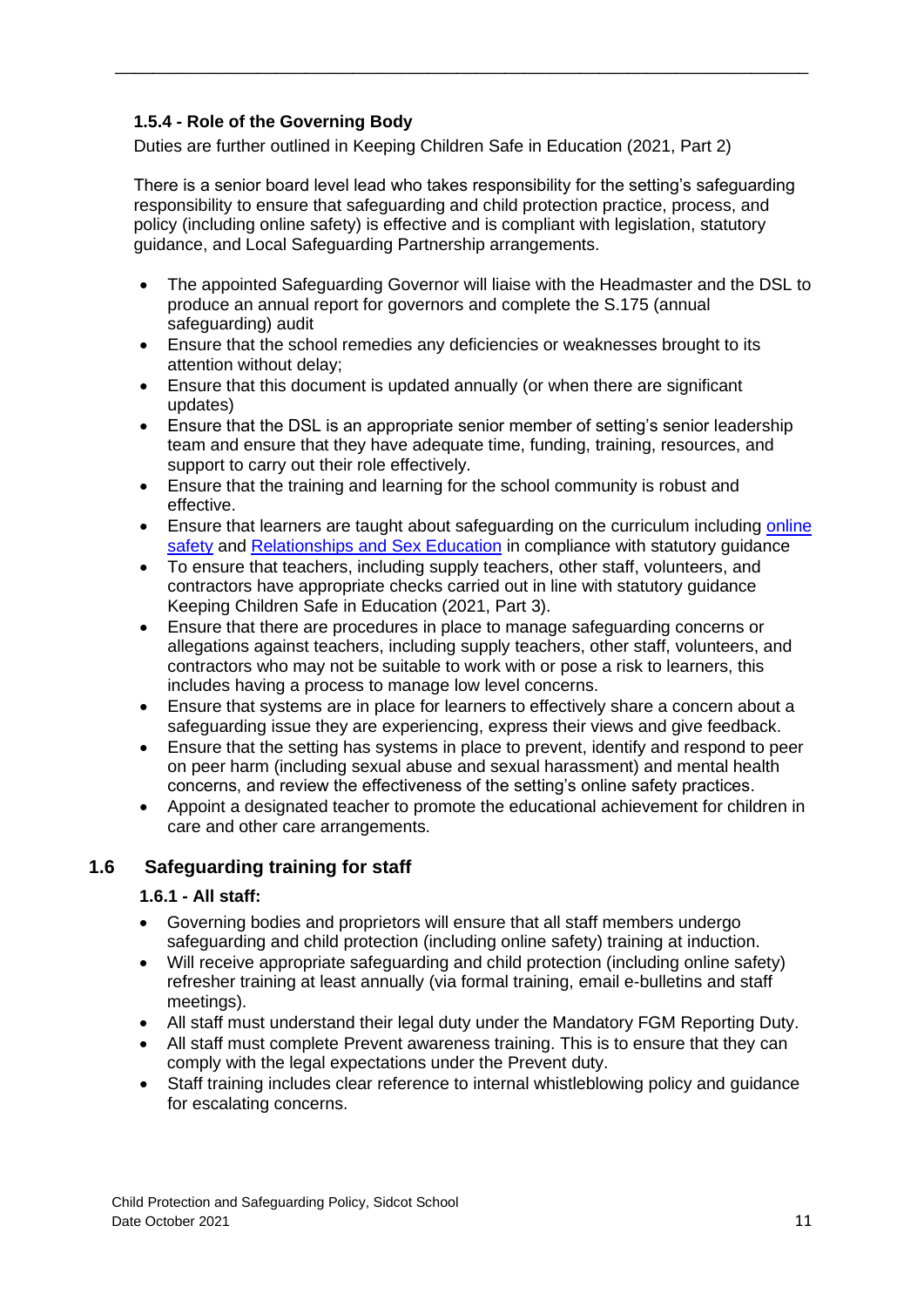## **1.6.2 - Designated Safeguarding Lead and deputies:**

• Will undergo formal training to provide them with the knowledge and skills (including online safety) required to carry out the role. The training will be updated every two years.

\_\_\_\_\_\_\_\_\_\_\_\_\_\_\_\_\_\_\_\_\_\_\_\_\_\_\_\_\_\_\_\_\_\_\_\_\_\_\_\_\_\_\_\_\_\_\_\_\_\_\_\_\_\_\_\_\_\_\_\_\_\_\_\_\_\_\_\_\_\_\_\_\_

- Deputies will be trained to the same level as the DSL.
- The DSL and any deputies will liaise with the Local Safeguarding Partnership to ensure that their knowledge and skills are updated via e-bulletins, attend DSL network meetings, and take time to read and digest safeguarding bulletins.

## **1.6.3 - Other training considerations:**

- The governing body will ensure that at least one person on any appointment panel will have undertaken safer recruitment training, in line with School Staffing (England) Regulations 2009.
- Members of the Senior Leadership Team will make themselves aware of and understand their role within the local safeguarding arrangements. This will ensure that those who have responsibility for the management of behaviour, inclusion, Special Educational Needs, attendance, and exclusions will carry out their duties with a safeguarding consideration.
- The Designated Teacher for Children in Care will undergo appropriate training to fulfil their role to promote the educational achievement of registered pupils who are in care.
- The mental health lead has access to appropriate training.
- Training around safeguarding topics in Annex B (including online safety) will be integrated, aligned, and considered as part of a whole school safeguarding approach.
- Appropriate colleagues have received training in relation to use of reasonable force and positive handling.

## **1.7 Safeguarding in the curriculum**

Sidcot School is dedicated to ensuring that learners are taught about safeguarding, including online safety. We recognise that a one size fits all approach may not be appropriate for all learners, and a more personalised or contextualised approach for more vulnerable learners, victims of abuse and some SEND children might be needed. This is part of a broad and balanced curriculum.

This includes:

- Working within statutory guidance to deliver appropriate Relationships and sex education (RSE) and health education
- Personal, Social, Health and Economic (PSHE) education, to explore key areas such as self-esteem, emotional literacy, assertiveness, power, building resilience to radicalisation, e-safety and bullying.
- Appropriate filters and monitoring systems are in place to ensure that 'overblocking' does not lead to unreasonable restrictions as to what learners can be taught about online safety and safeguarding.
- The curriculum will be shaped to respond to safeguarding incident patterns in the setting identified by the Designated Safeguarding Lead and safeguarding team (e.g., to respond to an increase in bullying incidents).
- Providing engagement opportunities with parents and carers to consult on key aspects of the curriculum.
- Learners can inform the curriculum via discussions with the School Council, Officer Holder meetings and Borders's Forum.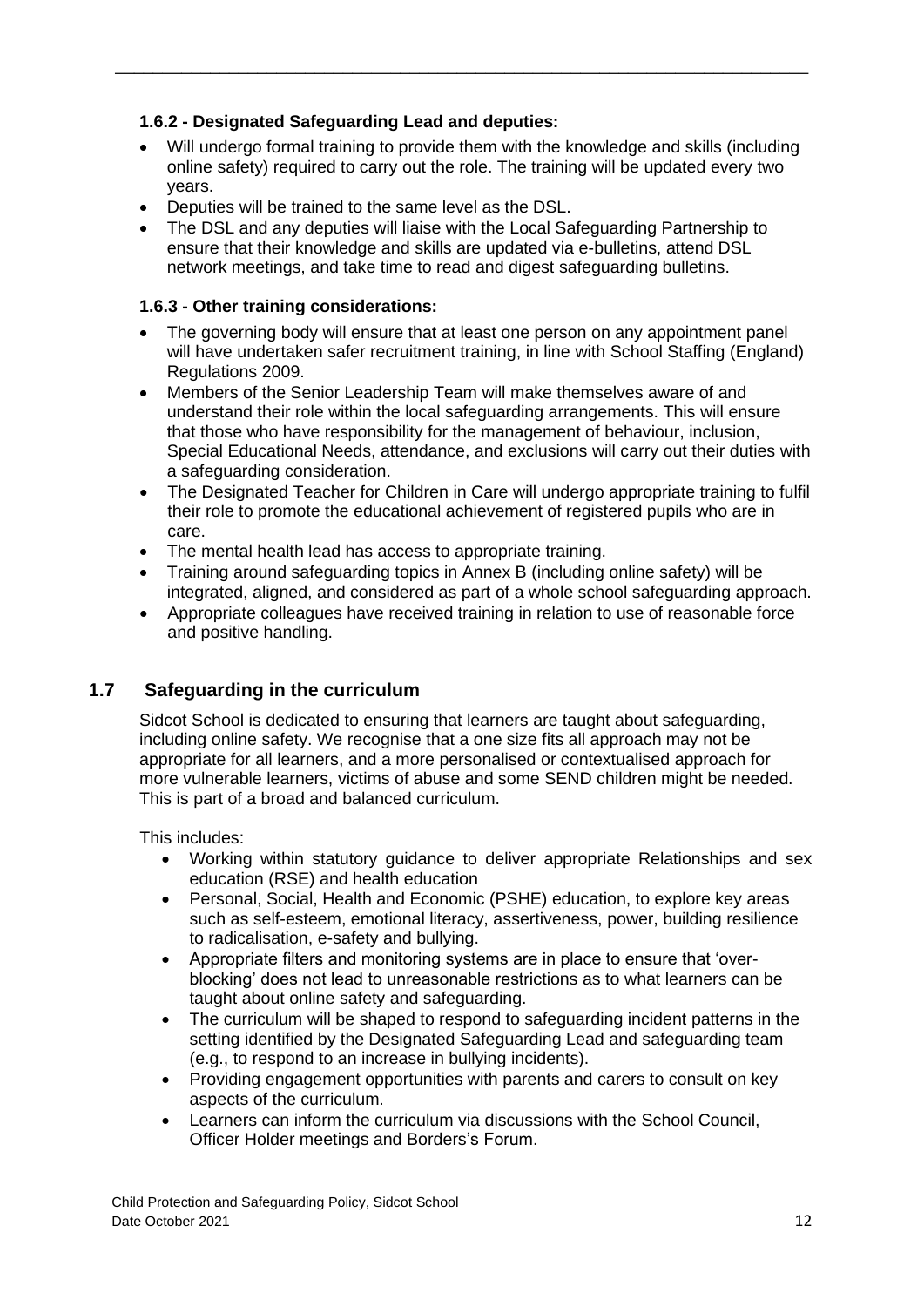## **1.8 Safer recruitment and safer working practice**

## **1.8.1 - Safer recruitment**

Sidcot School pays full regard to the safer recruitment practices detailed in 'Keeping Children Safe in Education' (2021; Part 3)

\_\_\_\_\_\_\_\_\_\_\_\_\_\_\_\_\_\_\_\_\_\_\_\_\_\_\_\_\_\_\_\_\_\_\_\_\_\_\_\_\_\_\_\_\_\_\_\_\_\_\_\_\_\_\_\_\_\_\_\_\_\_\_\_\_\_\_\_\_\_\_\_\_

- This includes scrutinising applicants, verifying identity and academic or vocational qualifications, obtaining professional and character references, checking previous employment history, and ensuring that a candidate has the health and physical capacity for the job. References are always obtained, scrutinised and concerns resolved satisfactorily before appointment is confirmed.
- It also includes undertaking appropriate checks through the Disclosure and Barring Service (DBS), the barred list checks and prohibition checks (and overseas checks if appropriate), dependent on the role and duties performed, including regulated and non-regulated activity.
- All recruitment materials will include reference to Sidcot School's commitment to safeguarding and promoting the wellbeing of learners.

## **1.8.2 - Use of reasonable force**

'Reasonable force' refers to the physical contact to restrain and control children using no more force than is needed.' The Department believes that the adoption of a 'no contact' policy at a school or college can leave staff unable to fully support and protect their pupils and students. It encourages headteachers, principals, governing bodies, and proprietors to adopt sensible policies, which allow and support their staff to make appropriate physical contact. The use of reasonable force is down to the professional judgement of the staff member concerned and will be determined by individual circumstances and the vulnerability of any child with Special Educational Needs or Disability (SEND) will be considered.

- The use of reasonable force will be minimised through positive and proactive behaviour support and de-escalation and will follow government guidance [\(Use of](https://www.gov.uk/government/publications/use-of-reasonable-force-in-schools)  [Reasonable Force in Schools 2013;](https://www.gov.uk/government/publications/use-of-reasonable-force-in-schools) [Reducing the need for restraint and restrictive](https://www.gov.uk/government/publications/reducing-the-need-for-restraint-and-restrictive-intervention)  [intervention, 2019\).](https://www.gov.uk/government/publications/reducing-the-need-for-restraint-and-restrictive-intervention)
- There is robust recording of any incident where positive handling or restraint has been used. Further review of the incident is carried out to reflect on how the incident could be avoided, this will involve the child and their family.

Any concerns about a staff member's handling of a child should be discussed with the Headmaster.

## **1.8.3 - Whistleblowing procedures**

Staff are aware that any concerns around staff and volunteers should be addressed with the Headmaster, or the safeguarding governor. Staff are also aware of the details of the LADO should they feel that they cannot raise concerns internally.

Further guidance can be found at:

Advice on whistleblowing [https://www.gov.uk/whistleblowing.](https://www.gov.uk/whistleblowing)

- The NSPCC whistleblowing helpline is available [here](https://www.nspcc.org.uk/what-you-can-do/report-abuse/dedicated-helplines/whistleblowing-advice-line/) for staff who do not feel able to raise concerns regarding child protection failures internally. Staff can call: 0800 028 0285 – line is available from 8:00 AM to 8:00 PM, Monday to Friday and Email: [help@nspcc.org.uk.](mailto:help@nspcc.org.uk)
- The above channels are clearly accessible to all staff (in the staff handbook, code of conduct, staff notice boards and in addition, the Whistleblowing Policy is available on the school's intranet.
- Parents and carers should also have access to this policy and know the channels they can use if they have a concern about a staff member.

Child Protection and Safeguarding Policy, Sidcot School Date October 2021 13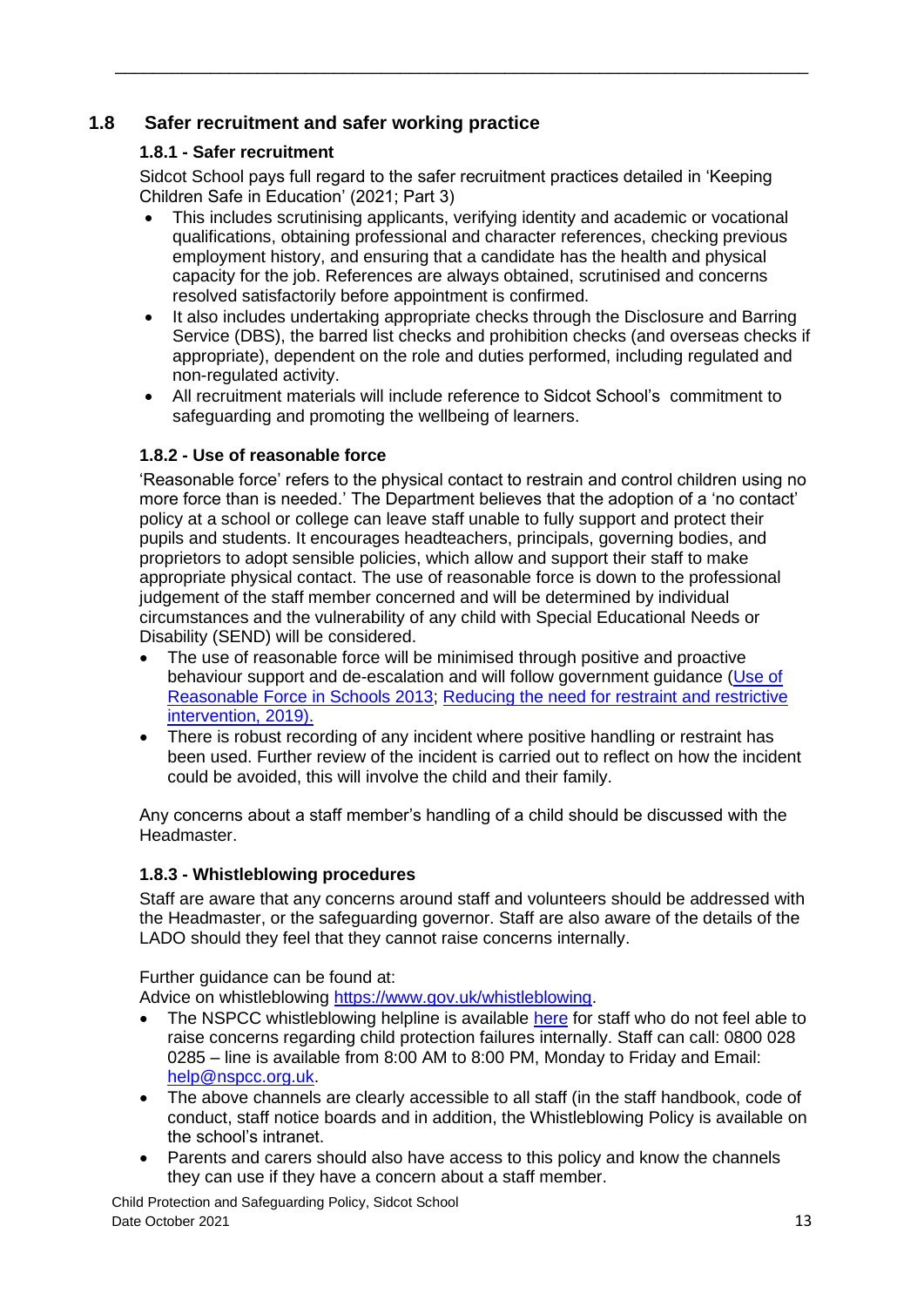## <span id="page-13-0"></span>**1.9 Key safeguarding areas**

These topics are themes that can impact on children and families, there are specific areas of safeguarding that the setting has statutory responsibilities to address which are hyperlinked:

\_\_\_\_\_\_\_\_\_\_\_\_\_\_\_\_\_\_\_\_\_\_\_\_\_\_\_\_\_\_\_\_\_\_\_\_\_\_\_\_\_\_\_\_\_\_\_\_\_\_\_\_\_\_\_\_\_\_\_\_\_\_\_\_\_\_\_\_\_\_\_\_\_

- Children in the court system
- Children affected by parental offending/imprisonment.
- [Children missing from education](#page-17-1) including persistent absence.
- Child Exploitation (including both Child Sexual Exploitation and Child Criminal Exploitation and county lines, modern day slavery and trafficking)
- Cybercrime
- **Domestic Abuse**
- Homelessness
- So-called Honour based Abuse (including Female Genital Mutilation and Forced Marriage)
- [Online Safety](#page-21-0)
- **[Mental health](#page-20-0)**
- Peer on Peer/ [child on child abuse:](#page-17-0)
	- Bullying (including cyberbullying, prejudice-based and discriminatory bullying). Sidcot School has a separate Anti-Bullying policy (Policy Number 5.4) which is accessible from the school's website and intranet
	- Abuse in intimate personal relationships between peers.
	- Physical abuse such as hitting, kicking, shaking, biting, hair pulling, or otherwise causing physical harm (this may include an online element which facilitates, threatens and/or encourages physical abuse).
	- Sexual violence, such as rape, assault by penetration and sexual assault;(this may include an online element which facilitates, threatens and/or encourages sexual violence).
	- Sexual harassment, such as sexual comments, remarks, jokes and online sexual harassment, which may be standalone or part of a broader pattern of abuse.
	- Causing someone to engage in sexual activity without consent, such as forcing someone to strip, touch themselves sexually, or to engage in sexual activity with a third party.
	- Consensual and non-consensual sharing of nudes and semi-nude images and or videos.
	- Upskirting, which typically involves taking a picture under a person's clothing without their permission, with the intention of viewing their genitals or buttocks to obtain sexual gratification, or cause the victim humiliation, distress, or alarm; and
	- Initiation/hazing type violence and rituals (this could include activities involving harassment, abuse or humiliation used as a way of initiating a person into a group and may also include an online element).
- Preventing Radicalisation (The Prevent Duty)
- Serious Youth Violence
- Substance Misuse
- **Private Fostering**
- Young Carers
- Looked after Children

Additional information about key safeguarding areas can also be found in Keeping Children Safe in Education (2021; Annex B); and the [NSPCC website -](https://www.nspcc.org.uk/what-is-child-abuse/types-of-abuse/) Types of Abuse;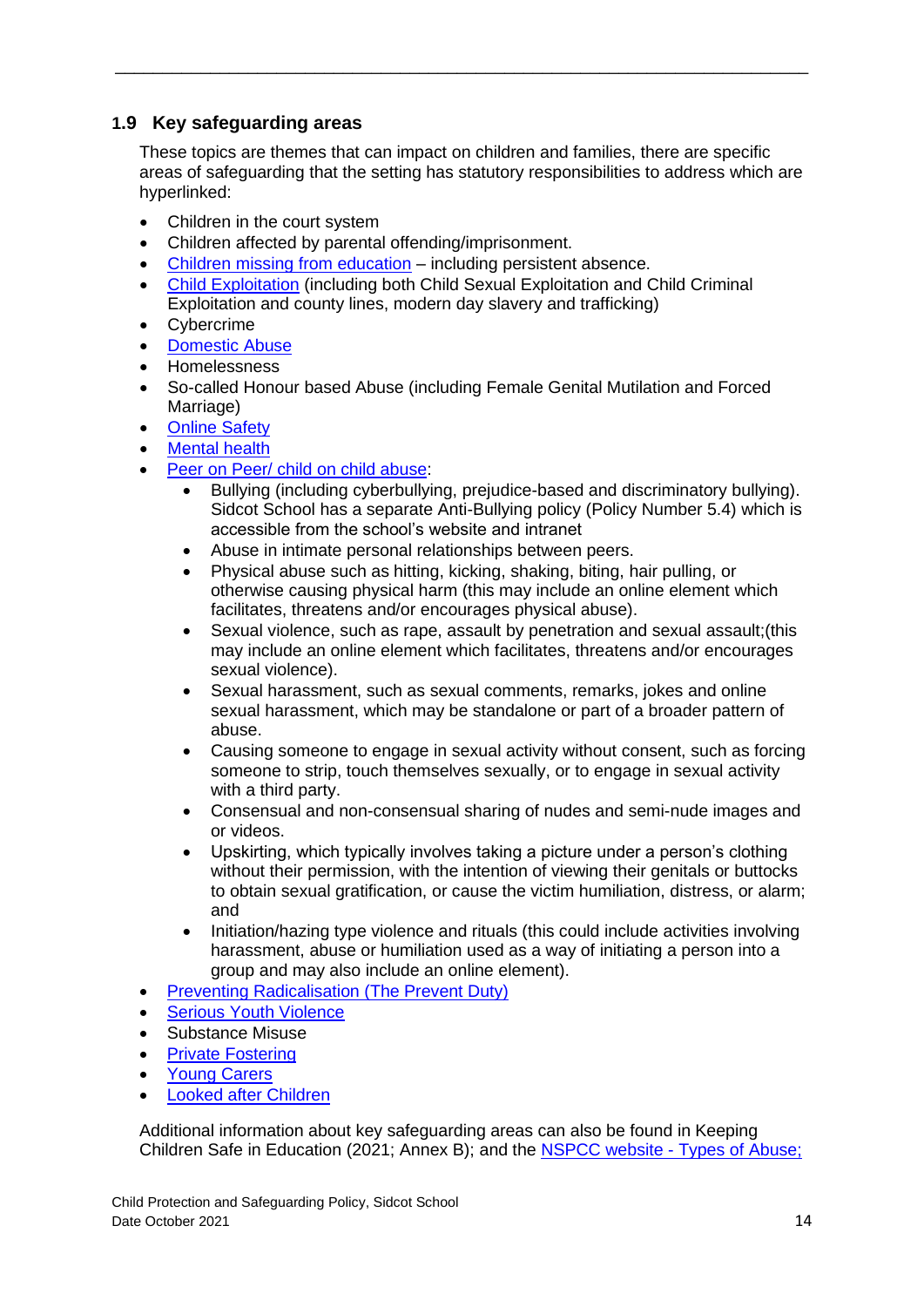# PART 2: Procedures

## <span id="page-14-0"></span>**2.1 Reporting concerns**

All staff are clear about recording and reporting concerns to the DSL/DSL deputies/Safeguarding officers in a timely way. In the case a learner is in immediate danger, staff should phone the police.

\_\_\_\_\_\_\_\_\_\_\_\_\_\_\_\_\_\_\_\_\_\_\_\_\_\_\_\_\_\_\_\_\_\_\_\_\_\_\_\_\_\_\_\_\_\_\_\_\_\_\_\_\_\_\_\_\_\_\_\_\_\_\_\_\_\_\_\_\_\_\_\_\_

All staff are aware of and follow the procedures to respond to a concern about a child detailed in **Appendix B** (Reporting a Concern). This includes responses to peer on peer harm and learners who present with a mental health need.

At Sidcot School learners can raise their concerns by talking to their tutor, a teacher, any member of staff, a Take Ten mentor, a Student mentor or any of the Safeguarding Team and they will be treated seriously. They can speak face-to-face, make contact via Teams, email or report a concern on the School's website.

## **2.2 Information Sharing**

Sidcot School is committed to have due regard to relevant data protection principles which allow for sharing (and withholding) personal information as provided for in the Data protection Act 2018 and UK General Data Protection Regulations. This includes how to store and share information for safeguarding purposes, including information which is sensitive and personal and should be treated as 'special category personal data'.

Staff at the setting are aware that:

- 'Safeguarding' and 'individuals at risk' is a processing condition that allows practitioners to share special category personal data.
- Practitioners will seek consent to share data where possible in line with Information [Sharing for Safeguarding Practitioners 2018.](https://assets.publishing.service.gov.uk/government/uploads/system/uploads/attachment_data/file/721581/Information_sharing_advice_practitioners_safeguarding_services.pdf)

There may be times when it is necessary to share information without consent such as:

- To gain consent would place the child at risk,
- By doing so will compromise a criminal investigation,
- It cannot be reasonably expected that a practitioner gains consent,
- or, if by sharing information it will enhance the safeguarding of a child in a timely manner, but it is not possible to gain consent.

There are also times when Sidcot School will not provide pupil's personal data where the serious harm test under legislation is met, (by sharing the information the child may be at further risk). When in doubt Sidcot School will seek legal advice.

### **The Data Protection Act 2018 and UK GDPR do not prevent the sharing of information for the purposes of keeping children safe. Fears about sharing information must not be allowed to stand in the way of the need to safeguard and promote the welfare and protect the safety of children.**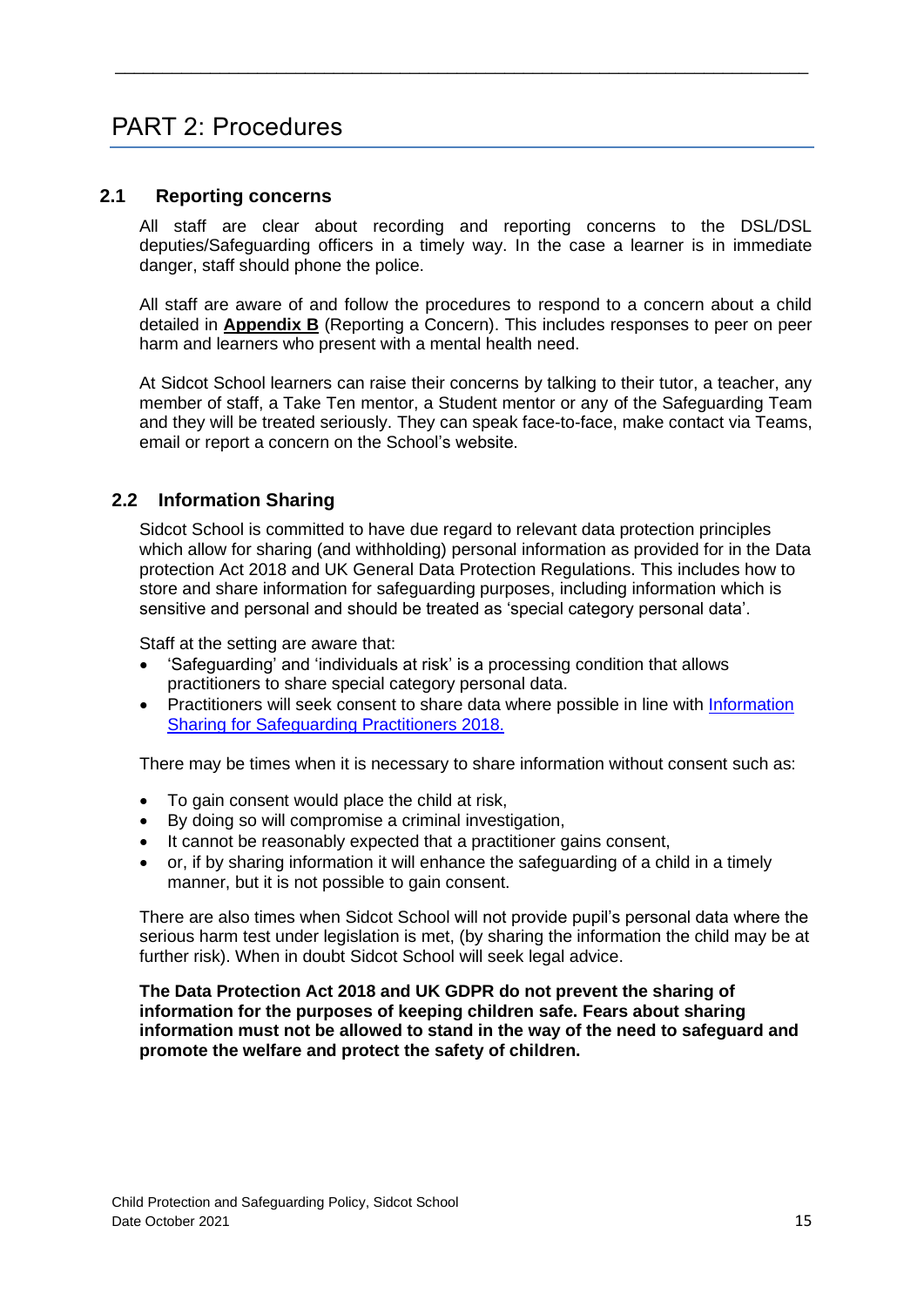## <span id="page-15-0"></span>**2.3 Identifying and monitoring the needs of vulnerable learners**

The DSL and Deputy DSL will regularly review and monitor those students who have been identified as vulnerable. This can include reviewing attendance data, behaviour data, attainment data and safeguarding records. This is to ensure that:

\_\_\_\_\_\_\_\_\_\_\_\_\_\_\_\_\_\_\_\_\_\_\_\_\_\_\_\_\_\_\_\_\_\_\_\_\_\_\_\_\_\_\_\_\_\_\_\_\_\_\_\_\_\_\_\_\_\_\_\_\_\_\_\_\_\_\_\_\_\_\_\_\_

- Proportionate and early interventions can be taken to promote the safety and welfare of the child and prevent escalation of harm.
- Information about vulnerable learners is shared with teachers and school and college leadership staff to promote educational outcomes.
- Learners who currently have, or have had, a social worker will have their academic progress and attainment reviewed and additional academic support will be provided to help them reach their full potential.
- Reasonable adjustments are made in relation to school-based interventions for example responding to behaviour.

## <span id="page-15-1"></span>**2.4 Multi-agency working**

Sidcot School is a relevant agency in the North Somerset Safeguarding Children Partnership and will work with appropriate agencies to safeguard and promote the welfare of children to identify and respond to their needs. This is in compliance with statutory guidance [Working Together to Safeguard Children 2018.](https://assets.publishing.service.gov.uk/government/uploads/system/uploads/attachment_data/file/779401/Working_Together_to_Safeguard-Children.pdf)

Occasions that warrant a statutory assessment under the Children Act 1989:

- If the child is in need under s.17 of the Children Act 1989 (including when a child is a young carer and or subject to a private fostering arrangement).
- Or if the child needs protection under s.47 of the Children Act 1989 where they are experiencing significant harm, or likely to experience significant harm.

Referrals in these cases should be made by the DSL (or Deputy DSLs) to Children's Social Care in the local authority in which that child resides.

Where the child already has a social worker, the request for service should go immediately to the social worker involved or, in their absence, to their team manager. If the child is a child in care, notification should also be made to the Virtual School.

Sidcot School will co-operate with any statutory safeguarding assessments conducted by children's social care: this includes ensuring representation at appropriate inter-agency meetings such as Team around the Family (TAF) initial and review child protection conferences and core group meetings.

## **2.4.1 Additional considerations:**

- Where a learner and/or their family is subject to an child protection plan or a multiagency risk assessment conference (MARAC) meeting, the setting will contribute to the preparation, implementation, and review of the plan as appropriate.
- In situations where a child in care may be put on to part time timetable, the school will consult with the Virtual School following local procedures.
- If there is a risk of harm, the police should be called via 999. For other concerns of criminality, Avon and Somerset Police have produced a helpful guide [When to Contact](https://www.npcc.police.uk/documents/Children%20and%20Young%20people/When%20to%20call%20police%20guidance%20for%20schools%20and%20colleges.pdf)  [the Police](https://www.npcc.police.uk/documents/Children%20and%20Young%20people/When%20to%20call%20police%20guidance%20for%20schools%20and%20colleges.pdf) or schools can contact the local PCSO/School Police Beat Officer/School Officer for advice.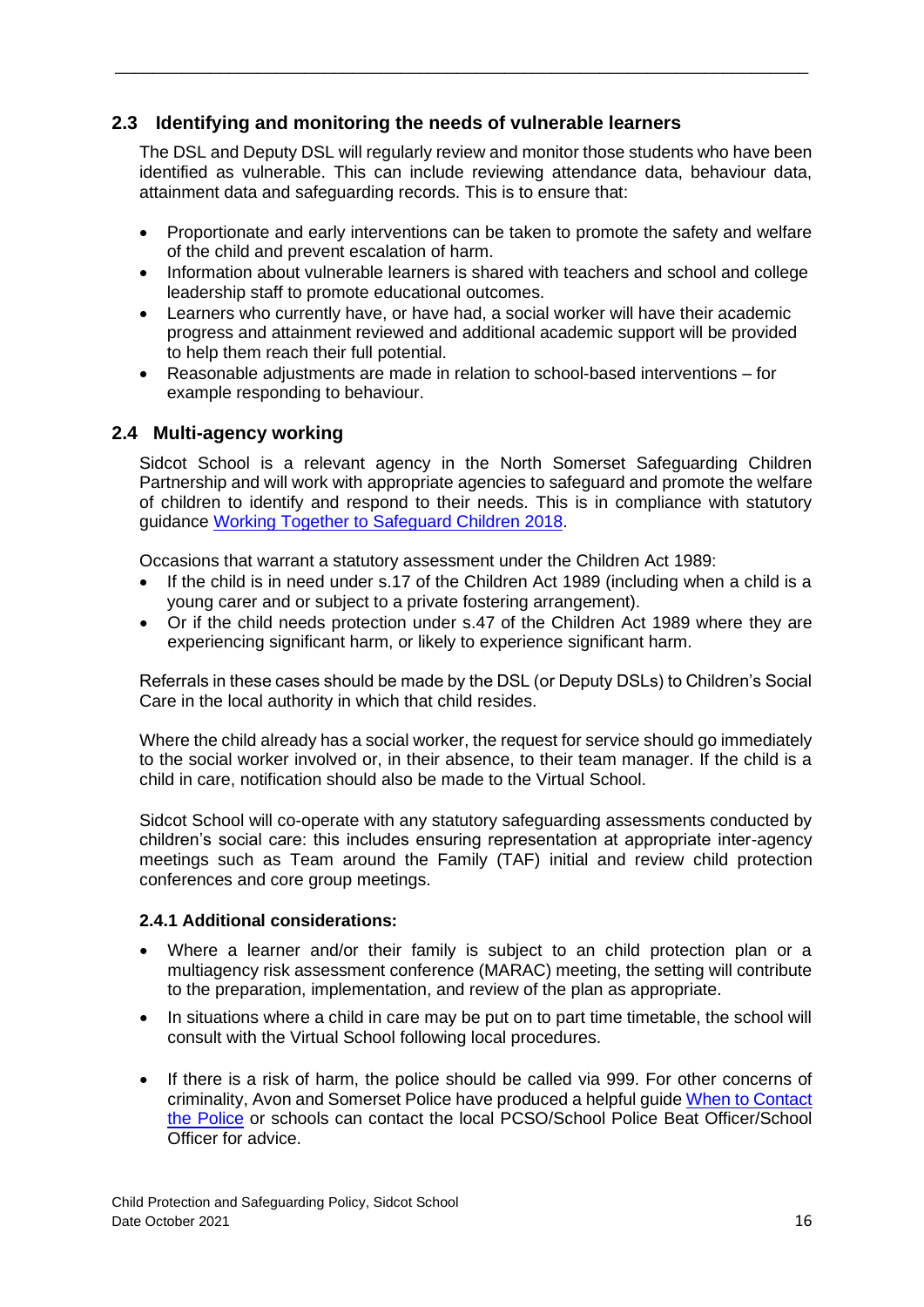• In the rare event that a child death occurs, or a child is seriously harmed, Sidcot School will notify the North Somerset Safeguarding Children Partnership as soon as is reasonably possible.

\_\_\_\_\_\_\_\_\_\_\_\_\_\_\_\_\_\_\_\_\_\_\_\_\_\_\_\_\_\_\_\_\_\_\_\_\_\_\_\_\_\_\_\_\_\_\_\_\_\_\_\_\_\_\_\_\_\_\_\_\_\_\_\_\_\_\_\_\_\_\_\_\_

## **2.5 Suspensions, permanent exclusions, and commissioning of Alternative Provisions**

(To be read in conjunction with the Behaviour Policies)

When the setting is considering suspending or permanently excluding a learner where additional vulnerability is identified it is important that the learner's welfare is a paramount consideration. The Headmaster will consider their legal duty of care when sending a learner home.

Sidcot School will exercise their legal duties in relation to their interventions. This includes:

- whether a statutory assessment should be considered in line with the principles of [Children Act 1989,](https://www.legislation.gov.uk/ukpga/1989/41/contents)
- that decisions are made in an anti-discriminatory manner in line with the Equality Act [2010](https://www.legislation.gov.uk/ukpga/2010/15/contents) (including having regard to the [SEND Code of Practice\)](https://www.gov.uk/government/publications/send-code-of-practice-0-to-25)
- and takes into consideration the learner's rights under the [Human Rights Act 1998.](https://www.legislation.gov.uk/ukpga/1998/42/contents)
- Interventions will be consistent with statutory guidance School suspensions and [permanent exclusions -](https://www.gov.uk/government/publications/school-exclusion) GOV.UK (www.gov.uk)

## **2.5.1 - Actions to take**

- An assessment of need should be undertaken with multi-agency partners with a view to mitigate any identified risk of harm in line with section 2.3 [of this policy, Identifying](#page-15-0)  [and monitoring the needs of vulnerable learners.](#page-15-0)
- If the child is subject to a child protection plan or where there is an existing child protection file, we will call a multiagency risk-assessment meeting prior to making the decision to exclude.
- In the event of a one-off serious incident resulting in an immediate decision to exclude, the risk assessment *must* be completed prior to convening a meeting of the governing body.

## **2.5.2 - Commissioning Alternative Provisions**

In the event that Sidcot School commissions an Alternative Provision, the commissioning school should carefully consider what providers are available that can meet the needs of their pupils, including the quality and safety of the provision, costs and value for money. A personalised plan for intervention should be prepared by the commissioner setting clear objectives for improvement and attainment, timeframes, arrangements for assessment and monitoring progress, and a baseline of the current position against which to measure progress. Plans should be linked to other relevant information or activities such as EHCPs for children with SEND. The school commissioning the placement should maintain on-going contact with the provider and pupil, with clear procedures in place to exchange information, monitor progress and provide pastoral support. The school commissioning the placement should maintain a full record of all placements they make, including a pupil's progress, achievements and destination following the placement. This should also include the pupil's own assessment of their placement

Sidcot School will continue to be responsible for the safeguarding of that learner and will make necessary checks on the provider to meet the needs of the learner. Written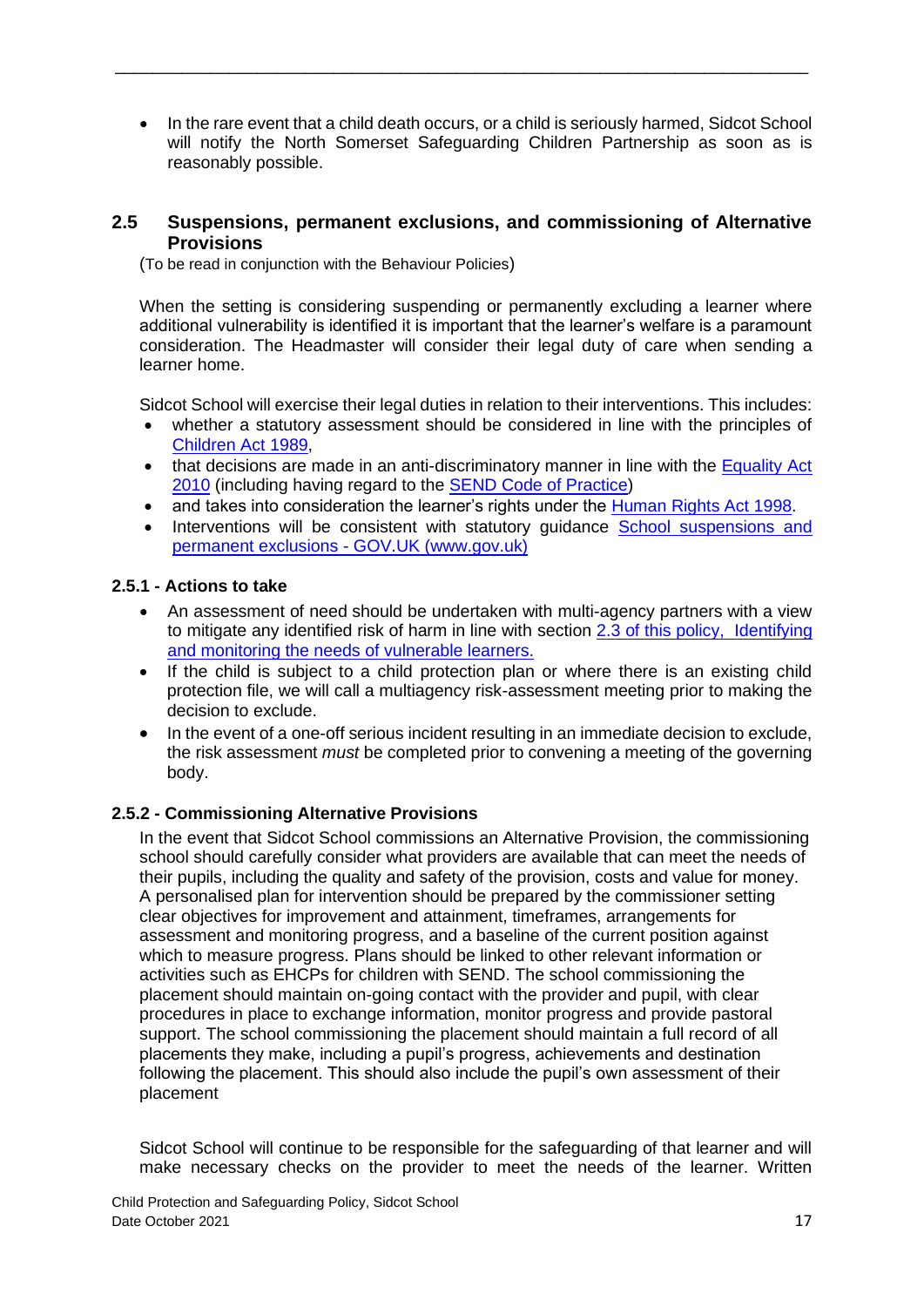confirmation from the Alternative provider will be obtained of the checks on staff that we would otherwise perform for our own staff.

\_\_\_\_\_\_\_\_\_\_\_\_\_\_\_\_\_\_\_\_\_\_\_\_\_\_\_\_\_\_\_\_\_\_\_\_\_\_\_\_\_\_\_\_\_\_\_\_\_\_\_\_\_\_\_\_\_\_\_\_\_\_\_\_\_\_\_\_\_\_\_\_\_

## <span id="page-17-1"></span>**2.6 Children Missing from Education**

(To be read in conjunction with the Attendance Register Policy)

A learner missing from education is a potential indicator of abuse or neglect, or maybe an indicator of need for early help support. Staff should follow procedures for unauthorised absence and for dealing with children that go missing from education, particularly on repeat occasions. These should be reported to the DSL and reviewed in line with [2.3 Identifying](#page-15-0)  [and monitoring the needs of vulnerable learners.](#page-15-0)

Sidcot School will follow the guidance detailed in *[Children Missing Education \(2016\)](https://www.gov.uk/government/publications/children-missing-education)* Government guidance and [Children Missing Education North Somerset Policy](https://www.n-somerset.gov.uk/sites/default/files/2020-02/children%20missing%20education%20policy.pdf)

This will include notifying the local authority in which the child lives:

- of any pupil who fails to attend school regularly,
- or has been absent without the school's permission for a continuous period of 10 school days or more, at such intervals as are agreed between the school and the local authority.

## <span id="page-17-0"></span>**2.7 Responding to incidents of peer on peer harm**

All staff should recognise that children can abuse their peers (including online). Incidents of abuse and harm should be dealt with in reference to the safeguarding and behaviour policies.

Examples of peer on peer harm this can be found under section [1.9 Key Safeguarding](#page-13-0)  [Areas.](#page-13-0)

At Sidcot School

- We have a 'zero tolerance' approach to abuse. Incidents are taken seriously. These will never be tolerated or passed off as 'banter,' just having a laugh' or 'part of growing up.' Banter and teasing can and should be acknowledged and recognised as bullying behaviour and may require proportionate intervention.
- Even with a zero-tolerance approach, we take steps to educate and take action to mitigate the risk of contributing to a culture of unacceptable behaviours or a culture that normalises abuse.
- It is understood that peer on peer harm may reflect equality issues, those who may be targeted are more likely to have protected characteristics.

There are clear systems in place (which are well promoted, easily understood and easily accessible) for learners to confidently report abuse. Our school has taken steps to ensure students know how their concerns will be dealt with as detailed in section [2.1](#page-14-0)  [Reporting a concern](#page-14-0) of this policy. Sidcot School will handle initial reports of harm by:

- Ensuring the immediate safety of learners involved in an incident and sourcing support for other young people affected.
- Listening carefully to the child, being non-judgmental, being clear about boundaries and how the report will be progressed, not asking leading questions and only prompting the child where necessary with open questions using the Tell, Explain, Describe (TED) method.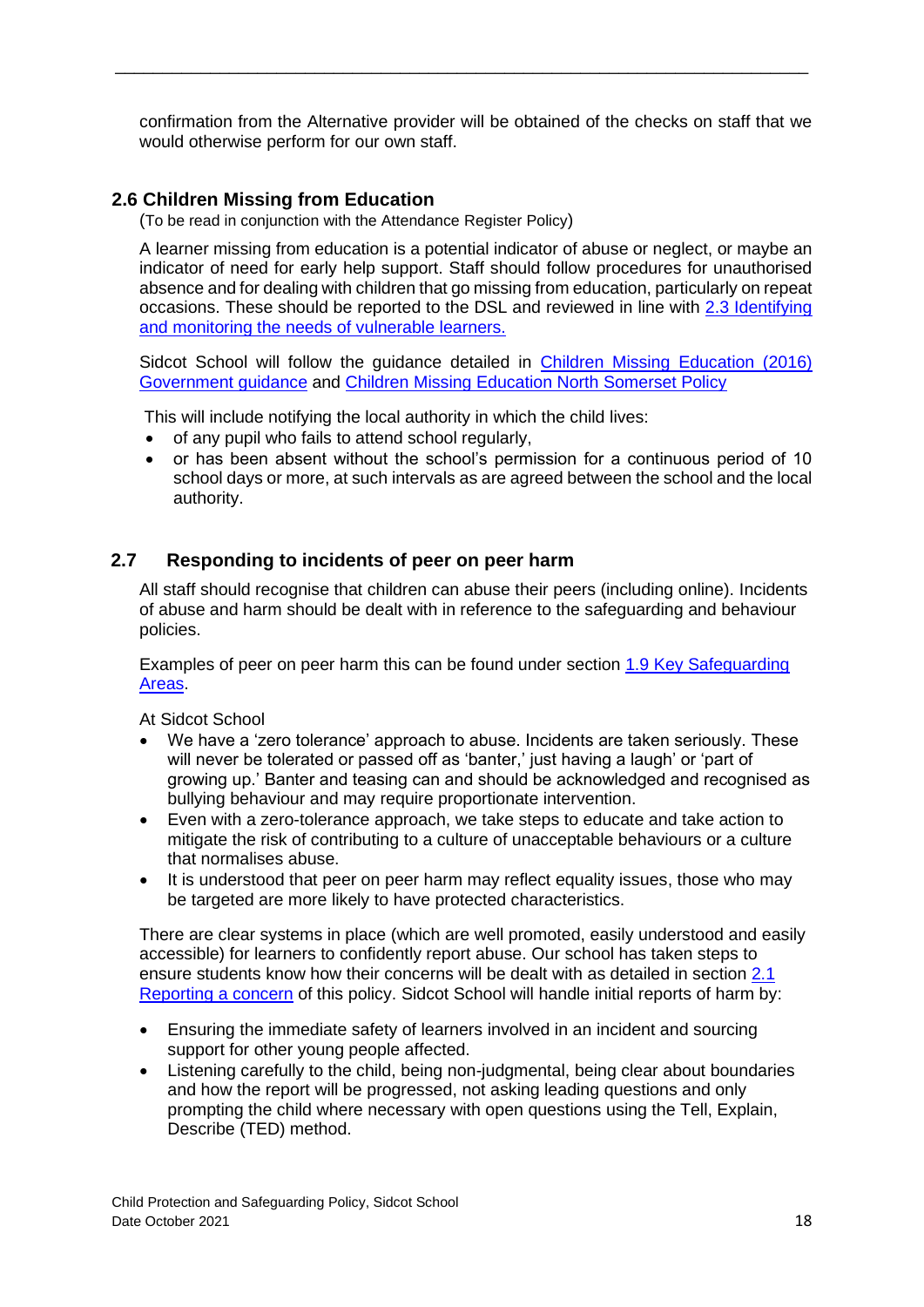• Ensuring that victims will never be given the impression that they are creating a problem by reporting abuse, sexual violence, or sexual harassment. They will never be made to feel ashamed for making a report.

\_\_\_\_\_\_\_\_\_\_\_\_\_\_\_\_\_\_\_\_\_\_\_\_\_\_\_\_\_\_\_\_\_\_\_\_\_\_\_\_\_\_\_\_\_\_\_\_\_\_\_\_\_\_\_\_\_\_\_\_\_\_\_\_\_\_\_\_\_\_\_\_\_

- Ensuring the child's wishes are taken into consideration in any intervention and any action is taken to ensure safety of the target and other members of the wider peer cohort.
- Not promising confidentiality as it is highly likely that information will need to be shared with others.

## **2.7.1 Actions to take in relation to sexual violence and sexual harassment**

Reference to Keeping Children Safe In Education (2021, Part 5) and quidance Sexual [violence and sexual harassment between children in schools and colleges 2021](https://www.gov.uk/government/publications/sexual-violence-and-sexual-harassment-between-children-in-schools-and-colleges) should be made in relation to taking protective action. Sidcot School will take the following actions when responding to incidents of sexual violence and sexual harassment:

- Incidents will be reported immediately to the DSL/ Deputy DSL who will undertake further assessment of what action should be taken proportionate to the factors that have been identified. The Brook - [Sexual Behaviours Traffic Light Assessment Tool](https://www.brook.org.uk/training/wider-professional-training/sexual-behaviours-traffic-light-tool/) should be utilised by trained staff to inform assessment of risk and actions to subsequently take. This may include seeking additional advice from Children's Social Care
- When an incident involves an act of **sexual violence** (rape, assault by penetration, or sexual assault) the age and wishes of the victim should be taken into consideration. Victims should be given as much control as is reasonably possible over decisions regarding how any investigation will be progressed and any support that they will be offered.
- Immediate consideration should be given as to how best to support and protect the victim and the alleged perpetrator (and any other children involved/impacted).

There are 4 different pathways schools may wish to take based on a case-by-case basis

- Manage internally
- Early help
- Referral to children's social care
- Report to the police
- Schools should refer to the guidance as set out in KCSIE 2021 and Sexual violence and sexual harassment [between children in schools and colleges](https://assets.publishing.service.gov.uk/government/uploads/system/uploads/attachment_data/file/719902/Sexual_violence_and_sexual_harassment_between_children_in_schools_and_colleges.pdf) when considering next steps.
- Where the report includes an online element, the setting will follow Searching, screening [and confiscation at school -](https://www.gov.uk/government/publications/searching-screening-and-confiscation) GOV.UK (www.gov.uk) and Sharing nudes [and semi-nudes: advice for education settings working with children and young](https://www.gov.uk/government/publications/sharing-nudes-and-semi-nudes-advice-for-education-settings-working-with-children-and-young-people)  people - [GOV.UK \(www.gov.uk\).](https://www.gov.uk/government/publications/sharing-nudes-and-semi-nudes-advice-for-education-settings-working-with-children-and-young-people) The key consideration is for staff not to view or forward illegal images of a child. The highlighted advice provides more details on what to do when viewing an image is unavoidable.
- Risk assessments and or safety plans will be developed for individual children who have been involved in an incident. This should be reviewed every 3 months or every time there is an occurrence of an incident. These should involve the child and parents/carers and address contextual risks.

## **2.7.2 - Contextual safeguarding approach to peer on peer harm:**

Sidcot School will minimise the risk of peer on peer abuse by taking a contextual approach to safeguarding by increasing safety in the contexts of which harm can occur – this can include the school environment itself, peer groups and the neighbourhood.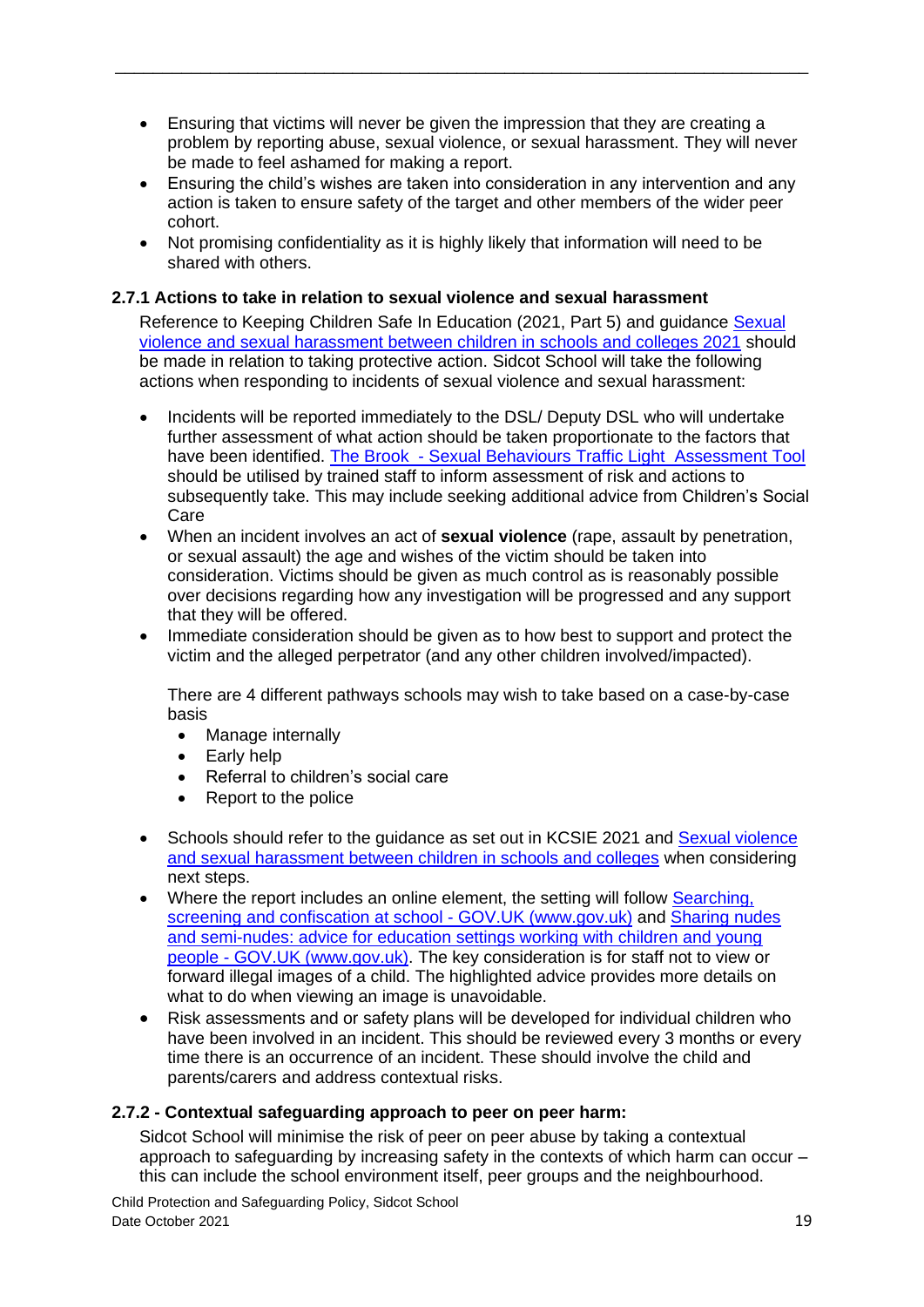Following any incidents of peer on peer harm, the DSL/Deputies will review and consider whether any practice or environmental changes can be made in relation to any lessons learned. This can include making changes to staffing and supervision, making changes to the physical environment and considering the utilisation and delivery of safeguarding topics on the curriculum.

\_\_\_\_\_\_\_\_\_\_\_\_\_\_\_\_\_\_\_\_\_\_\_\_\_\_\_\_\_\_\_\_\_\_\_\_\_\_\_\_\_\_\_\_\_\_\_\_\_\_\_\_\_\_\_\_\_\_\_\_\_\_\_\_\_\_\_\_\_\_\_\_\_

## **2.8 Responding to allegations of abuse made against professionals**

Staff must report any concerns or allegations about a professional's behaviour (including supply staff, volunteers, and contractors) where they may have:

- behaved in a way that has harmed a child or may have harmed a child.
- possibly committed a criminal offence against or related to a child.
- behaved towards a child or children in a way that indicates he or she may pose a risk of harm to children; or
- behaved or may have behaved in a way that indicates they may not be suitable to work with children.

## **2.8.1 - Immediate action must be taken:**

- Do not speak to the individual it concerns.
- Allegations or concerns about colleagues and visitors must be reported directly to the Headmaster who will follow guidance in Keeping Children Safe in Education (2021, Part four: Allegations of abuse made against teachers and other staff).
- If the concern relates to Headmaster it should be reported to the Chair of Governors, who will liaise with the Local Authority Designated Officer (LADO – previously known as DOFA) and they will decide on any acAtion required.
- If there is a conflict of interest which inhibits this process of reporting, staff can report directly to the LADO.
- If allegations are regarding a member of supply staff, the school will take the lead and progress enquiries with the LADO, whilst continuing to engage and work with the employment agency.
- Allegations regarding foster carers or anyone in a position of trust working or volunteering with children should be referred to the LADO on the day that the allegation is reported. The allocated social worker should also be informed on the day. The school should not undertake any investigation unless the LADO advises this.
- If the school ceases to use the services of a member of staff (or a governor or volunteer), because they are unsuitable to work with children, there will be a prompt and detailed report to the Disclosure and Barring service (DBS) and where relevant, to the Teaching Regulation Agency(TRA) (Refer to policy 9.8: Discipline Rules and Procedure)

## **2.8.2 - Low level concerns**

This should be read in conjunction with the staff code of conduct and Keeping Children Safe in Education (2021, Part 4). A low-level concern is not insignificant. This process should be used in events where a concern about professional conduct does not met the threshold set out at the beginning of this section.

- Reports should be made to the Headmaster. Sidcot School creates an environment where staff are encouraged and feel confident to self-refer where they have found themselves in a situation.
- The Headmaster will address unprofessional behaviour and support the individual to correct it at an early stage providing a responsive, sensitive, and proportionate handling of such concerns when they are raised.
- Review and correct any deficits in the setting's safeguarding system.

Child Protection and Safeguarding Policy, Sidcot School Date October 2021 20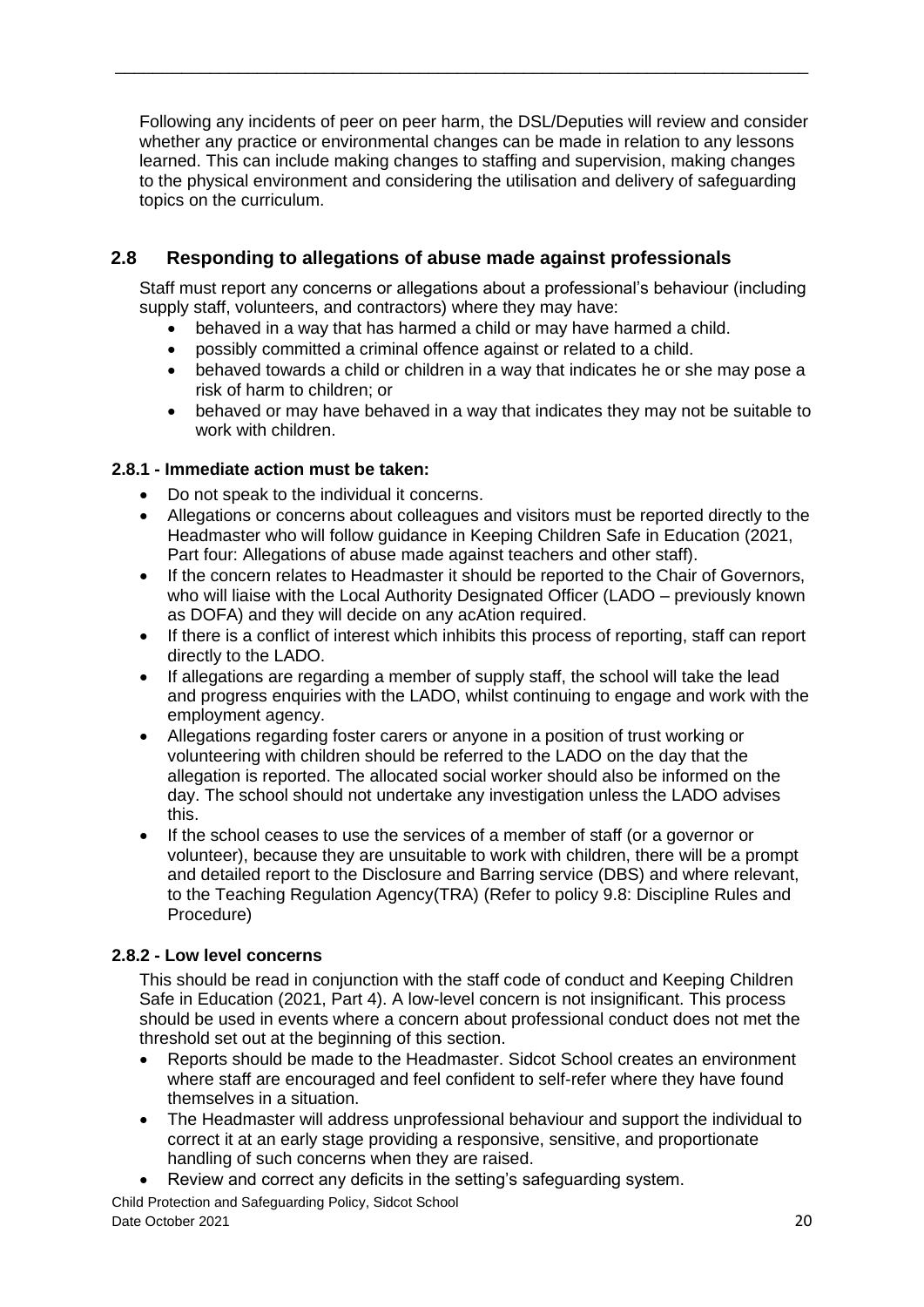• If there is an increase of low levels concerns about a member if staff, the school would instigate a safeguarding investigation

\_\_\_\_\_\_\_\_\_\_\_\_\_\_\_\_\_\_\_\_\_\_\_\_\_\_\_\_\_\_\_\_\_\_\_\_\_\_\_\_\_\_\_\_\_\_\_\_\_\_\_\_\_\_\_\_\_\_\_\_\_\_\_\_\_\_\_\_\_\_\_\_\_

## <span id="page-20-0"></span>**2.9 Mental health and wellbeing**

Schools and colleges have an important role to play in supporting the mental health and wellbeing of their learners, both within the school environment and also within the residential provision. Mental health problems can, in some cases, be an indicator that a child has suffered or is at risk of suffering abuse, neglect or exploitation, and or may require early help support.

Sidcot School will commit to undertake the following.

- The appointment of a senior mental health lead who can support the development of knowledge and act as a point of expertise to promote the wellbeing and mental health of learners. This colleague will have sufficient training in mental health and safeguarding for them to carry out their role effectively.
- Ensure that learners can report and share concerns in line with section 2.1 Reporting [a concern](#page-14-0) of this policy.
- Staff will follow a safeguarding process in terms of reporting concerns so the DSL/Deputy DSLs (and wider members of the safeguarding team such as the SENDCo) can assess whether there are any other vulnerabilities can be identified and proportionate support considered.
- Staff will ensure the immediate health and safety of a learner who is displaying acute mental health distress. This may require support from emergency services via 999 if the leaner is at risk of immediate harm.
- DSLs/Deputies will consider whether a case can be managed internally, through early help, or should involve other agencies as required in line with section [2.4 -](#page-15-1) [Multi-Agency Working.](#page-15-1)
- The setting will communicate and work with the learner and parents/carers to ensure that interventions are in the best interests of the child.
- DSLs will liaise with staff to ensure reasonable adjustments are made and develop ways to support positive educational outcomes.
- Only appropriately trained professionals should attempt to make a diagnosis of a mental health problem – DSLs and the senior leadership team should be able to access specialist advice through targeted services or through their locality. The [North](https://bnssgccg-media.ams3.cdn.digitaloceanspaces.com/attachments/NS_EH_Directory_for_CYP_Dec_2020.pdf)  [Somerset Emotional Health for Children and Young People](https://bnssgccg-media.ams3.cdn.digitaloceanspaces.com/attachments/NS_EH_Directory_for_CYP_Dec_2020.pdf) guide highlights services in our area.

## **2.9.1 - Contextual safeguarding approach to mental health**

Sidcot School will ensure that preventative measures in terms of providing safeguarding on the curriculum will provide opportunities for learners to identify when they may need help, and to develop resilience.

The setting will take a 'whole school approach' to:

- deliver high quality teaching around mental health and wellbeing on the curriculum.
- having a culture and environment that promotes mental health and wellbeing;
- making sure pupils and staff are aware of and able to access a range of mental health services;
- supporting staff wellbeing being committed to pupil and parent participation

Refer also to the DfE advice, Mental Health and Behaviour in Schools (2018)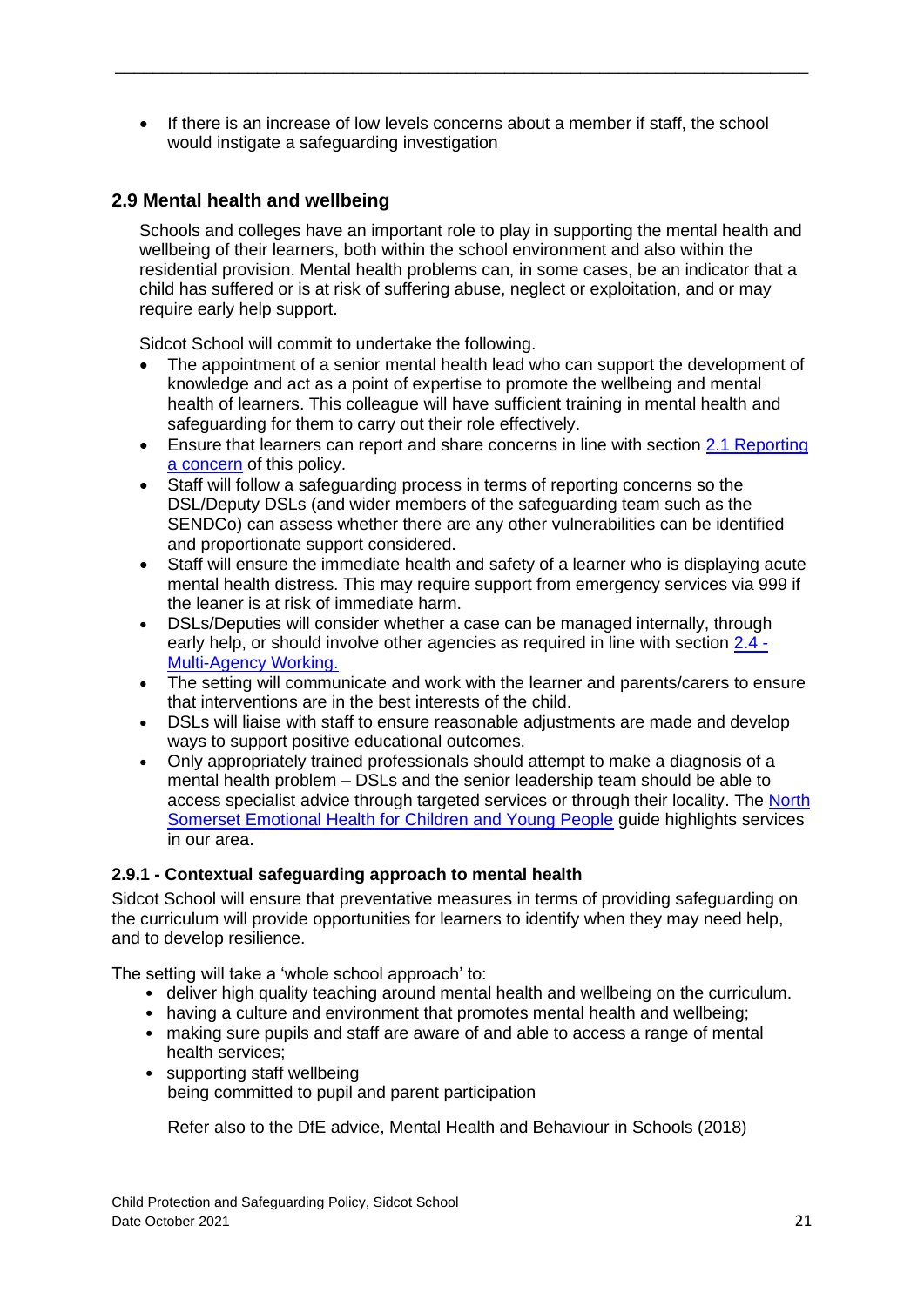## <span id="page-21-0"></span>**2.10 Online Safety**

Online safety is an integrated and interwoven theme with other safeguarding considerations. It is essential that the DSL takes a lead on ensuring that interventions are effective. This means coordinating support and engaging with other colleagues in the setting who may have more technological expertise such as the IT manager.

\_\_\_\_\_\_\_\_\_\_\_\_\_\_\_\_\_\_\_\_\_\_\_\_\_\_\_\_\_\_\_\_\_\_\_\_\_\_\_\_\_\_\_\_\_\_\_\_\_\_\_\_\_\_\_\_\_\_\_\_\_\_\_\_\_\_\_\_\_\_\_\_\_

Sidcot School is committed to addressing online safety issues around content, contact and conduct. This includes:

- Ensuring that online safety is included in relevant policies and procedures.
- Online safety is interwoven in safeguarding training for staff and safeguarding on the curriculum for learners.
- Acknowledging that peer on peer abuse can happen via mobile and smart technology between individuals and groups. This should be approached in the same process outlined in section [2.7 Responding to incidents of peer on peer harm](#page-17-0) and read in conjunction of Sidcot School's Digital Safety Policy on the use of mobile smart technology is available via on the school's intranet
- Provision of education via remote learning will comply with governmental advice [Safeguarding and remote education during coronavirus \(COVID-19\) -](https://www.gov.uk/guidance/safeguarding-and-remote-education-during-coronavirus-covid-19) GOV.UK [\(www.gov.uk\)](https://www.gov.uk/guidance/safeguarding-and-remote-education-during-coronavirus-covid-19)
- The effectiveness of the setting's ability to protect learners through filtering and monitoring. Information security and access management alongside the above will be reviewed annually.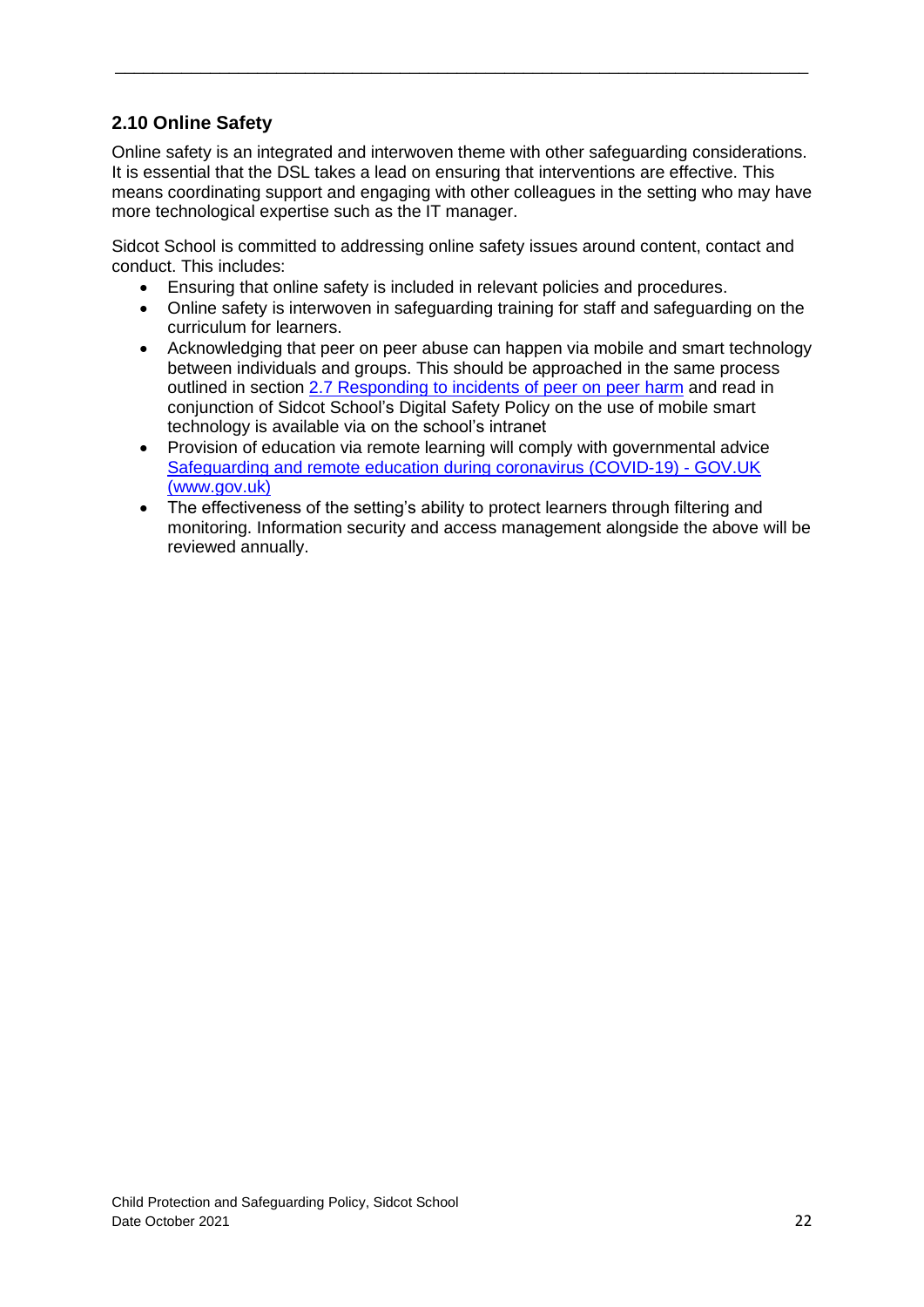## **Document Change History**

\_\_\_\_\_\_\_\_\_\_\_\_\_\_\_\_\_\_\_\_\_\_\_\_\_\_\_\_\_\_\_\_\_\_\_\_\_\_\_\_\_\_\_\_\_\_\_\_\_\_\_\_\_\_\_\_\_\_\_\_\_\_\_\_\_\_\_\_\_\_\_\_\_

Reference Number: 2.1

| <b>Date</b> | <b>Update</b>                                                                                                                                                                                                                                                                                                                                                                                                                                                                                                                                                                                                                                                                                                                                                                                                                                                                                                                                                                                                                                                                                                                                                                                                                                                                                                                                                                                                                                                                                                                              |
|-------------|--------------------------------------------------------------------------------------------------------------------------------------------------------------------------------------------------------------------------------------------------------------------------------------------------------------------------------------------------------------------------------------------------------------------------------------------------------------------------------------------------------------------------------------------------------------------------------------------------------------------------------------------------------------------------------------------------------------------------------------------------------------------------------------------------------------------------------------------------------------------------------------------------------------------------------------------------------------------------------------------------------------------------------------------------------------------------------------------------------------------------------------------------------------------------------------------------------------------------------------------------------------------------------------------------------------------------------------------------------------------------------------------------------------------------------------------------------------------------------------------------------------------------------------------|
|             |                                                                                                                                                                                                                                                                                                                                                                                                                                                                                                                                                                                                                                                                                                                                                                                                                                                                                                                                                                                                                                                                                                                                                                                                                                                                                                                                                                                                                                                                                                                                            |
| 23.04.2015  | 1.5 Job Descriptions inserted for Deputy DSLs.<br>4.2 No differentiation between children in need / children at risk in terms of no requirement to<br>have parental consent for contact to be made with social care.<br>5.3 insertion of the word "immediate" regarding referral to DOFA.<br>5.17.2 Insertion of the word "promptly" regarding legal duty to refer to refer to DBS / the<br>police.<br>5.23 re retention of documentation arising from allegations against staff amended to 60 years<br>from 10 years.                                                                                                                                                                                                                                                                                                                                                                                                                                                                                                                                                                                                                                                                                                                                                                                                                                                                                                                                                                                                                     |
| 5.09.2016   | Updated in line with new version of Keeping Children Safe in Education (May 2016) and the<br>September 2016 version of ISI Handbook for the Inspection of Schools – Commentary on<br>regulatory requirements. All references to "pupils" replaced with "students." Paragraphs<br>reordered to make policy more accessible.<br>1.5 and 1.8 Key contacts updated and all designated persons inserted.<br>Cross reference to hiring and lettings policy<br>2.2 reference to prompt action<br>2.7 reference to particular categories of student particularly vulnerable to bullying<br>Reference to annual training updates for staff re notification of changes New flow chart<br>inserted from updated version of KCSIE.<br>Paragraph 4 Reordered to make procedures for staff clearer.<br>Paragraph 5 Personal duty on teaching staff to report FGM to the police<br>Missing and lost children procedures separated out for clarity – information re uncollected<br>children inserted into separate policy for snr school (1.4) updated in light of KCSIE 2016 and<br>ISI regulatory handbook.<br>Whistleblowing policy removed and cross referenced to separate policy. Reference to NSPCC<br>helpline.<br>Appendices reordered. Appendix 1 abuse redefined in accordance with KCSIE September<br>2016. App 2 contacts updated App 4 – related policies section updated, Existing flow chart<br>removed and inserted into main body of policy<br>Changes approved by Chair of Governors and Governor with responsibility for safeguarding. |
| 8.10.2016   | Revised policy adopted by Board of Governors at Annual Safeguarding Review.                                                                                                                                                                                                                                                                                                                                                                                                                                                                                                                                                                                                                                                                                                                                                                                                                                                                                                                                                                                                                                                                                                                                                                                                                                                                                                                                                                                                                                                                |
| 09.02.2017  | References updated in line with changes to digital security policies, deletion of some<br>duplication. Time for retention of documentation re child protection concerns extended to<br>indefinite in line with digital security policy.                                                                                                                                                                                                                                                                                                                                                                                                                                                                                                                                                                                                                                                                                                                                                                                                                                                                                                                                                                                                                                                                                                                                                                                                                                                                                                    |
| 20.04.2017  | Addition to para 18 and Appendix 1 to give greater prominence to "sexting" offences.                                                                                                                                                                                                                                                                                                                                                                                                                                                                                                                                                                                                                                                                                                                                                                                                                                                                                                                                                                                                                                                                                                                                                                                                                                                                                                                                                                                                                                                       |
| 22.06.2017  | Paragraph 2 – clarification in Paragraph 2, "Scope", that this policy applies to those in<br>regulated activity.                                                                                                                                                                                                                                                                                                                                                                                                                                                                                                                                                                                                                                                                                                                                                                                                                                                                                                                                                                                                                                                                                                                                                                                                                                                                                                                                                                                                                           |
| 07.10.2017  | 2.7 Recognition of gender issues as per KCSIE.<br>4.10 Ensure transfer of any child protection file as soon as possible, in the event that a student<br>leaves for another school                                                                                                                                                                                                                                                                                                                                                                                                                                                                                                                                                                                                                                                                                                                                                                                                                                                                                                                                                                                                                                                                                                                                                                                                                                                                                                                                                          |
|             |                                                                                                                                                                                                                                                                                                                                                                                                                                                                                                                                                                                                                                                                                                                                                                                                                                                                                                                                                                                                                                                                                                                                                                                                                                                                                                                                                                                                                                                                                                                                            |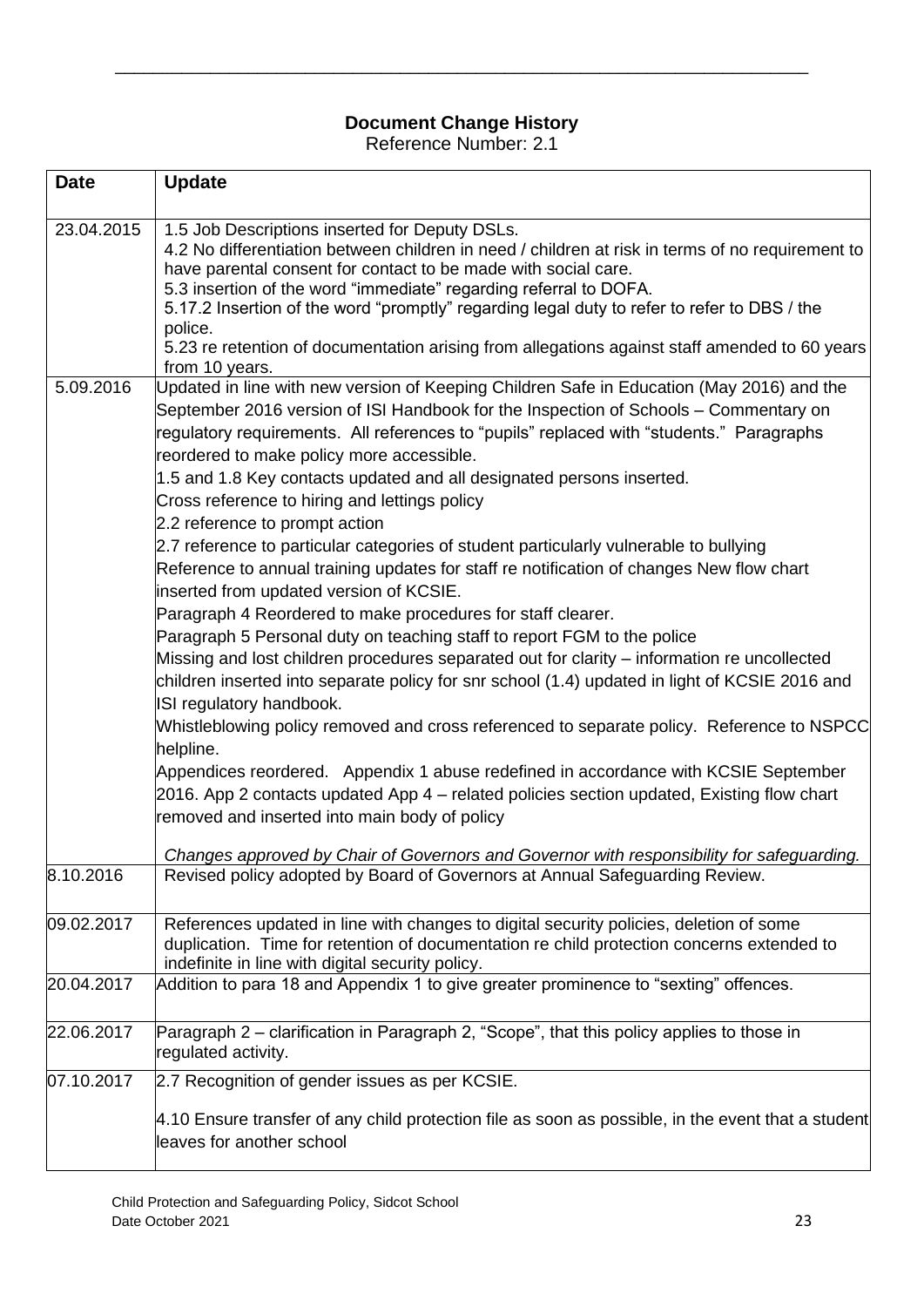|            | 11.13.5 Clarification of the interrelation of the disciplinary policy                                                                                                                                                                                              |
|------------|--------------------------------------------------------------------------------------------------------------------------------------------------------------------------------------------------------------------------------------------------------------------|
|            | 11.13.6 Review to be undertaken in the event that an allegation is substantiated to prevent<br>reoccurrence of similar events in the future.                                                                                                                       |
|            | 17 Informal training updates to be provided to staff                                                                                                                                                                                                               |
| 27.04.2018 | Policy reviewed in the light of Dfe 2017 guidance "Sexual violence and sexual harassment<br>between children in schools."                                                                                                                                          |
|            | 2.6 confirmation that policy applies if alleged incident takes place between students off school<br>premises                                                                                                                                                       |
|            | 6.5 Options available to the DSL in terms of appropriate courses of action                                                                                                                                                                                         |
|            | 9. Minor amendments to the procedure for staff where a child alleges possible abuse                                                                                                                                                                                |
|            | 9.5.6 Staff should not assume that someone else is dealing with the alleged incident and<br>should report it, if in doubt.                                                                                                                                         |
|            | 10.6 Response to the perpetrator's behaviour will be on a case by case basis                                                                                                                                                                                       |
|            | 10.7 Liaison with parents as appropriate                                                                                                                                                                                                                           |
|            | 11.35.2, and 3 – further detail around support for students who have made an allegation –<br>including immediate risk assessment to be undertaken.                                                                                                                 |
|            | 17 Reference to training for staff regarding sexual violence and harassment between children                                                                                                                                                                       |
|            | 19 Further detail regarding support for students who have been abused                                                                                                                                                                                              |
| 22.06.2018 | Reviewed by Board                                                                                                                                                                                                                                                  |
|            | Policy updated to reflect changes to May 2018 DFE guidance - Sexual violence and sexual<br>harassment in schools                                                                                                                                                   |
|            | The terms "victim" and "perpetrator" replaced with "children"                                                                                                                                                                                                      |
|            | Para 2.7 Further guidance re children with SEND and who are, or perceived to be, LGBT.                                                                                                                                                                             |
|            | Para 6.5 Reporting to the police – if the child is less than 10 years of age (the age of criminal<br>responsibility) the matter will still be reported to the police, who are to adopt a welfare rather<br>than criminal response.                                 |
|            | Para 10.6 and 10.7 Inclusion of contextual safeguarding,                                                                                                                                                                                                           |
|            | Para 19.5 Regardless of whether the police take action, the School will continue to support the<br>child who feels that they have suffered abuse                                                                                                                   |
| 01.09.2018 | Consider what support should be offered to the student who is alleged to have carried out the<br>behaviour – depending on the context, severity, and the application of the disciplinary policies.<br>Updated in line with Keeping Children Safe in Education 2018 |
|            |                                                                                                                                                                                                                                                                    |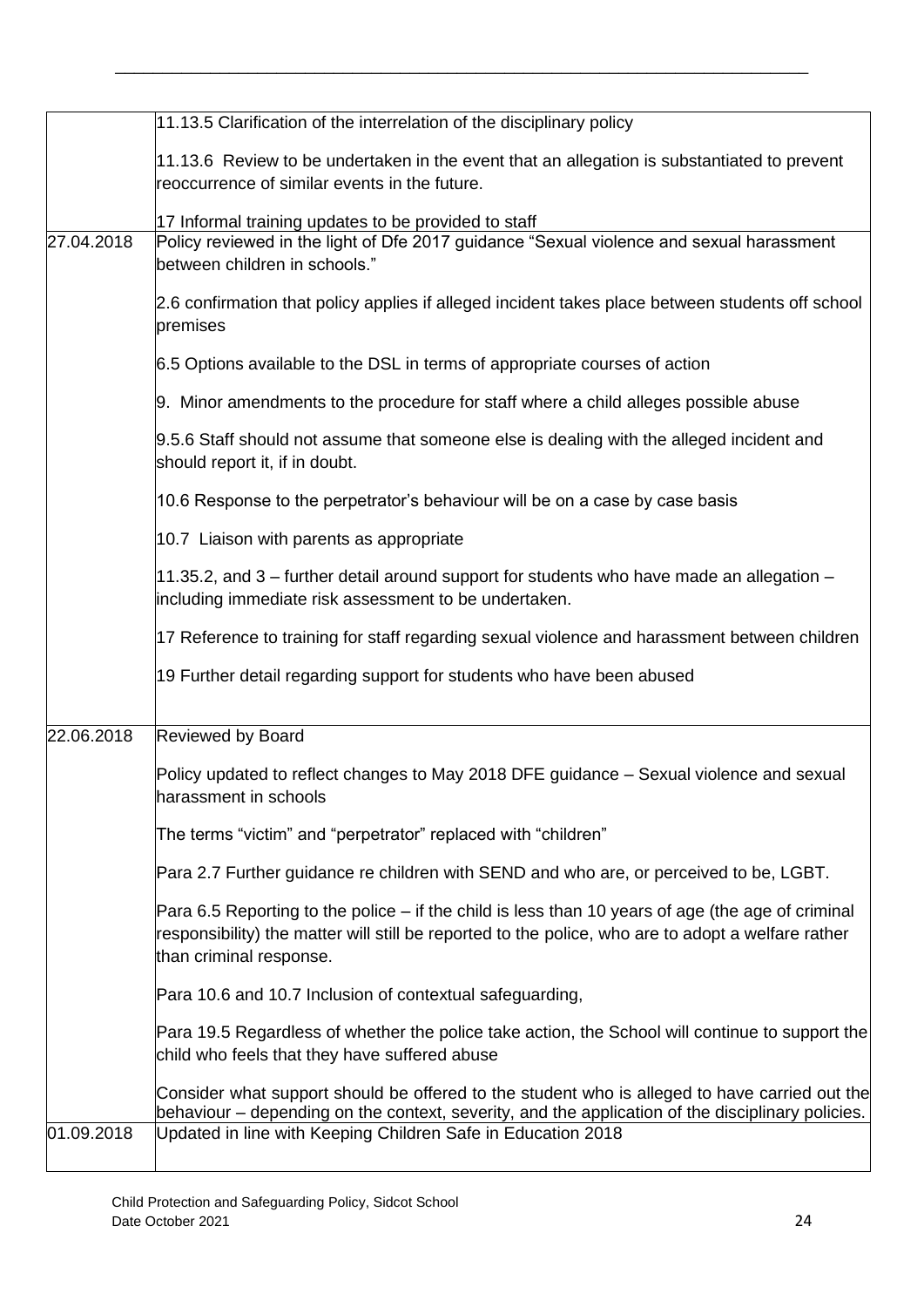|            | 1.1 "Safeguarding is everyone's responsibility" moved to afford it greater prominence.                                                                                                                                                                                                                                                                                          |
|------------|---------------------------------------------------------------------------------------------------------------------------------------------------------------------------------------------------------------------------------------------------------------------------------------------------------------------------------------------------------------------------------|
|            | 4.3 "Staff should not assume that somebody else will take action, and must share any<br>information appropriately to ensure that a child is kept safe."                                                                                                                                                                                                                         |
|            | $4.10$ – The DSL will "adopt a contextual approach to safeguarding which takes account of<br>wider environmental factors."                                                                                                                                                                                                                                                      |
|            | $4.10$ – The DSL will ensure that child protection files are transferred to a new school, "the<br>School understands and appreciates that the sharing of relevant information with any new<br>school/college is important, and can be vital to support the secure transition of a child."                                                                                       |
|            | 6.3 Data protection law will not prevent information sharing in appropriate cases to safeguard<br>a child.                                                                                                                                                                                                                                                                      |
|            | 6.6 The signs of a child who may need "Early Help" are included                                                                                                                                                                                                                                                                                                                 |
|            | 11.14 – New category of an "unfounded allegation."                                                                                                                                                                                                                                                                                                                              |
|            | 11.18 If the School ceases to use the services of a member of staff (or a governor or<br>volunteer) because they are unsuitable to work with children, there will be a prompt and<br>detailed report to the Disclosure and Barring Service (DBS) (irrespective of whether the<br>individual has been deployed to an area of work not within the scope of regulated<br>activity) |
|            | References to NCTL updated to TRA                                                                                                                                                                                                                                                                                                                                               |
|            | 11.23 – References to Disqualification by association removed.                                                                                                                                                                                                                                                                                                                  |
|            | 17. Induction for staff to include Part V of KCSIE                                                                                                                                                                                                                                                                                                                              |
| 06.10.2018 | Reviewed and adopted by Board of Governors at Annual Safeguarding Review.                                                                                                                                                                                                                                                                                                       |
| 30.04.2019 | Updated contact details for the designated officer for the local authority (DOFA).                                                                                                                                                                                                                                                                                              |
| 21.06.2019 | Additional paragraph include, approved by Board.                                                                                                                                                                                                                                                                                                                                |
|            | 11.24 Providing references                                                                                                                                                                                                                                                                                                                                                      |
|            | Only line managers may provide a reference for a member of staff, they must adhere to the<br>providing references policy. Failure to do so is likely to constitute a disciplinary matter.                                                                                                                                                                                       |
| 02.09.2019 | Updated in line with Keeping Children Safe in Education 2019                                                                                                                                                                                                                                                                                                                    |
|            | 1.5 Key contacts updated                                                                                                                                                                                                                                                                                                                                                        |
|            | 2.7 reference to "upskirting" (definition included)                                                                                                                                                                                                                                                                                                                             |
|            | References to the North Somerset Safeguarding Children Board replaced with North Somerset<br>Safeguarding Children Partnership                                                                                                                                                                                                                                                  |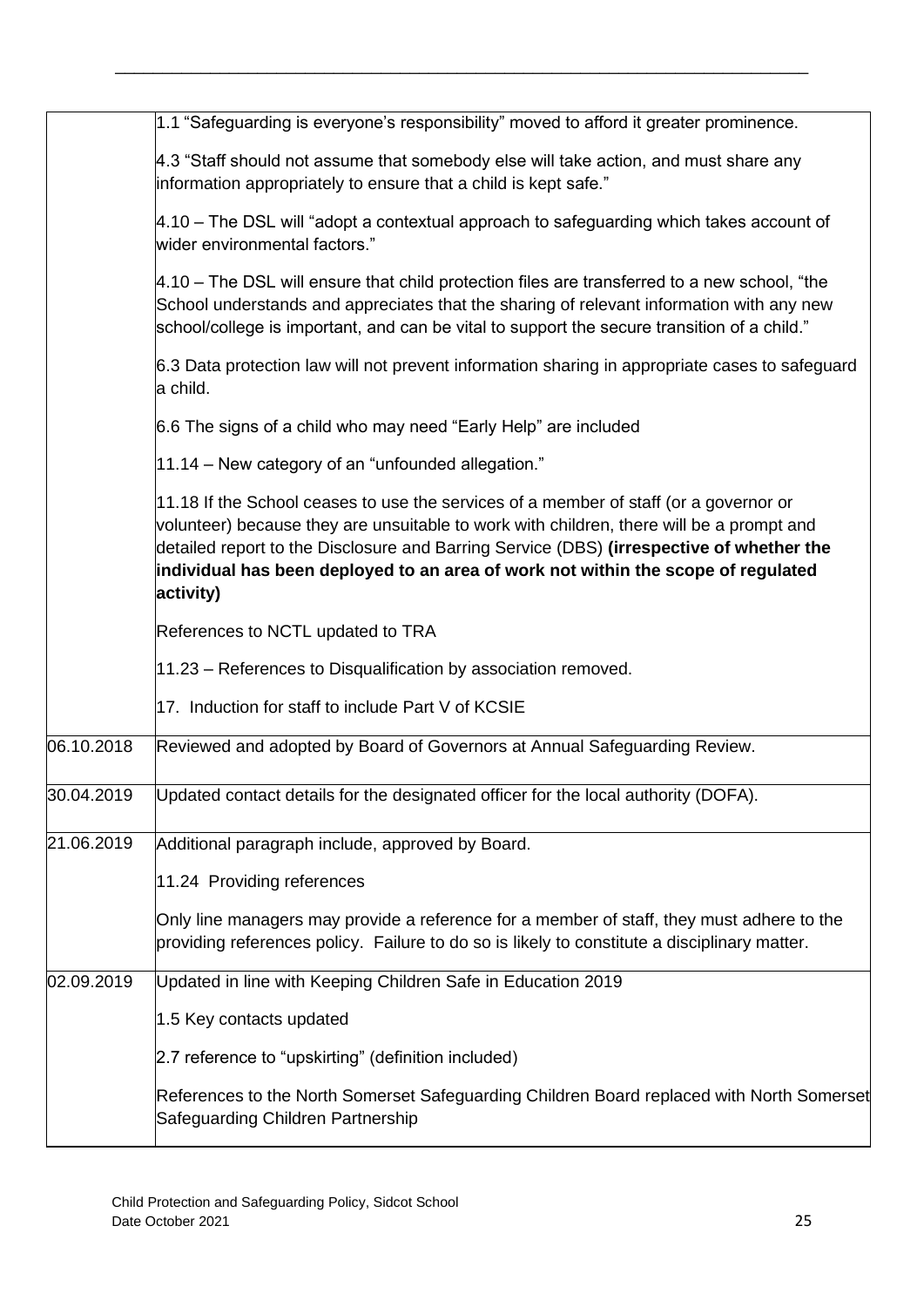|                    | 4.10 definition of contextual safeguarding amended to include factors, "which are present in a<br>child's life which are a threat to their safety or welfare"                           |
|--------------------|-----------------------------------------------------------------------------------------------------------------------------------------------------------------------------------------|
|                    | 4.11 – process for staff reporting concerns amended in line with the adoption of the "My<br>Concern" programme                                                                          |
|                    | 5 – Expectations of staff members amended in line with Keeping children safe in education to<br>include:                                                                                |
|                    | Adopting a child-centred approach at all times – this means that they should consider at all<br>times consider what is in the best interests of the child                               |
|                    | Needing to understand the basic principles of information sharing as appropriate                                                                                                        |
|                    | Being clear on the school's policy with regarding to peer on peer abuse and bullying                                                                                                    |
|                    | Being aware of the indicators which may signal that children are at risk from, or are involved<br>with violent crime                                                                    |
|                    | 10.1 Guidance around what may constitute peer abuse                                                                                                                                     |
|                    | 11.1 Removed due to duplication                                                                                                                                                         |
|                    | Appendix 1 – paragraph included around "serious violence" in line with KCSIE 2019                                                                                                       |
|                    | Appendix – Safeguarding Concern Form deleted (in view of use of MyConcern)                                                                                                              |
|                    | Appendix 5 – References updated                                                                                                                                                         |
| 5 October<br>2019  | Policy reviewed and adopted by Board at Annual Safeguarding Review.                                                                                                                     |
| 2 January<br>2020  | Additional paragraph inserted at paragraph 6.8 to cover information sharing when a child is not<br>enrolled as a student at the school but attends holiday club.                        |
| 25 January<br>2020 | Change approved by Governors                                                                                                                                                            |
| 2 April 2020       | COVID-19 school closure arrangements for Safeguarding and Child Protection Addendum                                                                                                     |
| 6 October<br>2020  | Adapted into North Somerset Safeguarding Children Partnership policy template. Contact<br>details updated                                                                               |
|                    | Para 2.9 – specific reference to mental health being a possible indicator of safeguarding<br>issues                                                                                     |
|                    | Para 3.1 – definition of abuse extended to specifically cover mental and physical health                                                                                                |
|                    | Para 12.1 additional bullet point regarding allegations against staff members where there is an<br>incident in school which may indicate that they are unsuitable to work with children |
|                    | Paragraph 12.2 confirming that procedure regarding allegations against staff includes supply<br>staff                                                                                   |
|                    |                                                                                                                                                                                         |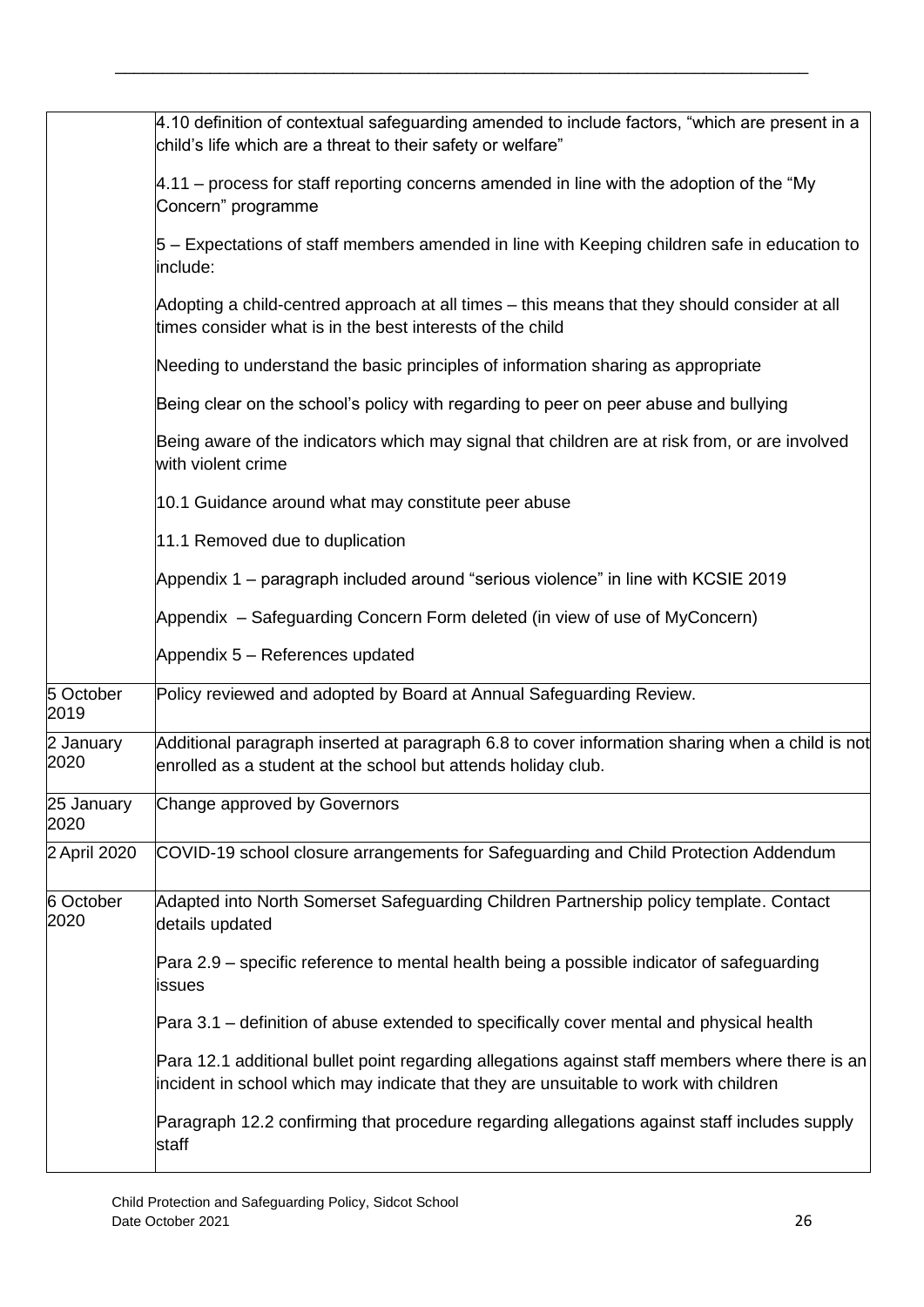|                    | Page 16 Definition of CSE broadened                                                                    |
|--------------------|--------------------------------------------------------------------------------------------------------|
| 4 November<br>2021 | 1.5.3 Addition of online safety to the DSL JD                                                          |
|                    | 2.8.1 Addition of sentence regarding reporting to the DBS/TRA                                          |
|                    | 2.8.2 Addition of sentence regarding accumulation of low level concerns leading to an<br>investigation |
|                    |                                                                                                        |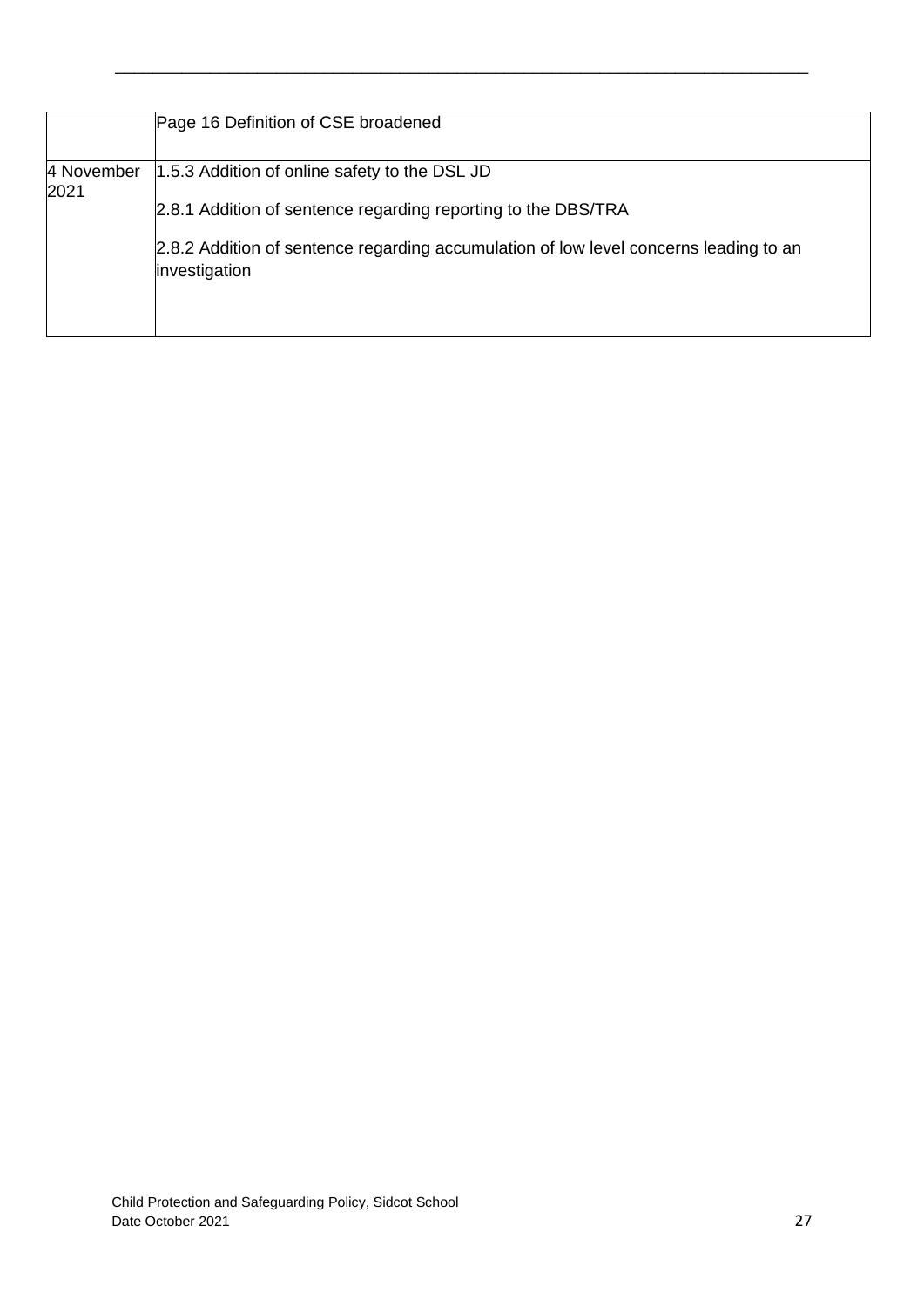## **Appendix A - Types of abuse and neglect**

Abuse is defined as the maltreatment of a child or young person whereby someone may abuse or neglect a child by inflicting harm, or by failing to prevent harm. They may be abused by an adult or adults or by another child or children.

\_\_\_\_\_\_\_\_\_\_\_\_\_\_\_\_\_\_\_\_\_\_\_\_\_\_\_\_\_\_\_\_\_\_\_\_\_\_\_\_\_\_\_\_\_\_\_\_\_\_\_\_\_\_\_\_\_\_\_\_\_\_\_\_\_\_\_\_\_\_\_\_\_

All school and college staff should be aware that abuse, neglect and safeguarding issues are rarely standalone events that can be covered by one definition or label. In most cases multiple issues will overlap with one another. For children with Special Educational Needs and Disabilities (SEND) additional barriers can exist when identifying abuse and neglect, these include:

- assumptions that indicators of possible abuse such as behaviour, mood and injury relate to the child's disability without further exploration;
- being more prone to peer group isolation than other children;
- the potential for children with SEN and disabilities being disproportionally impacted by behaviours such as bullying, without outwardly showing any signs; and
- communication barriers and difficulties in overcoming these barriers.

To address these additional challenges, schools and colleges should consider extra pastoral support for children with SEND (KCSIE 2021).

The following are the definition of abuse and neglect as set out in Working Together to Safeguard Children (2018) however, the ultimate responsibility to assess and define the type of abuse a child or young person may be subject to is that of the Police and Children's Services – our responsibility is to understand what each category of abuse is and how this can impact on the welfare and development of our children and where we have concerns that a child or young person may be at risk of abuse and neglect (one or more categories can apply) to take appropriate action as early as possible.

**Physical abuse** is a form of abuse which may involve hitting, shaking, throwing, poisoning, burning or scalding, drowning, suffocating or otherwise causing physical harm to a child. Physical harm may also be caused when a parent or carer fabricates the symptoms of, or deliberately induces, illness in a child.

**Emotional abuse** is the persistent emotional maltreatment of a child such as to cause severe and adverse effects on the child's emotional development. It may involve conveying to a child that they are worthless or unloved, inadequate, or valued only insofar as they meet the needs of another person. It may include not giving the child opportunities to express their views, deliberately silencing them or 'making fun' of what they say or how they communicate. It may feature age or developmentally inappropriate expectations being imposed on children. These may include interactions that are beyond a child's developmental capability as well as overprotection and limitation of exploration and learning, or preventing the child participating in normal social interaction. It may involve seeing or hearing the ill-treatment of another. It may involve serious bullying (including cyberbullying), causing children frequently to feel frightened or in danger, or the exploitation or corruption of children. Some level of emotional abuse is involved in all types of maltreatment of a child, although it may occur alone.

**Sexual abuse** involves forcing or enticing a child or young person to take part in sexual activities, not necessarily involving a high level of violence, whether the child is aware of what is happening or not. The activities may involve physical contact, including assault by penetration (for example rape or oral sex) or non-penetrative acts such as masturbation, kissing, rubbing and touching outside of clothing. They may also include non-contact activities, such as involving children in looking at, or in the production of, sexual images, watching sexual activities, encouraging children to behave in sexually inappropriate ways, or grooming a child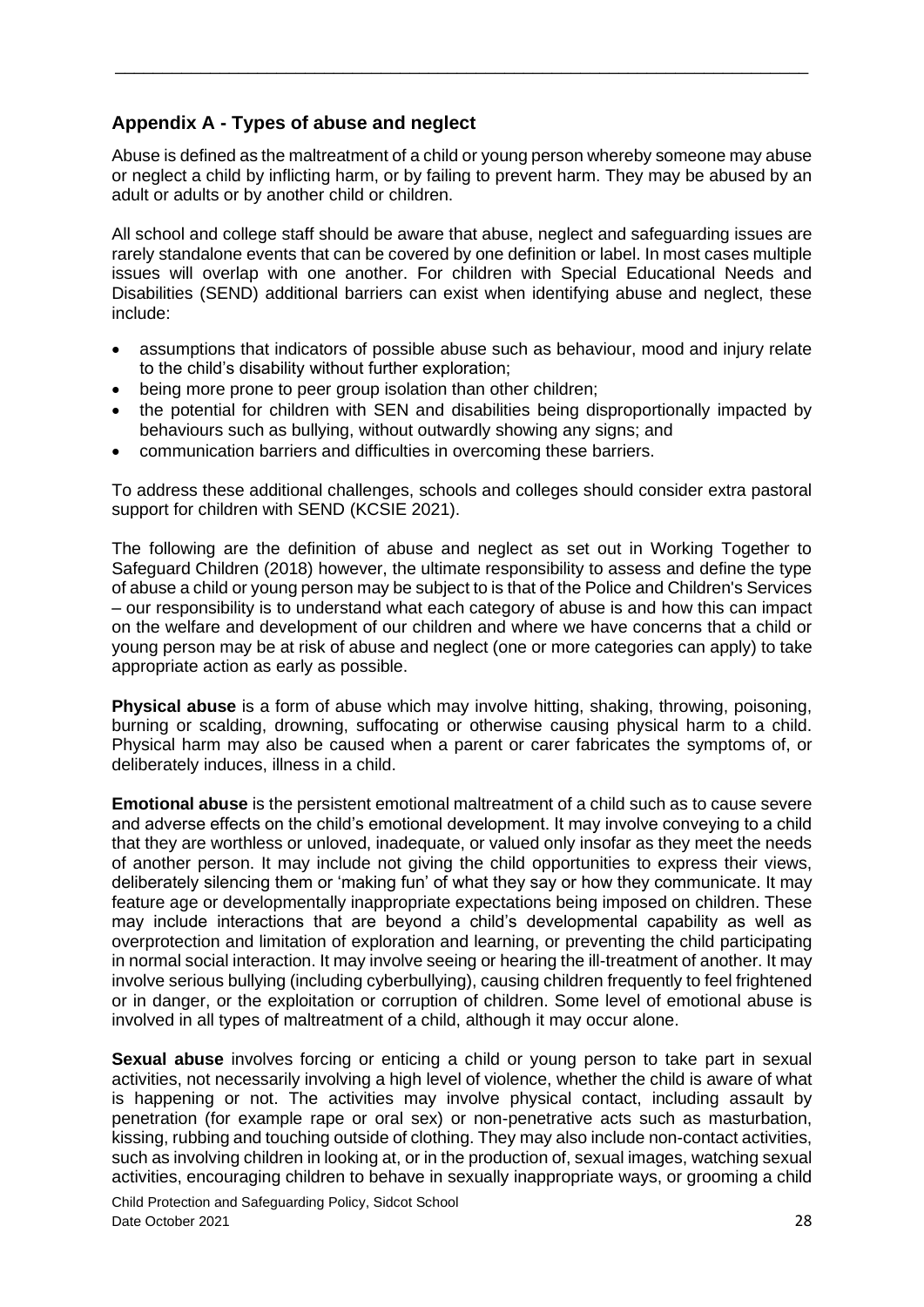in preparation for abuse (including via the internet). Sexual abuse is not solely perpetrated by adult males. Women can also commit acts of sexual abuse, as can other children.

\_\_\_\_\_\_\_\_\_\_\_\_\_\_\_\_\_\_\_\_\_\_\_\_\_\_\_\_\_\_\_\_\_\_\_\_\_\_\_\_\_\_\_\_\_\_\_\_\_\_\_\_\_\_\_\_\_\_\_\_\_\_\_\_\_\_\_\_\_\_\_\_\_

**Neglect** is the persistent failure to meet a child's basic physical and/or psychological needs, likely to result in the serious impairment of the child's health or development. Neglect may occur during pregnancy as a result of maternal substance abuse. Once a child is born, neglect may involve a parent or carer failing to provide adequate food, clothing and shelter (including exclusion from home or abandonment), protect a child from physical and emotional harm or danger, an unresponsiveness to a child's basic emotional needs, failing to ensure adequate supervision (including the use of inadequate care-givers) or ensure access to appropriate medical care, treatment or attend or receive an education.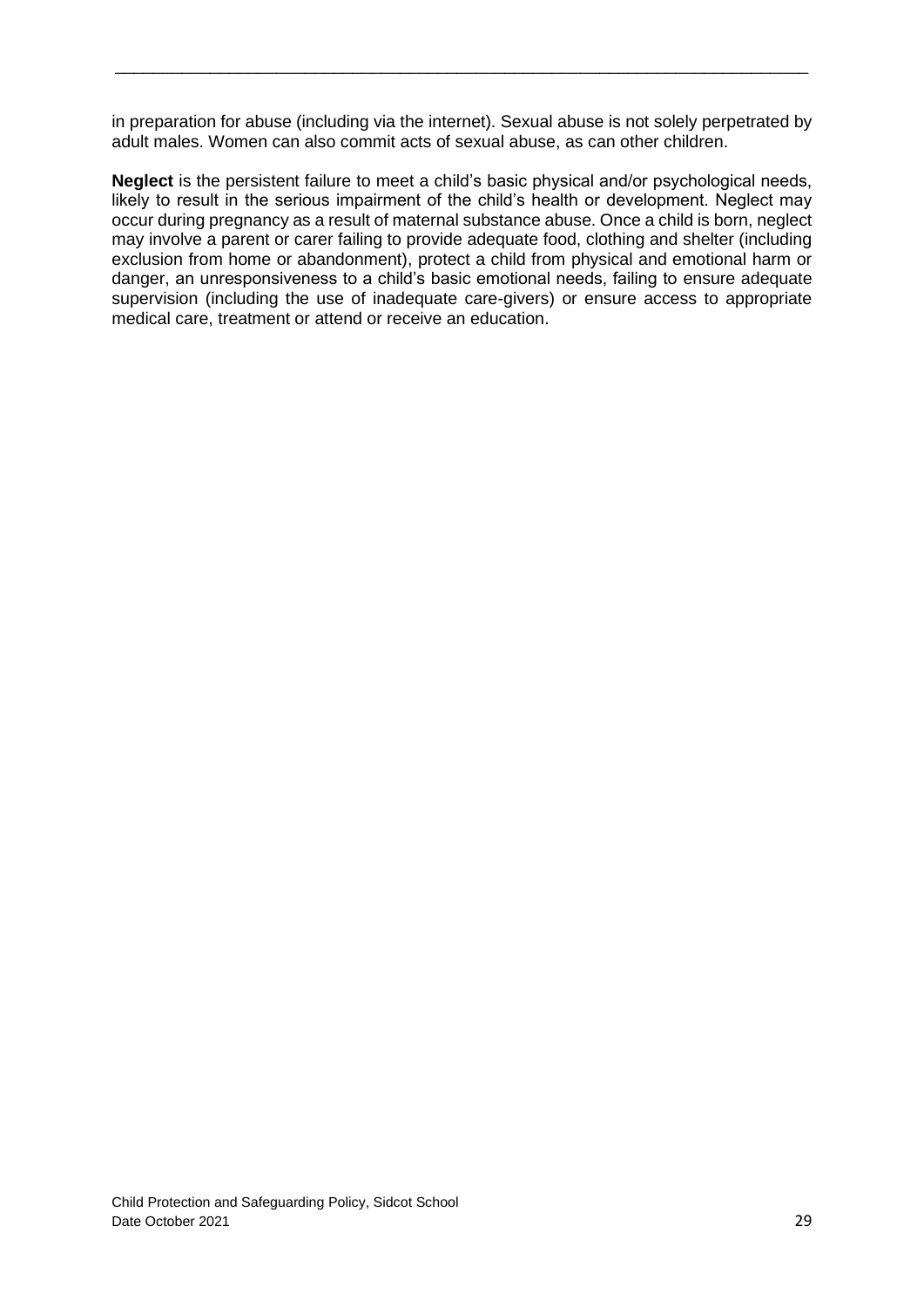## **Appendix B - Reporting a concern**

All concerns about children or families whether big or small will be shared with the DSL (or deputy if the DSL is unavailable) in a timely matter. In our school, this is recorded via **MyConcern** 

\_\_\_\_\_\_\_\_\_\_\_\_\_\_\_\_\_\_\_\_\_\_\_\_\_\_\_\_\_\_\_\_\_\_\_\_\_\_\_\_\_\_\_\_\_\_\_\_\_\_\_\_\_\_\_\_\_\_\_\_\_\_\_\_\_\_\_\_\_\_\_\_\_

Staff will be mindful that they should write the concern in the child's own words as much as possible, being careful to maintain fact rather than personal opinion or interpretation. Where injuries are observed this will be recorded on a body map, staff know they must not take photographs of injuries.

Any cause for concern will be shared only with those who need to know.

The DSL will ultimately decide next steps and where a referral is required liaise with the Front Door to Children's Services for next steps. This will be done with consent of the parents unless by doing so would put the child at further risk.

When reporting concerns about staff, the Headmaster, or Chair of Governors will be contacted. Where this is not possible, staff will contact the LADO. Staff should refer to the whistleblowing policy for more information.

The School's Concerns Flowchart on the following page provides additional information about how to make a referral to North Somerset Council's social care referral and assessment team, the Local Authority Designated Officer (LADO) or to report concerns to the NSPCC advice line in instances where they have concerns about the organisations response to child protection, the conduct of staff or they do not feel that appropriate action has been taken in relation to concerns they have raised.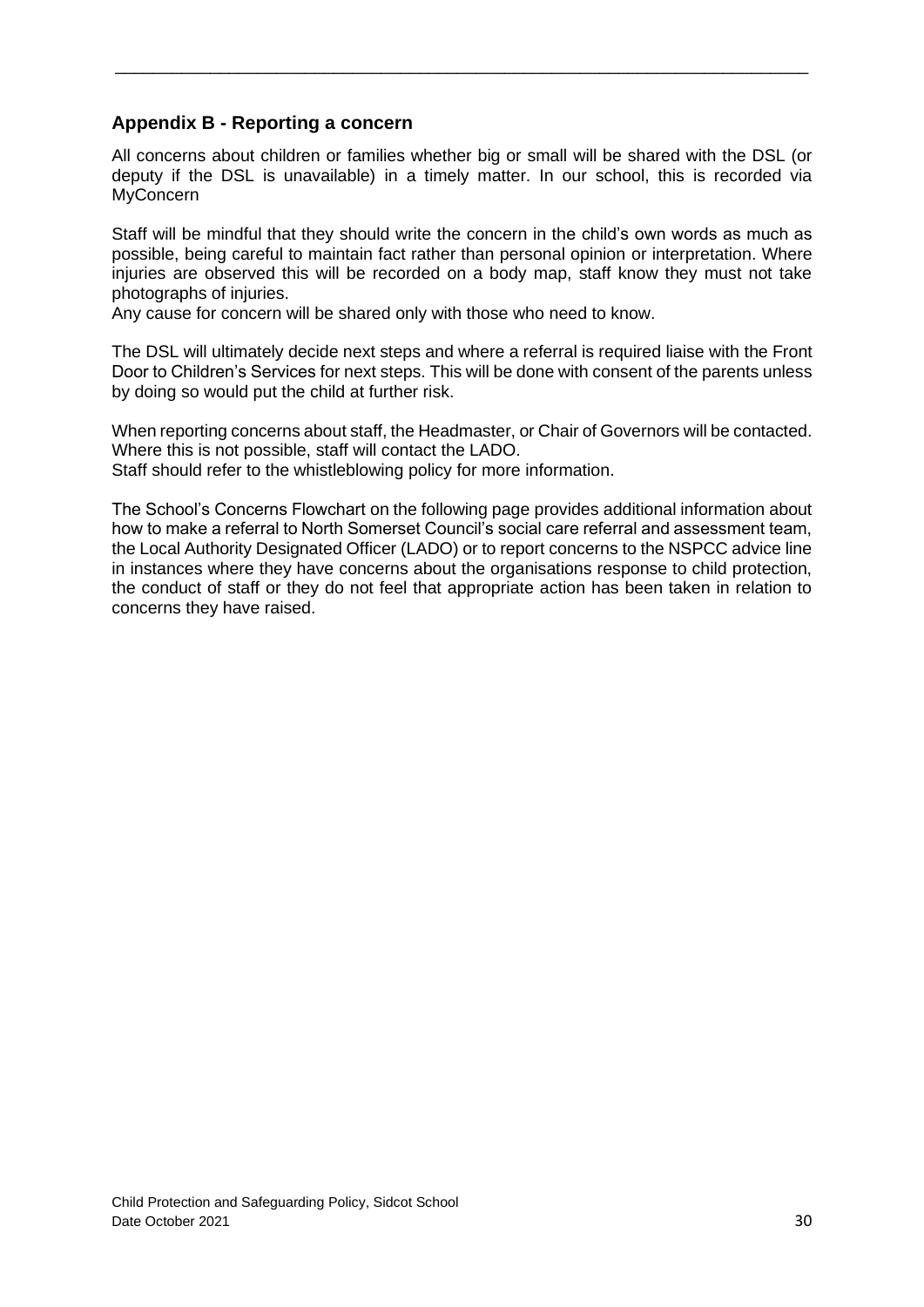### Action to be taken where there are concerns about the welfare of a child or young person or the conduct/actions of Staff or Visitors

\_\_\_\_\_\_\_\_\_\_\_\_\_\_\_\_\_\_\_\_\_\_\_\_\_\_\_\_\_\_\_\_\_\_\_\_\_\_\_\_\_\_\_\_\_\_\_\_\_\_\_\_\_\_\_\_\_\_\_\_\_\_\_\_\_\_\_\_\_\_\_\_\_

**General Information and Advice** 

Always act in the best interests of the child or young person: the welfare of the child is paramount Children Act 1989



Always maintain an attitude of 'it could happen here': Learning lessons from Serious Case Reviews e.g. Daniel Pelka and Nigel Leat

#### Be alert to the signs of abuse and neglect supporting documents include:

Sidcot School Child Protection and Safeguarding Policy; Part One: Keeping Children Safe in Education (September 2020): What to do if you're worried a child is being abused (DfE March 2015) Advice for Practitioners: Working Together to Safeguard Children (2018) These can be accessed on the Sidcot School website and the safeguarding notice board in the staff room

#### If, a child or young person is in immediate danger or is at risk of significant harm

Anyone can make a referral to Children's Social Care and/or the Police (but the Designated Safeguarding Lead (DSL) should be informed if a referral has been made). Contact details: North Somerset Safequarding Children Partnership https://www.northsomersetsafequarding.co.uk/children-safequarding-partnership 01934 888808 / North Somerset Council's social care referral and assessment team / Single Point of Access 01275 888808 / Emergency Duty Team (Evening and Weekends) 01454 618165 or contact Police on 101 or in an emergency 999

If you have a concern relating to dangerous or illegal activity or any wrongdoing within the organisation and you do not feel you can raise a concern directly you can contact the NSPCC Whistleblowing helpline 0800 028 0285 - line is available from 8:00 AM to 8:00 PM, Monday to Friday or Email: help@nspcc.org.uk

#### How to report child welfare or child protection concerns at Sidcot School

#### **Child Welfare**

Discuss your concerns with your immediate line manager

#### Or

Discuss your concerns with the Designated or Deputy Safeguarding Lead (DSL)

#### Immediate Concerns and/or immediate action is required

**Safeguarding/Child Protection Concerns** 

The DSL will consider what information is already known, consider indicators of risk and following multi-agency guidelines take appropriate action

Concerns relating to the conduct or actions of a staff member: The DSL will liaise with the Headmaster or you can refer your concerns directly. If concerns relate to the Headmaster the Chair of Governors must be notified. All allegations will be investigated following statutory guidance and advice from the Designated Officer for the Local Authority (DOFA)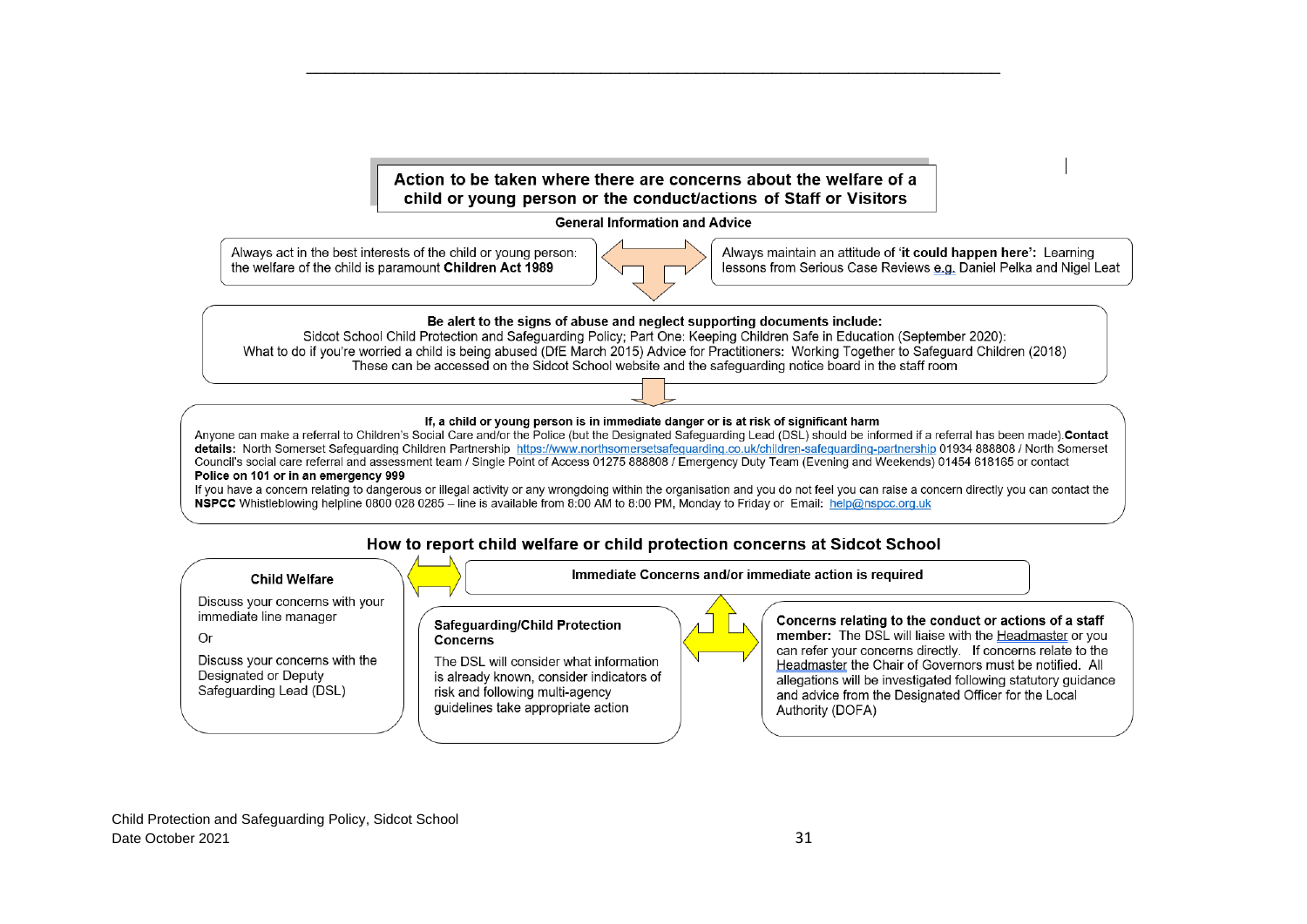## **Appendix C – Types, Definitions and Signs of Abuse and Neglect**

## **Child Sexual Exploitation (CSE) and Criminal Exploitation (CCE)**

Both CSE and CCE are forms of abuse. Both occur where an individual or group takes advantage of an imbalance of power to coerce, manipulate or deceive a child or young person under the age of 18 into sexual or criminal activity.

\_\_\_\_\_\_\_\_\_\_\_\_\_\_\_\_\_\_\_\_\_\_\_\_\_\_\_\_\_\_\_\_\_\_\_\_\_\_\_\_\_\_\_\_\_\_\_\_\_\_\_\_\_\_\_\_\_\_\_\_\_\_\_\_\_\_\_\_\_\_\_\_\_

The abuse may be perpetrated by an individual or groups, males or females, adults or children. It can involve force and/or enticement-based methods of compliance and may, or may not, be accompanied by violence or threats of violence. Victims can be exploited even when activity appears consensual and can be facilitated in-person or wholly online.

### **Gangs and youth violence**

Teachers and designated staff have a range of powers to discipline and tackle problems, including violence, in the school environment. Such powers include the power to restrain violent pupils, and the power to search pupils for prohibited items.

## **Serious Violence**

All staff should be aware of the signs that indicate a child is at risk of, or involved with serious violence, this includes: absence from school, changes of friendship group, unexplained injuries, self- harm, unexplained gifts or possessions. Staff should also be aware of relevant guidance: [Preventing youth violence and gang involvement](https://www.gov.uk/government/publications/advice-to-schools-and-colleges-on-gangs-and-youth-violence)

### **Drugs**

As part of school's duty to promote pupils' wellbeing, we have a role to play in preventing drug misuse as part of our pastoral responsibilities (health and wellbeing/Healthy Schools) and to support the Government's drug strategy (2017). Our school will support students by providing information, advice and support via the curriculum and give students the confidence, resilience and risk management skills to resist risky behaviours and recover.

The Department of Education and Association of Chief Police Officers have provided [Drug](https://assets.publishing.service.gov.uk/government/uploads/system/uploads/attachment_data/file/270169/drug_advice_for_schools.pdf)  [Advice for Schools](https://assets.publishing.service.gov.uk/government/uploads/system/uploads/attachment_data/file/270169/drug_advice_for_schools.pdf) to support this aim.

Schools also have the power to search pupils for drugs where there is a belief this student is in possession of criminal property.

## **Radicalisation**

**Extremism** is the vocal or active opposition to our fundamental values, including democracy, the rule of law, individual liberty and the mutual respect and tolerance of different faiths and beliefs.

*Radicalisation* refers to the process by which a person comes to support terrorism and extremist ideologies associated with terrorist groups.

*Terrorism* is an action that endangers or causes serious violence to a person/people; causes serious damage to property; or seriously interferes or disrupts an electronic system. The use or threat must be designed to influence the government or to intimidate the public and is made for the purpose of advancing a political, religious or ideological cause.

Our school is aware of its responsibilities under the *Prevent Statutory Duty* through the Counter Terrorism and Security Act 2015. The duty requires schools to consider the need to safeguard children from being drawn into terrorism. The duty is designed to help ensure that vulnerable individuals who are at risk of radicalisation are supported. We provide a safe environment for our pupils to explore, understand and discuss sensitive topics including terrorism and extremist ideology. We use the curriculum and pastoral care to educate our pupils and to enable them to challenge these ideas and build their resilience to radicalisation. Staff are aware of the risk posed by other students and adults who may have been radicalised and the impact of radicalisation via social media. Staff have received appropriate training and have the knowledge and confidence to identify pupils at risk of being drawn into supporting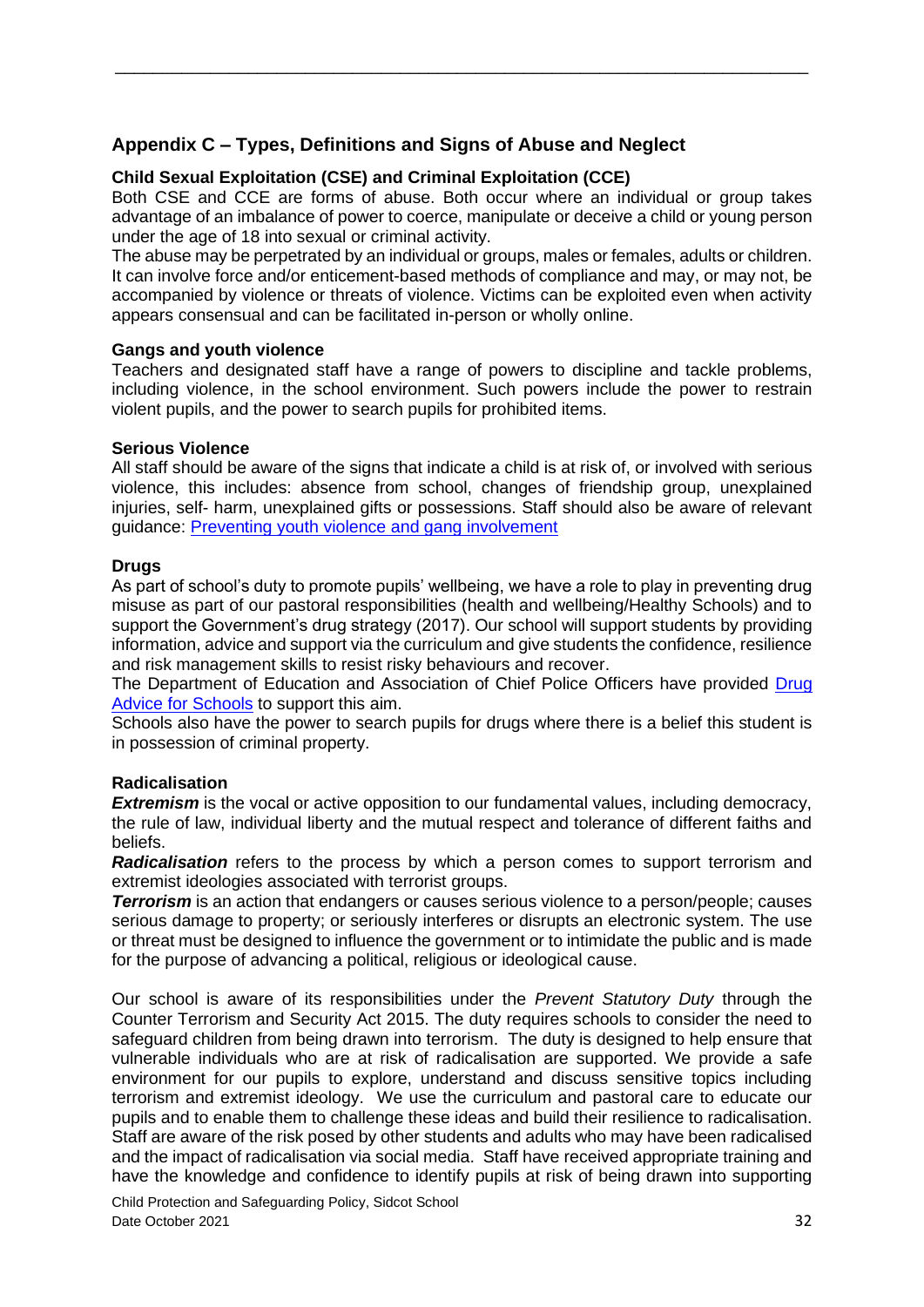terrorism and extremism and challenge extremist ideals. Our IT filters are regularly reviewed and monitored in order to prevent and identify access to terrorist and extremist materials on line at the school.

\_\_\_\_\_\_\_\_\_\_\_\_\_\_\_\_\_\_\_\_\_\_\_\_\_\_\_\_\_\_\_\_\_\_\_\_\_\_\_\_\_\_\_\_\_\_\_\_\_\_\_\_\_\_\_\_\_\_\_\_\_\_\_\_\_\_\_\_\_\_\_\_\_

For advice and guidance in making a referral or about a student causing concern: **Tel. 01278 647466.**

*Channel* is a programme which focuses on providing support at an early stage to people who are identified as being vulnerable to being drawn into terrorism. It provides a mechanism for schools to make referrals if they are concerned that an individual might be vulnerable to radicalisation. An individual's engagement with the programme is entirely voluntary at all stages. Guidance on Channel is available at: [Channel Guidance.](https://www.gov.uk/government/publications/channel-guidance)

The school or college's Designated Safeguarding Lead (and any deputies) should be aware that as a Channel partner, the school or college may be asked to attend a Channel panel to discuss the individual referred to determine whether they are vulnerable to being drawn into terrorism and consider the appropriate support required.

[Educate Against Hate,](https://educateagainsthate.com/) a website launched by Her Majesty's Government has been developed to support and equip school and college leaders, teachers, and parents with information, tools and resources (including on the promotion of fundamental British values) to help recognise and address extremism and radicalisation in young people. The platform provides information on and access to training resources for teachers, staff and school and college leaders, some of which are free such as Prevent e-learning, via the Prevent Training catalogue.

## **Honour Based Abuse**

So-called 'honour-based' Abuse (HBA) encompasses incidents or crimes which have been committed to protect or defend the honour of the family and/or the community, including female genital mutilation (FGM), forced marriage, and practices such as breast ironing. Abuse committed in the context of preserving "honour" often involves a wider network of family or community pressure and can include multiple perpetrators. It is important to be aware of this dynamic and additional risk factors when deciding what form of safeguarding action to take. All forms of HBA (regardless of the motivation) should be handled and escalated as such. Professionals in all agencies, and individuals and groups in relevant communities, need to be alert to the possibility of a child being at risk of HBA, or already having suffered HBA. If you have concerns about an individual, the following helplines will be able to support you

Honour Network (Karma Nirvana): **0800 5999 247** (Monday to Friday, 9am – 5pm) Government Forced Marriage Unit **0207 008 0151** or **0207 008 1500** (out of hours) In emergencies, dial 999.

Further details from the home office on force marriage can be found [here](https://www.gov.uk/stop-forced-marriage)

## **Female Genital Mutilation (FGM)**

FGM comprises all procedures involving partial or total removal of the external female genitalia or other injury to the female genital organs for non-medical reasons. It is illegal in the UK and a form of child abuse with long-lasting harmful consequences.

Professionals in all agencies, individuals and groups from the wider communities, need to be alert to the possibility of a girl being at risk of FGM, or already having suffered FGM. There are a range of potential risk indicators which are detailed in the [Multi-agency statutory](https://www.gov.uk/government/publications/multi-agency-statutory-guidance-on-female-genital-mutilation)  [guidance on female genital mutilation](https://www.gov.uk/government/publications/multi-agency-statutory-guidance-on-female-genital-mutilation) issued by the home office.

Whilst all staff should speak to the designated safeguarding lead (or deputy) in regard to any concerns about female genital mutilation (FGM), there is a specific legal duty on teachers. If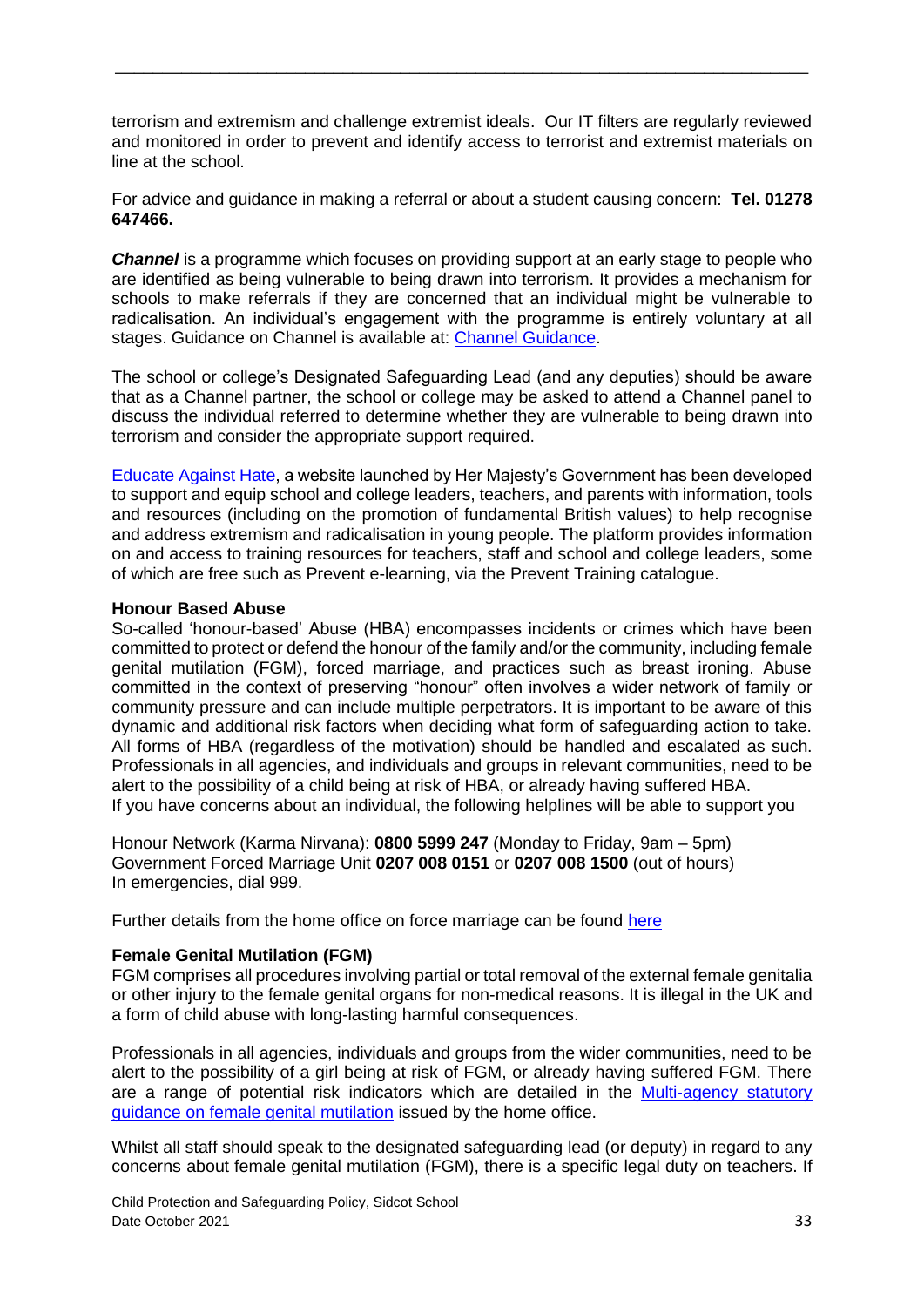a teacher, in the course of their work in the profession, discovers that an act of FGM appears to have been carried out on a girl under the age of 18, the teacher must report this to the police via 101 (KCSIE 2021). This should be completed in consultation with the DSL but the responsibility of reporting lies with the staff member who identified the concern.

\_\_\_\_\_\_\_\_\_\_\_\_\_\_\_\_\_\_\_\_\_\_\_\_\_\_\_\_\_\_\_\_\_\_\_\_\_\_\_\_\_\_\_\_\_\_\_\_\_\_\_\_\_\_\_\_\_\_\_\_\_\_\_\_\_\_\_\_\_\_\_\_\_

## **Peer on Peer Abuse**

Peer or Peer Abuse includes:

- Bullying, including cyber bullying
- Physical Abuse including intimate partner abuse
- Sexual Violence including CSE, Sexual Harassment, Sending nudes and upskirting
- Initiation and Hazing type violence including rituals, challenges, and other activities involving harassment, abuse or humiliation as a way of initiating a person into a group
- Gang violence, threats or coercion

All schools are required to have due regard to the need to eliminate discrimination, harassment and victimisation and other conduct that is prohibited under the Equality Act 2010. Schools should tackle prejudice and promote understanding between those who share a protected characteristic and those who do not, as set out in the Equality Act 2010. The definition that has been adopted by the government and should be used when considering prejudice related incidents 'A prejudice related incident is any incident which is perceived to be prejudice by the victim or any other person'

## **Faith abuse**

The National Action Plan to Tackle Child Abuse Linked to Faith or Belief is intended to help raise awareness of the issue of child abuse linked to faith or belief and to encourage practical steps to be taken to prevent such abuse. Schools should promote equality and awareness around cultural and religious practices and be aware of risk factors such as belief in exorcism and spirit possession and children who are scapegoated or blamed for negative events.

### **Domestic violence and abuse, Gender-based violence and teenage relationship abuse**

Domestic abuse (over 16 years) and teenage relationship abuse (under 16 years) involves any incident or pattern of incidents of controlling, coercive, threatening behaviour, violence or abuse between those who are, or have been in relationships or family members regardless of gender or sexuality. It can impact children greatly who witness domestic abuse at home (children are now seen as victims in their own right as per changes to the Domestic Abuse Bill) as well as those who experience it through their personal relationships.

The curriculum should enable children and adolescents to understand what constitutes a healthy relationship, consent and tackle gendered stereotypes.

## **Sexual Violence and Sexual Harassment**

Sexual Violence and harassment can occur between two children of any sex. They can also occur through a group of children sexually assaulting or sexually harassing a single child or group of children.

Sexual violence and sexual harassment exists on a continuum and may overlap, they can occur online and offline (both physical and verbal) and are never acceptable. It is important that **all** children involved are taken seriously and offered appropriate support.

The law says anyone under the age of 13 **can never legally give consent**. This means that anyone who engages in any sexual activity with a child who is 12 or younger is breaking the law. Sexual activity with a child who is under 13 should **always result in a child protection referral.**

Child Protection and Safeguarding Policy, Sidcot School Date October 2021 34 Sexually harmful incidents should be viewed by professionals as a safeguarding concern and both victim and perpetrator should be supported. The school should have systems in places to support both students in the school setting to feel safe and heard should an incident occur.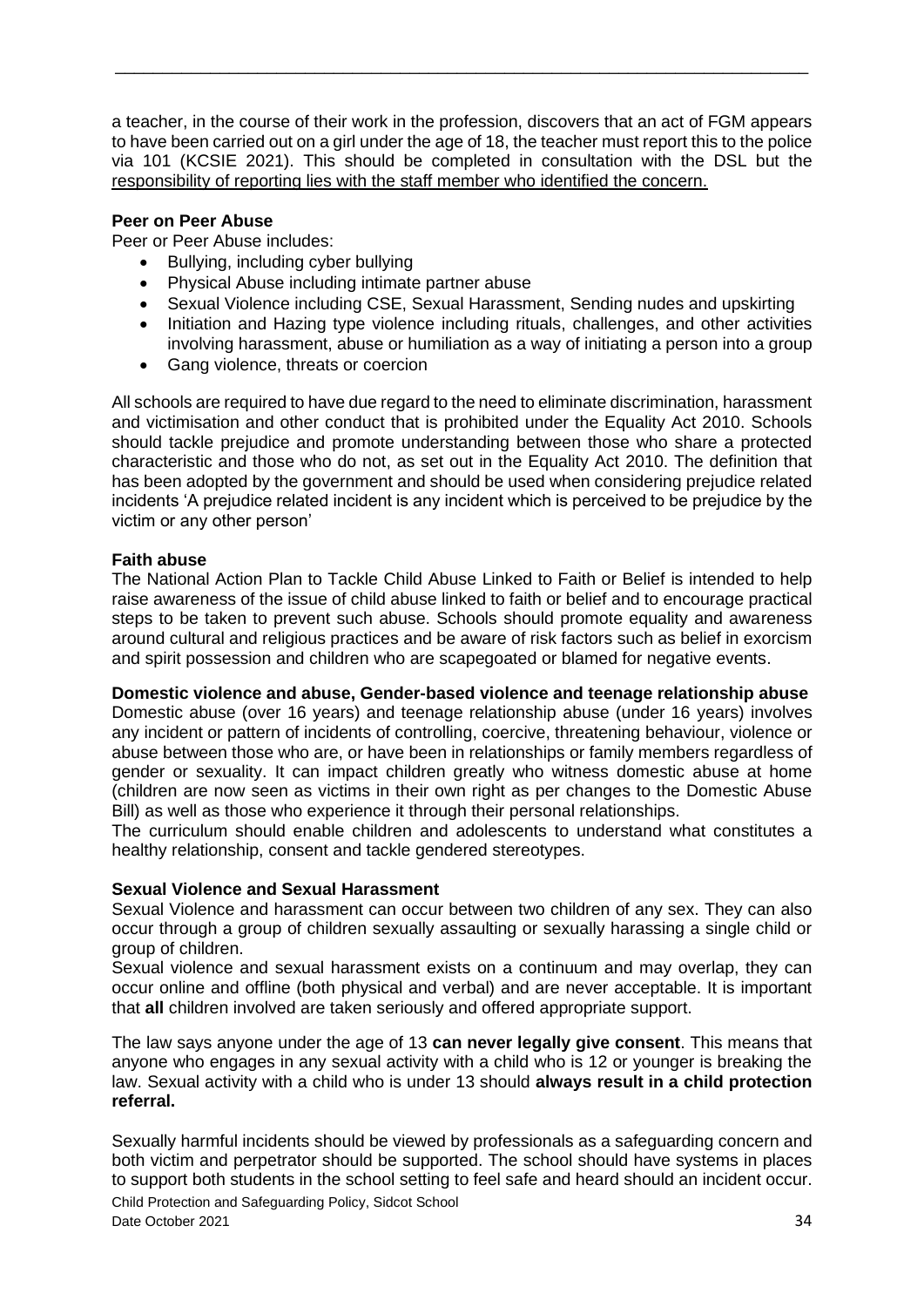School staff should be alert to negative sexualised or gendered language and behaviours and should be robust in tackling these, not brushing them off as 'part of growing up', 'boys will be boys' or 'banter'.

\_\_\_\_\_\_\_\_\_\_\_\_\_\_\_\_\_\_\_\_\_\_\_\_\_\_\_\_\_\_\_\_\_\_\_\_\_\_\_\_\_\_\_\_\_\_\_\_\_\_\_\_\_\_\_\_\_\_\_\_\_\_\_\_\_\_\_\_\_\_\_\_\_

All staff should be confident of their response to peer or peer abuse as detailed in our [Antibullying Policy, available on the school's intranet

### **Online Sexual Abuse**

Online sexual abuse involves the use of technology to manipulate, exploit, coerce or intimidate a child to (but not limited to) engage in sexual activity, produce sexual material/content, force a child to look at or watch sexual activities, encourage a child to behave in sexually inappropriate ways or groom a child in preparation for sexual abuse (either online or offline). It can also involve directing others to, or coordinating, the abuse of children online. As with other forms of sexual abuse, online abuse can be misunderstood by the child and others as being consensual, occurring without the child's immediate recognition or understanding of abusive or exploitative conduct. In addition, fear of what might happen if they do not comply can also be a significant influencing factor. No child under the age of 18 can consent to being abused or exploited. Financial gain can be a feature of online child sexual abuse, it can involve serious organised crime and it can be carried out by either adults or peers.

### **Online Safety**

The topic of online safety is considerable and can be linked to issues such as child sexual exploitation, bullying and radicalisation. Issues can be categorised into three areas of risk:

• **Content**: being exposed to illegal, inappropriate or harmful material; e.g. Pornography, fake news, racist or radical and extremist views;

• **Contact:** being subjected to harmful online interaction with other users; e.g. commercial advertising as well as adults posing as children or young adults; and

• **Conduct**: personal online behaviour that increases the likelihood of, or causes, harm; e.g. making, sending and receiving explicit images, or online bullying.

The school will ensure it is proactive in addressing online safety through:

- Education of pupils through the curriculum;
- Keeping parents up to date on how to support their children to keep safe online;
- Reviewing online safety practices as part of a whole school approach to online safety;
- Filtering and monitoring to protect users but not leading to unreasonable restrictions;
- Staff training which is integrated, aligned and considered as part of the overarching safeguarding approach;
- Information sharing to enable the school community to be kept up to date.

For further information see government guidance [Teaching online safety in school](https://www.gov.uk/government/publications/teaching-online-safety-in-schools)

### **Child and Adolescent Mental Health**

All staff should also be aware that mental health problems can, in some cases, be an indicator that a child has suffered or is at risk of suffering abuse, neglect or exploitation.

Only appropriately trained professionals should attempt to make a diagnosis of a mental health problem. Staff however, are well placed to observe children day-to-day and identify those whose behaviour suggests that they may be experiencing a mental health problem or be at risk of developing one.

Where children have suffered abuse and neglect, or other potentially traumatic adverse childhood experiences, this can have a lasting impact throughout childhood, adolescence and into adulthood. It is key that staff are aware of how these children's experiences, can impact on their mental health, behaviour and education.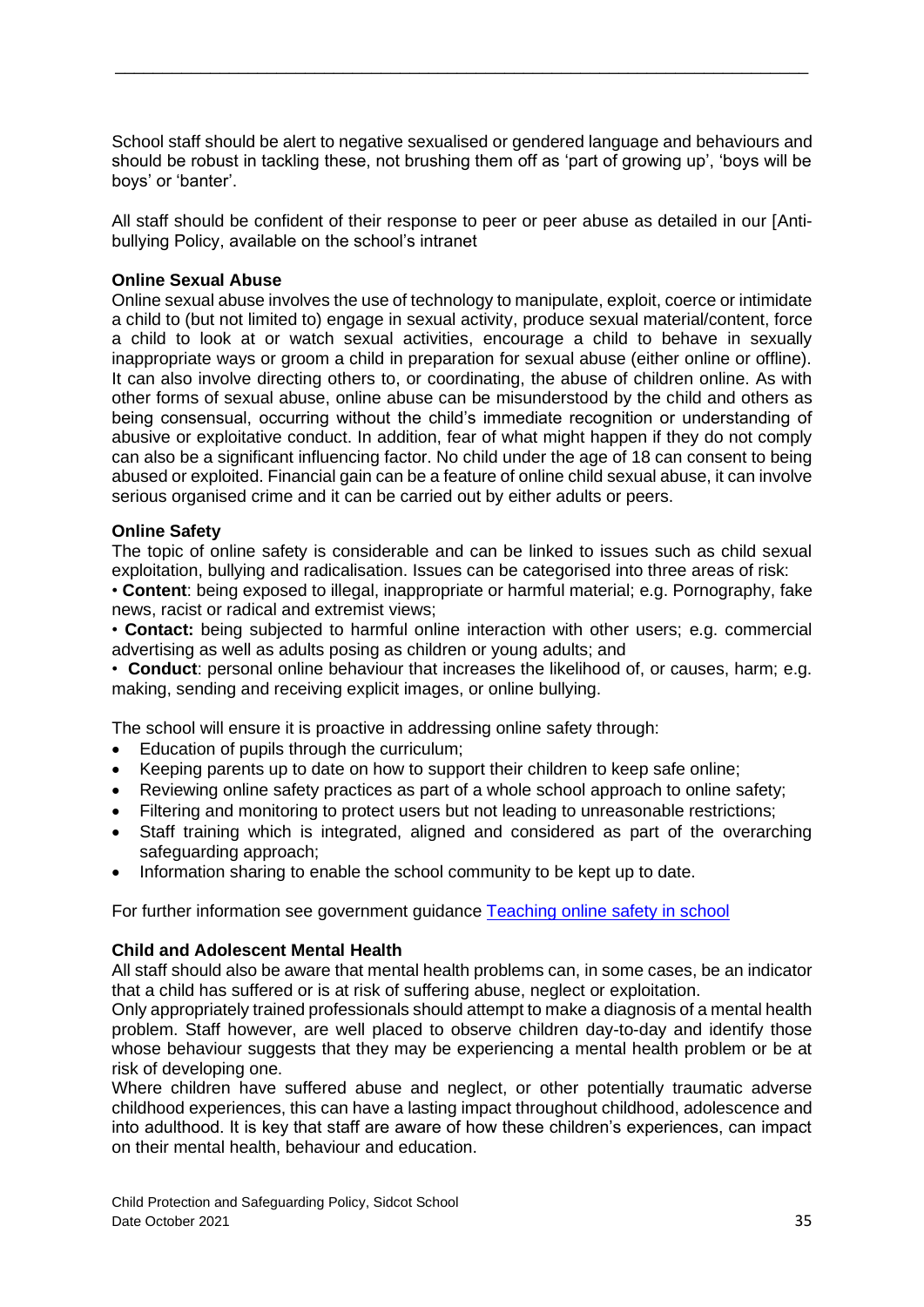If staff have a mental health concern about a child that is also a safeguarding concern, immediate action should be taken, following their child protection policy and speaking to the designated safeguarding lead or a deputy.

\_\_\_\_\_\_\_\_\_\_\_\_\_\_\_\_\_\_\_\_\_\_\_\_\_\_\_\_\_\_\_\_\_\_\_\_\_\_\_\_\_\_\_\_\_\_\_\_\_\_\_\_\_\_\_\_\_\_\_\_\_\_\_\_\_\_\_\_\_\_\_\_\_

Good mental health and resilience are fundamental to our children's physical health, relationships, education and to achieving their potential. The school should promote positive self-esteem and tackling behaviours such as bullying that can impact a young person's selfesteem. Pastoral care should be available to those with mental health concerns as well as staff being aware of pathways for young people to Early Help and CAHMS.

In North Somerset, schools are encouraged to have a designated Mental Health Lead and offers Mental Health First Aid training as part of the 2020-2021 training offer to embed positive mental health practice in schools.

## **Fabricated or induced illness**

This supplementary guidance, [Safeguarding Children in whom Illness is Fabricated or Induced](https://www.gov.uk/government/publications/safeguarding-children-in-whom-illness-is-fabricated-or-induced)  [\(2008\),](https://www.gov.uk/government/publications/safeguarding-children-in-whom-illness-is-fabricated-or-induced) sets out a national framework within which agencies and professionals at local level – individually and jointly – draw up and agree upon their own more detailed ways of working together where illness may be being fabricated or induced in a child by a carer who has parenting responsibilities for them.

### **Homelessness**

Being homeless or being at risk of becoming homeless presents a real risk to a child's welfare. The designated safeguarding lead (and any deputies) should be aware of contact details and referral routes in to the Local Housing Authority so they can raise/progress concerns at the earliest opportunity.

### **Alternative Provision**

Where a school places a pupil with an alternative provision provider, the school continues to be responsible for the safeguarding of that pupil and should be satisfied that the provider meets the needs of the pupil. Schools should obtain written confirmation from the alternative provider that appropriate safeguarding checks have been carried out on individuals working at the establishment, i.e. those checks that the school would otherwise perform in respect of its own staff.

## **Children and the Court System**

A child may at some point experience the court system for a number of different reasons this may include being a witness to a crime or it could be as a result of child care arrangement being made in the Family Court. Whatever the reasons it is important the child is supported through this process.

## **Children with a Family Member in Prison**

Children and young people whereby a family member is in prison are at risk of poor outcomes including poverty, stigma, isolation and poor mental health. The **National Information Centre on Children of Offenders** (NICCO) provides information designed to support professionals working with offenders and their children, to help mitigate negative consequences for those children.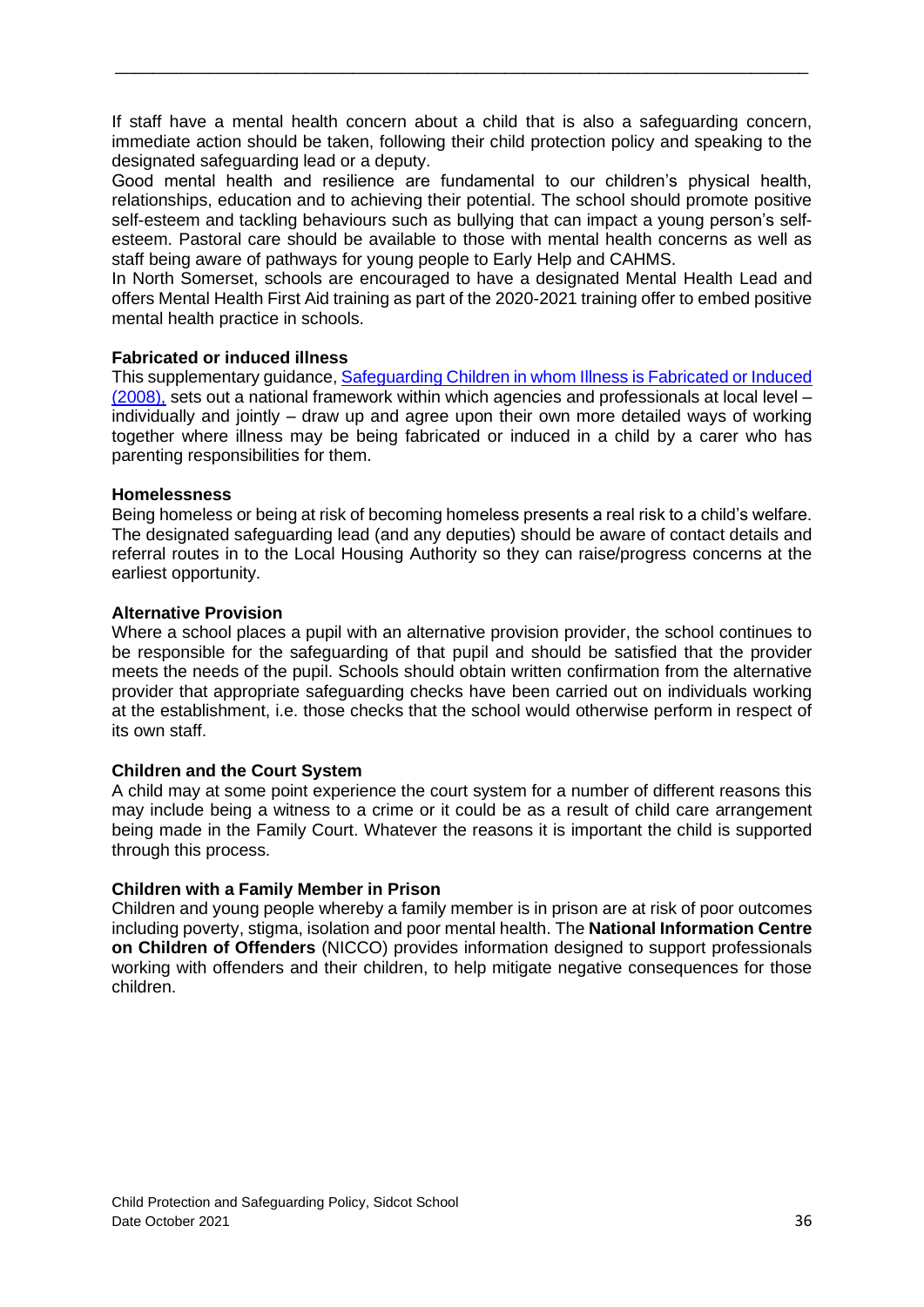## **Appendix D - Dealing with a Disclosure of Abuse**

## **When a child tells me about abuse s/he has suffered, what must I remember?**

- Stav calm.
- Do not communicate shock, anger or embarrassment.
- Reassure the child. Tell her/him you are pleased that s/he is speaking to you.
- Never promise confidentiality. Assure her/him that you will try to help but let the child know that you may have to tell other people in order to do this. State who this will be and why.

\_\_\_\_\_\_\_\_\_\_\_\_\_\_\_\_\_\_\_\_\_\_\_\_\_\_\_\_\_\_\_\_\_\_\_\_\_\_\_\_\_\_\_\_\_\_\_\_\_\_\_\_\_\_\_\_\_\_\_\_\_\_\_\_\_\_\_\_\_\_\_\_\_

- Encourage the child to talk but do not ask "leading questions" or press for information.
- Utilise TED questions- Tell, Explain, Describe
- Listen and remember.
- Check that you have understood correctly what the child is trying to tell you.
- Praise the child for telling you. Communicate that s/he has a right to be safe and protected. Ensure the child knows that they are not causing a problem by reporting abuse
- It is inappropriate to make any comments about the alleged offender.
- Be aware that the child may retract what s/he has told you. It is essential to record all you have heard.
- At the end of the conversation, tell the child again who you are going to tell and why that person or those people need to know.
- As soon as you can afterwards, make a detailed record of the conversation using the child's own language. Include any questions you may have asked. Do not add any opinions or interpretations.

NB It is not education staff's role to seek disclosures. Their role is to observe that something may be wrong, ask about it, listen, be available and try to make time to talk.

## **Recognise – Respond – Reassure – Refer – Record**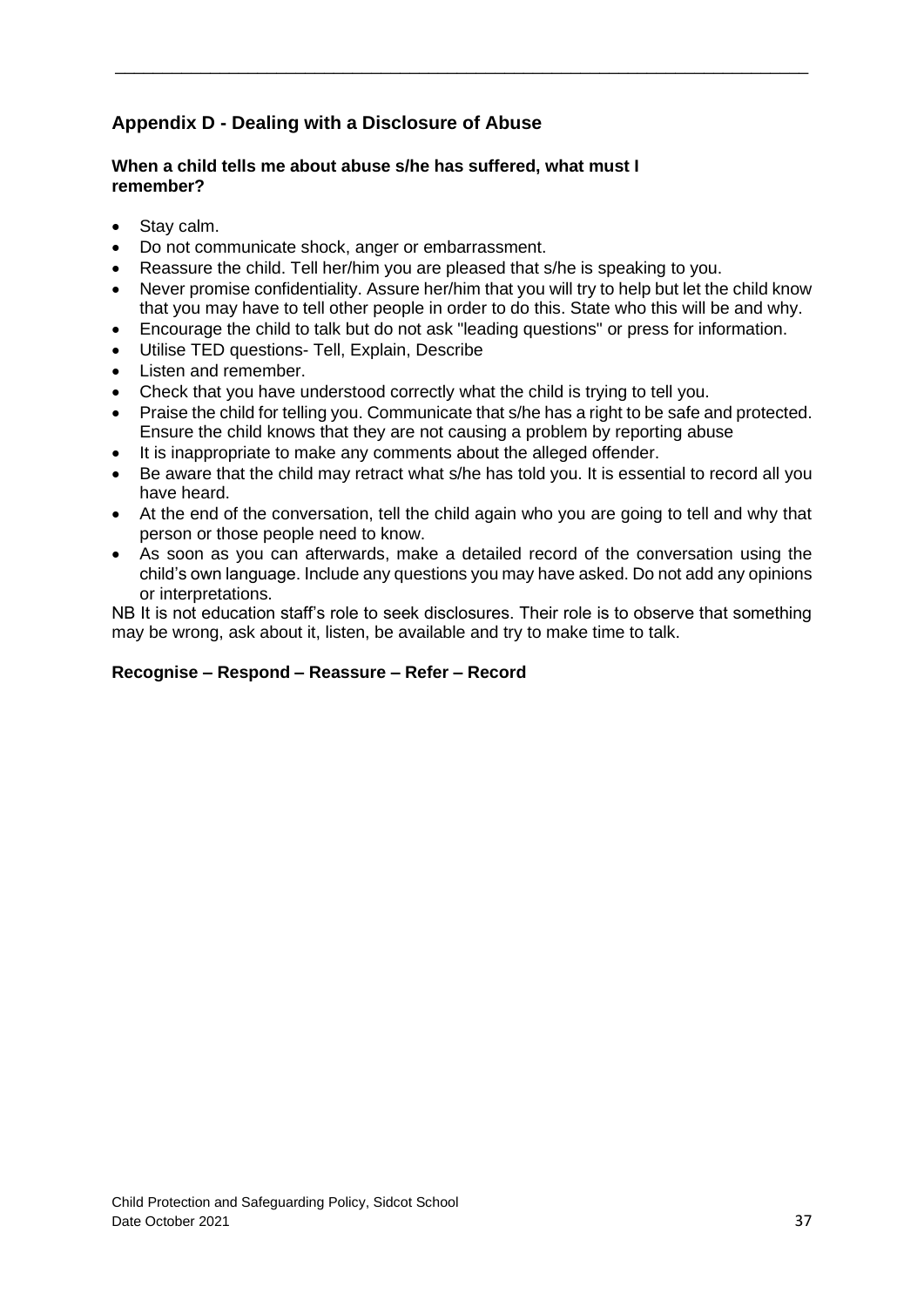## **Appendix E - Contact Information**

| <b>Name and Role of Designated</b><br><b>Persons</b> | <b>Email address</b>          | <b>Contact</b><br><b>Number</b> |
|------------------------------------------------------|-------------------------------|---------------------------------|
| <b>Designated Safeguarding Lead</b>                  | joanna.leite@sidcot.org.uk    | 01934 845214                    |
| (DSL)                                                |                               | 07471 900 671                   |
| Joanna Leite                                         |                               |                                 |
| (Deputy Head - Pastoral)                             |                               |                                 |
| <b>Deputy Designated</b>                             |                               |                                 |
| <b>Safeguarding Lead (DDSL)</b>                      | tara.wright@sidcot.org.uk     |                                 |
| <b>Tara Wright</b>                                   |                               |                                 |
| (Student Support and Wellbeing                       |                               |                                 |
| Lead)                                                |                               |                                 |
| <b>Deputy Designated</b>                             | cath.dykes@sidcot.org.uk      | 01934 845200                    |
| <b>Safeguarding Lead (DDSL)</b>                      |                               |                                 |
| <b>Cath Dykes</b>                                    |                               |                                 |
| (Headteacher - Junior School)                        |                               |                                 |
| <b>Deputy Designated</b>                             |                               |                                 |
| Safeguarding Lead (DDSL) -                           | emma.king@sidcot.org.uk       | 01934 845200                    |
| <b>Junior School including Early</b>                 |                               |                                 |
| <b>Years</b>                                         |                               | 01934 845271/                   |
| Emma King                                            |                               | <b>Ext 401</b>                  |
| (Assistant Head Pastoral)                            |                               |                                 |
| <b>Deputy Designated</b>                             |                               |                                 |
| Safeguarding Lead (DDSL) -                           | lucy.beardsley@sidcot.org.uk  | 01934 845200                    |
| <b>Junior School including Early</b>                 |                               |                                 |
| Years                                                |                               |                                 |
| Lucy Beardsley                                       |                               |                                 |
| (Head of Early Years)                                |                               |                                 |
| <b>Designated Safeguarding</b>                       | Simon.Linnitt@sidcot.org.uk   |                                 |
| Governor                                             |                               |                                 |
| <b>Simon Linnitt</b>                                 |                               |                                 |
| <b>Chair of Governors</b>                            | Jameson.Miller@sidcot.org.uk  |                                 |
| <b>Jamie Miller</b>                                  |                               |                                 |
| <b>Headmaster</b>                                    | iain.kilpatrick@sidcot.org.uk | 01934 845216                    |
| <b>lain Kilpatrick</b>                               |                               | 07545 702496                    |

\_\_\_\_\_\_\_\_\_\_\_\_\_\_\_\_\_\_\_\_\_\_\_\_\_\_\_\_\_\_\_\_\_\_\_\_\_\_\_\_\_\_\_\_\_\_\_\_\_\_\_\_\_\_\_\_\_\_\_\_\_\_\_\_\_\_\_\_\_\_\_\_\_

The School has appointed a number of staff (listed below) to act as assistant Safeguarding Officers to ensure that the whole campus is covered at all times by at least one person who has undertaken the necessary training and is known to staff and children in the role of a designated person

| <b>Safeguarding Officer</b> | amandine.smilevich@sidcot.org.uk |  |
|-----------------------------|----------------------------------|--|
| <b>Amandine Smilevich</b>   |                                  |  |
| (Head of Boarding)          |                                  |  |
| <b>Safeguarding Officer</b> | geoff.andrews@sidcot.org.uk      |  |
| <b>Geoff Andrews</b>        |                                  |  |
| (Head of Lower Fourth)      |                                  |  |
| <b>Safeguarding Officer</b> | tracy.buckland@sidcot.org.uk     |  |
| <b>Tracy Buckland</b>       |                                  |  |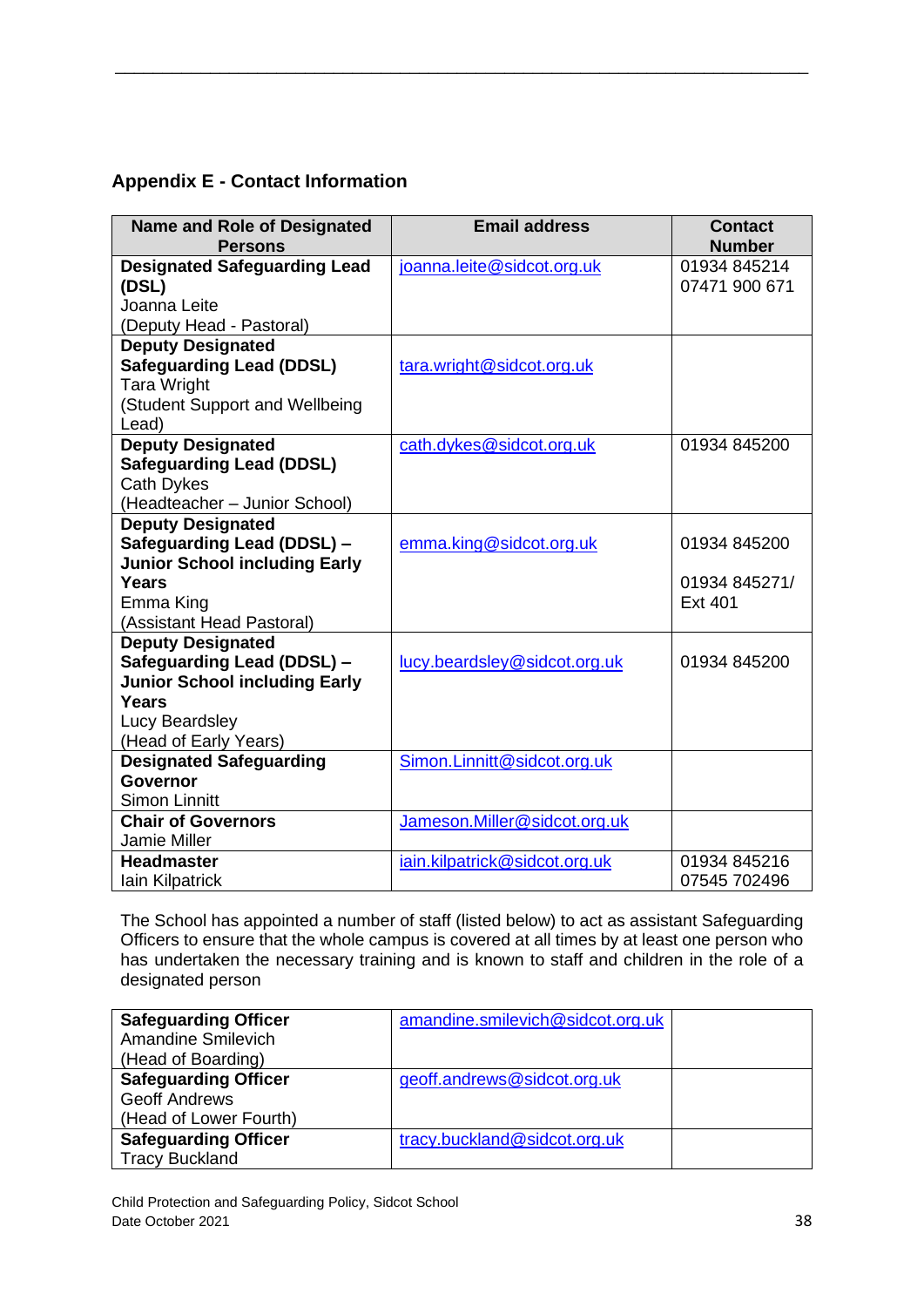| (Designated Mental Health)<br>Lead/Lead Nurse) |                             |  |
|------------------------------------------------|-----------------------------|--|
| <b>Safeguarding Officer</b>                    | rosanna.dawes@sidcot.org.uk |  |
| Rosanna Dawes                                  |                             |  |
| (Sports Hall Manager)                          |                             |  |

| <b>External Agency Contacts</b>                                                                                                       | <b>Telephone or contact</b>                                |
|---------------------------------------------------------------------------------------------------------------------------------------|------------------------------------------------------------|
| North Somerset Safeguarding Children Partnership                                                                                      | https://www.northsomersetsafeguarding.co.uk/c              |
| (Previously North Somerset Safeguarding Children                                                                                      | hildren-safeguarding-board                                 |
| Board)                                                                                                                                | 01275 888 808                                              |
|                                                                                                                                       |                                                            |
| North Somerset Council's social care Referral and<br>assessment team                                                                  | 01275 888 801                                              |
| Single point of access. Front Door to Early Help and<br>Children's Social Care (Monday-Thursday 8.45am-<br>5pm, Friday 8.45am-4.30pm) | 01275 888 808                                              |
| Emergency duty team – out of hours and weekends                                                                                       | 01454 615 165                                              |
| Local Authority Designated Officer (LADO)                                                                                             | 01275 888 211                                              |
| (Previously DOFA - designated officer for the Local                                                                                   | LADO@n-somerset.gov.uk                                     |
| Authority)                                                                                                                            |                                                            |
| <b>Somerset County Council</b>                                                                                                        | 0300 123 2224                                              |
| The Disclosure and Barring Service (DBS) for                                                                                          | 01325 953 795                                              |
| referrals and safeguarding matters                                                                                                    |                                                            |
| <b>Teaching Regulation Authority</b>                                                                                                  | 02075935393                                                |
|                                                                                                                                       | misconduct.teacher@education.gov.uk                        |
| The Charity Commission (reporting serious incidents)                                                                                  | RSI@charitycommission.gsi.gov.uk                           |
| Police (non-emergency number)                                                                                                         | 101                                                        |
|                                                                                                                                       | 999                                                        |
| In an emergency<br>Dfe dedicated telephone helpline and email address                                                                 | 0207 340 7264                                              |
| for non-emergency advice for staff and governors                                                                                      |                                                            |
|                                                                                                                                       | Counter-extremism@education.gsi.gov.uk                     |
| Channel (agency to protect vulnerable people being                                                                                    | 0207 493 9333 and 0207 493 9333                            |
| drawn into terrorism)                                                                                                                 |                                                            |
|                                                                                                                                       | channelsw@avonandsomerset.pnn.police.uk                    |
| Independent School's Inspectorate                                                                                                     | info@counterextremism.org<br>0207 600 0100<br>info@isi.net |
| NSPCC's Whistleblowing Helpline - available for                                                                                       | help@nspcc.org.uk                                          |
| staff who do not feel able to raise concerns                                                                                          |                                                            |
| regarding child protection failures internally -                                                                                      | 0800 028 0285                                              |
| available 8am - 8pm Monday to Friday                                                                                                  |                                                            |
|                                                                                                                                       |                                                            |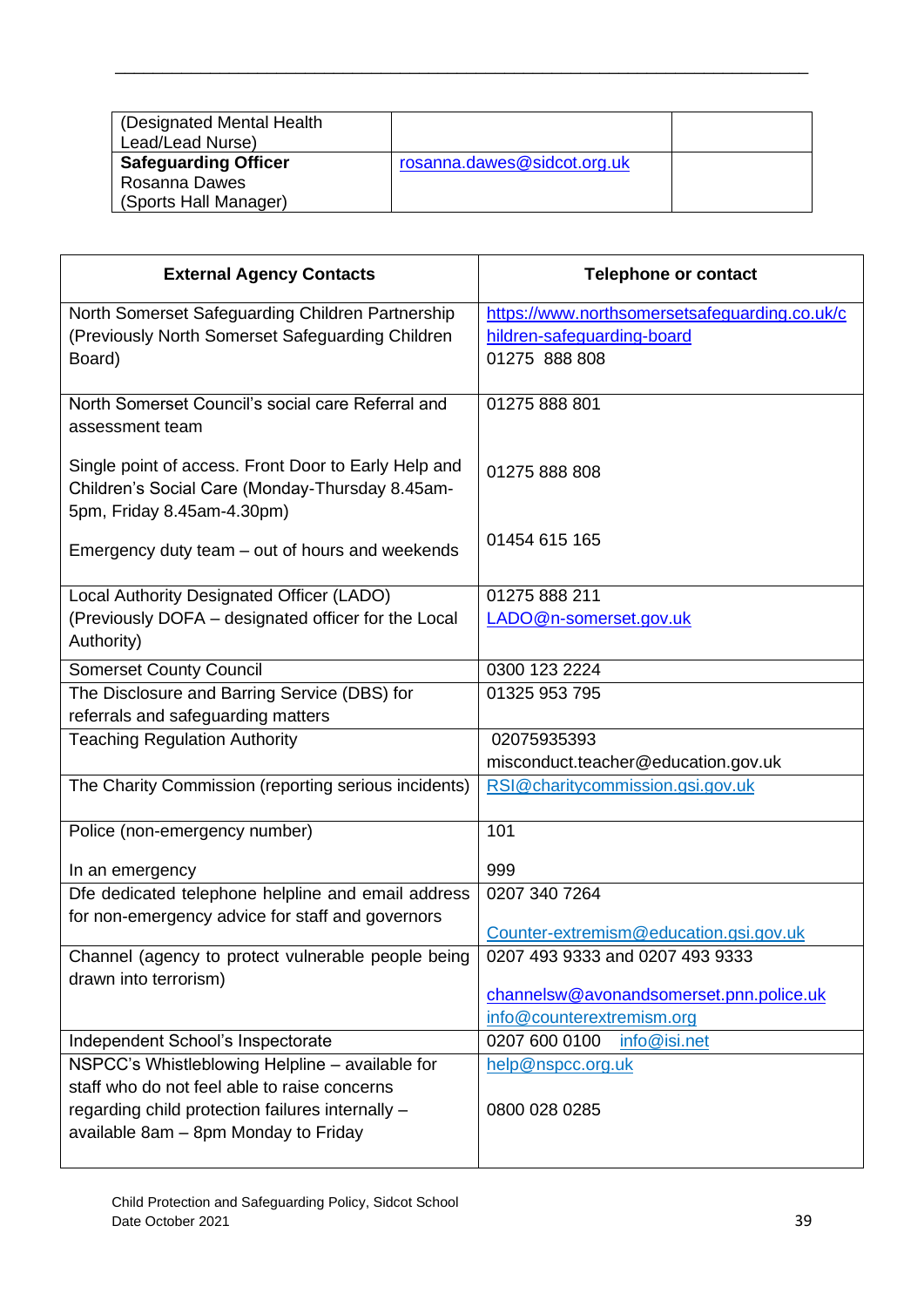| The Charities Commission | http://forms.charitycommission.gov.uk/contact- |
|--------------------------|------------------------------------------------|
|                          | <b>US</b>                                      |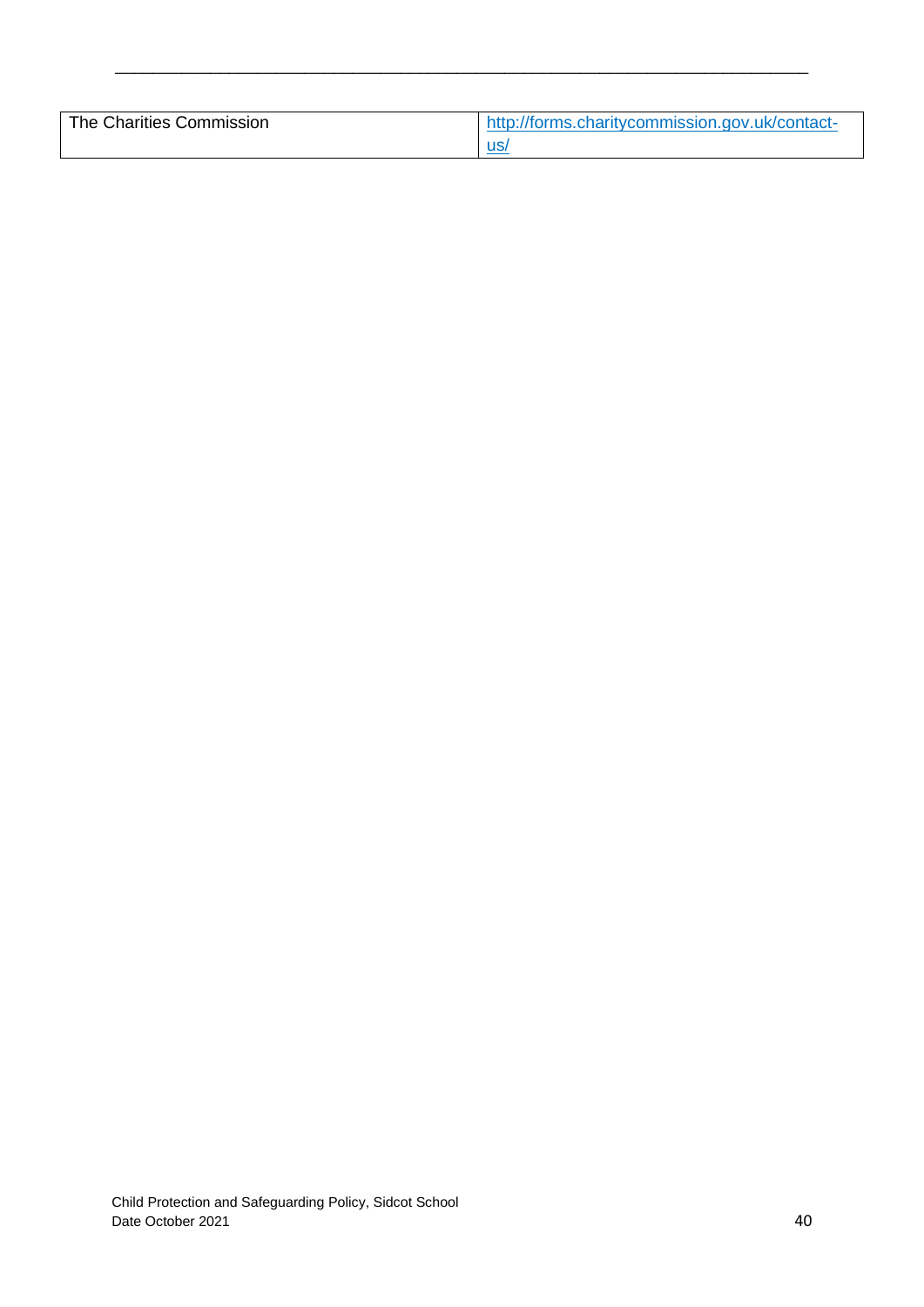# **COVID-19 school closure arrangements for Child Protection and Safeguarding at Sidcot School**

\_\_\_\_\_\_\_\_\_\_\_\_\_\_\_\_\_\_\_\_\_\_\_\_\_\_\_\_\_\_\_\_\_\_\_\_\_\_\_\_\_\_\_\_\_\_\_\_\_\_\_\_\_\_\_\_\_\_\_\_\_\_\_\_\_\_\_\_\_\_\_\_\_

## **Policy Date: 10 October 2020**

## **Version: 2**

This Appendix to Sidcot School's Child Protection and Safeguarding Policy contains details of our individual safeguarding arrangements in the following areas:

| 1. |  |
|----|--|
| 2. |  |
| 3. |  |
| 4. |  |
| 5. |  |
| 6. |  |
| 7. |  |
| 8. |  |
|    |  |
|    |  |
|    |  |
|    |  |
|    |  |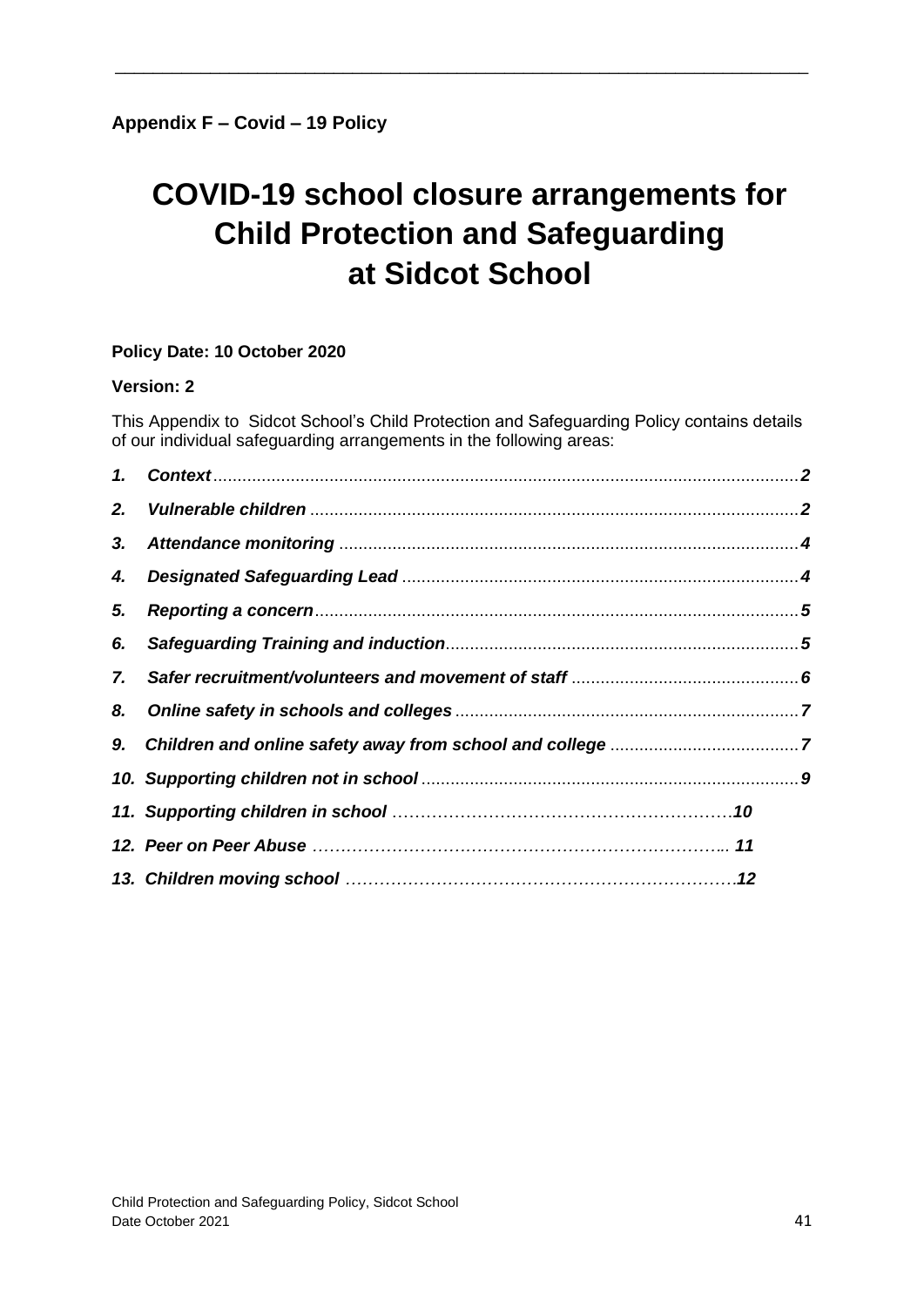## **Key contacts**

| <b>Name</b>            | <b>Role</b>                     | <b>E-mail address</b>         | <b>Contact</b><br>number |
|------------------------|---------------------------------|-------------------------------|--------------------------|
| Joanna Leite           | <b>DSL</b>                      | joanna.leite@sidcot.org.uk    | 07471 900 671            |
| Tara Wright            | <b>DDSL</b>                     | tara.wright@sidcot.org.uk     | 07471 900 649            |
| Cath Dykes             | <b>DDSL</b><br>Junior<br>School | cath.dykes@sidcot.org.uk      | 01934 845200             |
| Simon Linnitt          | Safe-<br>guarding<br>Governor   | simon.linnitt@sidcot.org.uk   |                          |
| Jameson Miller         | Chair of<br>Governors           | Jameson.Miller@sidcot.org.uk  |                          |
| <b>lain Kilpatrick</b> | Headmast<br>er                  | lain.Kilpatrick@sidcot.org.uk | 07545 702496             |

\_\_\_\_\_\_\_\_\_\_\_\_\_\_\_\_\_\_\_\_\_\_\_\_\_\_\_\_\_\_\_\_\_\_\_\_\_\_\_\_\_\_\_\_\_\_\_\_\_\_\_\_\_\_\_\_\_\_\_\_\_\_\_\_\_\_\_\_\_\_\_\_\_

All senior school staff are contactable via Teams

## **1.Context**

### **This addendum provides updated guidance to the school's guidance published in March 2020. It is intended to apply to periods when learning is required to take place remotely due to the Covid-19 pandemic.**

Importantly from the School's perspective, notwithstanding that the School is closed to all but a few students who are either vulnerable or whose parents are keyworkers, the best interests of the children will continue to come first. Anyone with a safeguarding concern should continue to act, and act immediately in line with the School's child protection policies.

## **2. Vulnerable children**

Vulnerable children include those who have a social worker and those children and young people up to the age of 25 with EHCPs.

Those who have a social worker include children who have a **Child Protection Plan** and those who **are 'Looked After' by the Local Authority**. A child may also be deemed to be vulnerable if they have been assessed as being a **Child in Need** or otherwise meet the definition in section 17 of the Children Act 1989.

Those with an EHCP will be risk-assessed in consultation with the Local Authority and parents, to decide whether they need to continue to be offered a school or college place in order to meet their needs, or whether they can safely have their needs met at home. This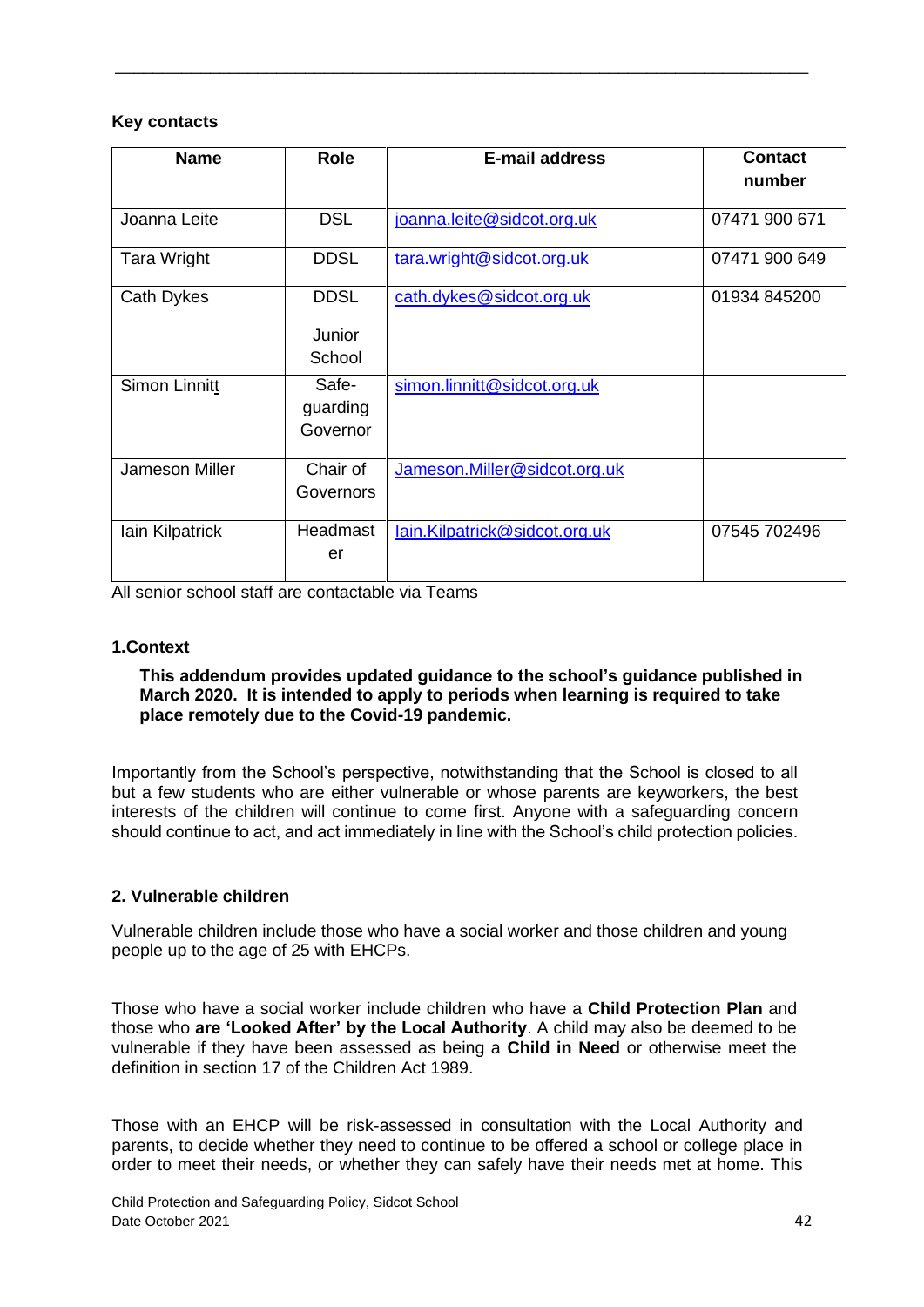could include, if necessary, carers, therapists or clinicians visiting the home to provide any essential services. Many children and young people with EHCPs can safely remain at home.

\_\_\_\_\_\_\_\_\_\_\_\_\_\_\_\_\_\_\_\_\_\_\_\_\_\_\_\_\_\_\_\_\_\_\_\_\_\_\_\_\_\_\_\_\_\_\_\_\_\_\_\_\_\_\_\_\_\_\_\_\_\_\_\_\_\_\_\_\_\_\_\_\_

Senior leaders, especially the Designated Safeguarding Lead (and Deputies) know who the School's most vulnerable children are. They are able and have the authority if they deem it appropriate to offer a place to those on the edge of receiving children's social care support to access education at school

Sidcot School will continue to work with and support children's social workers to help protect vulnerable children. This includes working with and supporting children's social workers and the local authority virtual school head (VSH) for looked-after and previously looked-after children. The lead person for this will be: Joanna Leite.

There is an expectation that vulnerable children who have a social worker will attend an education setting, so long as they do not have underlying health conditions that put them at risk. In circumstances where a parent does not want to bring their child to an education setting, and their child is considered vulnerable, the social worker and the School's safeguarding leads will explore the reasons for this directly with the parent.

Where parents are concerned about the risk of the child contracting COVID19, the School's safeguarding leads or the child's social worker will talk through these anxieties with the parent/carer following the advice set out by Public Health England.

Sidcot School will encourage our vulnerable children and young people to attend School, including remotely if needed.

## **3. Attendance monitoring**

Guidance regarding the need to complete usual day-to-day attendance processes and follow up on non-attendance will be followed as it applies. The School will take daily registers during tutor time to monitor the attendance of the students which is particularly important for safeguarding purposes. At times when the school or bubble may be closed, or if a student is isolating but not ill, they are expected to attend school via OSL. Non-attendance at OSL under these circumstances will be followed up by tutors and teachers.

Sidcot School and social workers will agree with parents/carers whether any child who is supported by social care as a 'child in need' should be attending school on site. Any nonattendance by a student who is expected to attend but does not will be followed up. The School will also follow up with any parent or carer who has arranged care at the school for their child and the child subsequently does not attend. This will be completed in line with our Child Missing Education procedures and will be followed up immediately by the DSL or DDSL and the social worker will be notified.

To support the above, we will, when communicating with parents/carers, confirm emergency contact numbers are correct and ask for any additional emergency contact numbers where they are available.

## **4. DSL**

Sidcot School shall ensure that all staff, volunteers and students have access to a trained DSL (or deputy) at all times during any period of formal closure or when students are working remotely. Staff and students are aware of how to contact them if they have a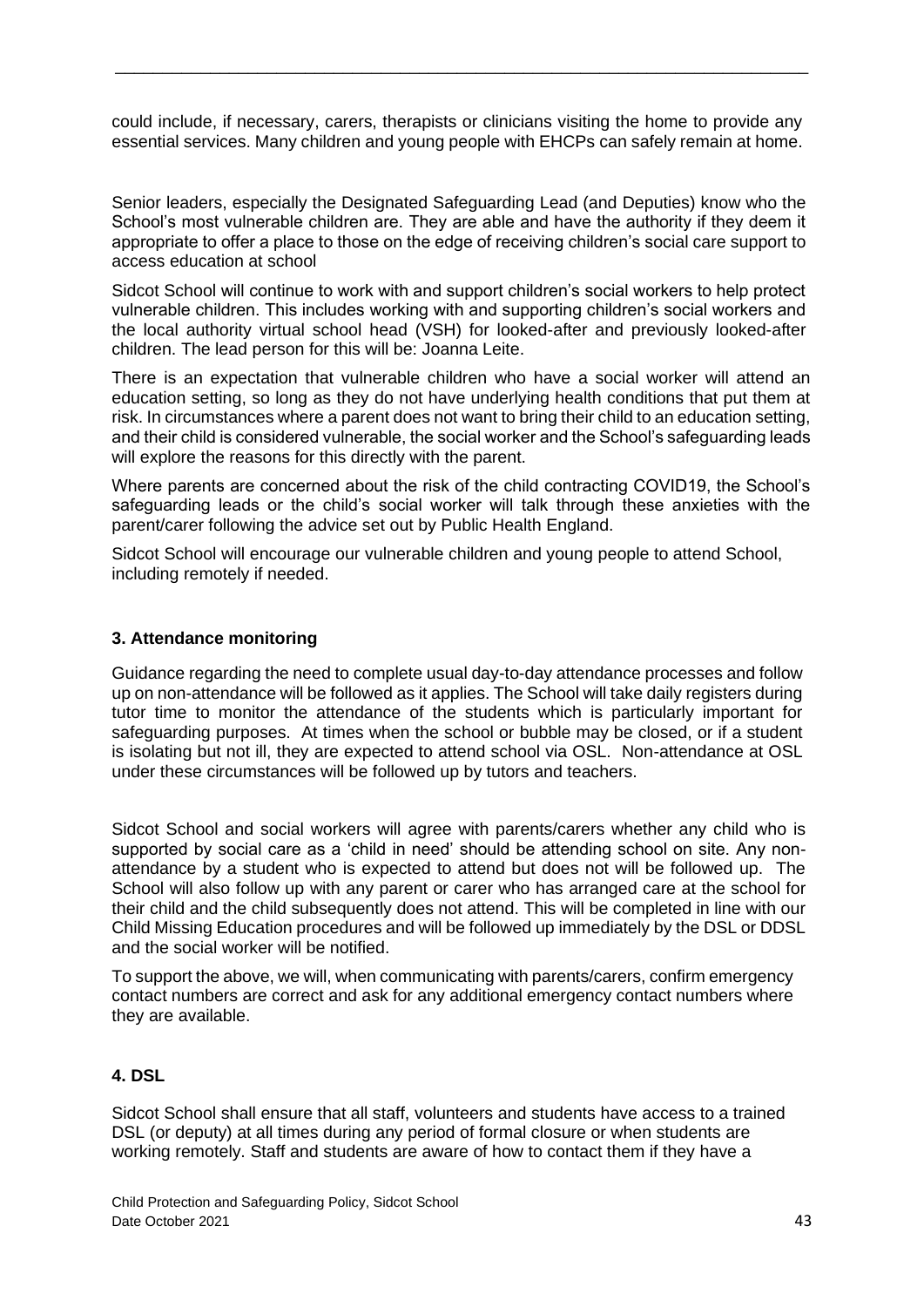concern (see key contacts on page 2 of the addendum). All staff are contactable via Micorsoft TEAMs

At Sidcot School the DSL is a resident member of staff and is therefore available on site. Both the DSL and the Senior and Junior School DDSLs will be available to be contacted via phone, email or Microsoft Teams for the duration of the school closure.

\_\_\_\_\_\_\_\_\_\_\_\_\_\_\_\_\_\_\_\_\_\_\_\_\_\_\_\_\_\_\_\_\_\_\_\_\_\_\_\_\_\_\_\_\_\_\_\_\_\_\_\_\_\_\_\_\_\_\_\_\_\_\_\_\_\_\_\_\_\_\_\_\_

In the event that there is no DSL or DDSL available (due to sickness), our school has made arrangements with the DSL trained Senior Leadership Team members to provide additional advice and support. All staff and students will be informed of this change via the school emails, tutors and Head of Year.

The DSL or Deputy will continue to engage with social workers, and attend all multiagency meetings, which can be done remotely.

## **5. Reporting a concern**

Where staff have a concern about a child, they should continue to follow the process outlined in the school's Safeguarding Policy.

All students and parents/guardians should similarly follow the processes set out in this policy wherever they have a safeguarding concern. This is particularly important when much of School life and teaching is being conducted online, where there are specific risks in connection with cyber bullying, peer abuse, online harassment and inappropriate behaviour. A concern can be reported via the OSL safeguarding page on Firefly, via email to the DSL/DDSL or on the Safeguarding page of the School's website.

**Everyone is reminded of the need to report any concern immediately and without delay.**

## **All staff have access to MyConcern to report any concerns.**

## **6. Safeguarding Training and induction**

DSL and staff training will continue as is possible.

For the period COVID-19 pandemic measures are in place, a DSL (or deputy) who has been trained will continue to be classed as a trained DSL (or deputy) even if they miss their refresher training.

Where new staff or volunteers are recruited they will continue to be provided with a safeguarding induction.

If staff are deployed from another education or children's workforce setting to the School, we will take into account the DfE supplementary guidance on safeguarding children during the COVID-19 pandemic and will accept portability as long as the current employer confirms in writing that:-

- the individual has been subject to an enhanced DBS and children's barred list check
- there are no known concerns about the individual's suitability to work with children
- there is no ongoing disciplinary investigation relating to that individual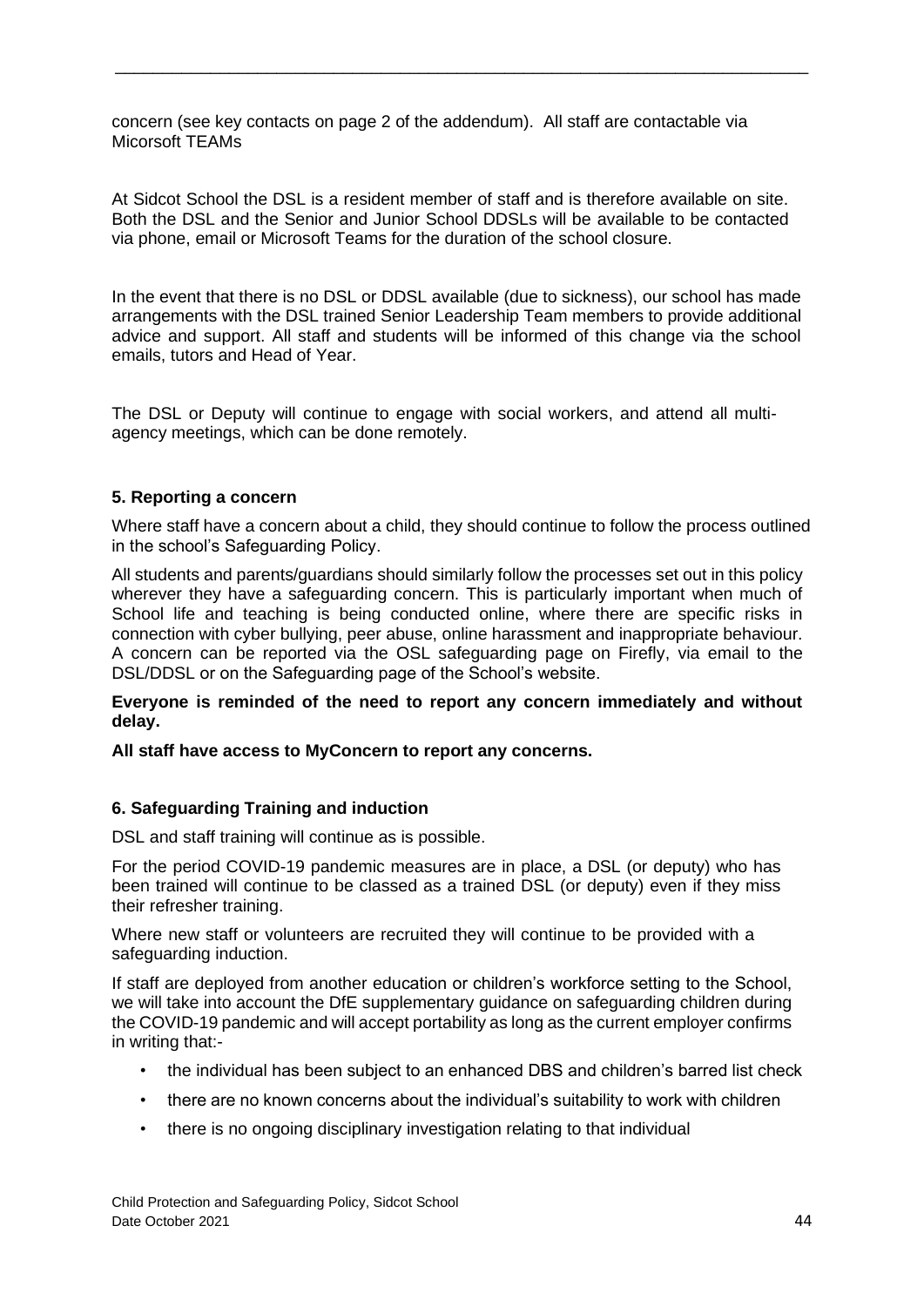Upon joining the school, they will be given an electronic copy of Sidcot School's child protection policy, confirmation of local processes and confirmation of DSL arrangements.

\_\_\_\_\_\_\_\_\_\_\_\_\_\_\_\_\_\_\_\_\_\_\_\_\_\_\_\_\_\_\_\_\_\_\_\_\_\_\_\_\_\_\_\_\_\_\_\_\_\_\_\_\_\_\_\_\_\_\_\_\_\_\_\_\_\_\_\_\_\_\_\_\_

## **7. Safer recruitment/volunteers and movement of staff**

It remains essential that people who are unsuitable are not allowed to enter the children's workforce or gain access to children. When recruiting new staff, we will continue to follow the relevant safer recruitment processes for the setting, including, as appropriate, relevant sections in part 3 of Keeping Children Safe in Education (2020) (KCSIE) and government guidance.

In response to COVID-19, the Disclosure and Barring Service (DBS) has made changes to its guidance on standard and enhanced DBS ID checking to minimise the need for face-toface contact.

Where we are utilising volunteers, we will continue to follow the checking and risk assessment process. Under no circumstances will a volunteer who has not been checked be left unsupervised or allowed to work in regulated activity.

We will continue to follow the legal duty to refer to the DBS anyone who has harmed or poses a risk of harm to a child or vulnerable adult.

We will continue to consider and make referrals to the Teaching Regulation Agency (TRA) as per KCSIE and the TRA's 'Teacher misconduct advice for making a referral'.

Whilst acknowledging the challenge of the current National emergency, it is essential from a safeguarding perspective that any school is aware, on any given day, which staff/volunteers will be in the school, and that appropriate checks have been carried out, especially for anyone engaging in regulated activity. As such, we will continue to keep the single central record (SCR)

## **8. Online safety in school**

Sidcot School will continue to provide a safe environment, including online learning which includes the use of an online filtering system. In this respect, the School has developed additional policies for online supported learning applicable to all staff and students, which is contained in School Acceptable Use Policies 12.3 and 12.4, the contents of which have been promulgated to all personnel.

Where students are using computers or their own devices in school, appropriate supervision will always be in place.

Staff will only contact students via school email addresses for both staff and student.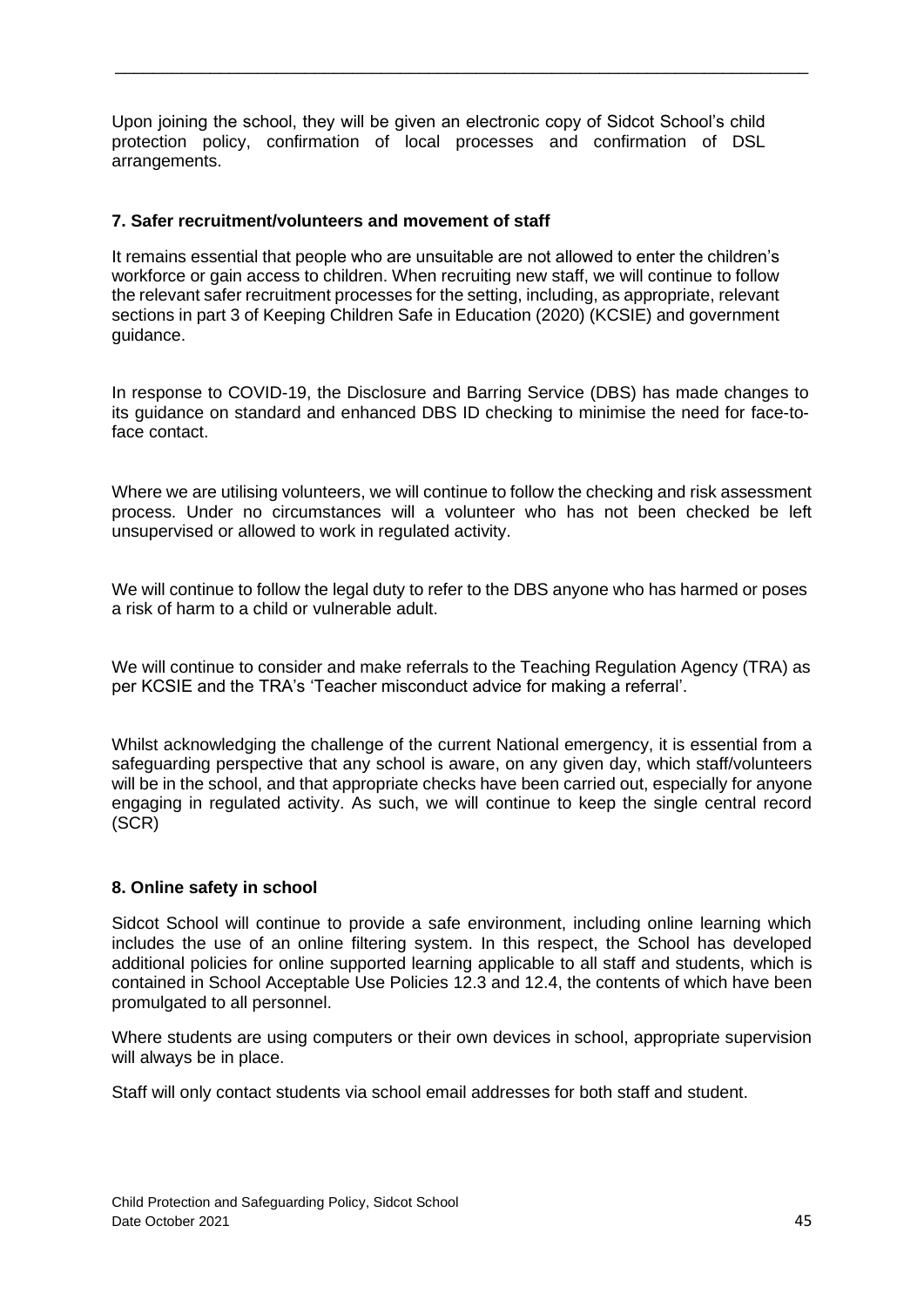## **9. Children and online safety away from school**

The School's safeguarding responsibilities remain the same irrespective of whether learning is taking place on or off site . It is essential that all staff who interact with children, including online, continue to look out for signs a child may be at risk. Any such concerns should be dealt with as per the Child Protection and Safeguarding Policy and where appropriate referrals should still be made to children's social care and, as required, the police.

\_\_\_\_\_\_\_\_\_\_\_\_\_\_\_\_\_\_\_\_\_\_\_\_\_\_\_\_\_\_\_\_\_\_\_\_\_\_\_\_\_\_\_\_\_\_\_\_\_\_\_\_\_\_\_\_\_\_\_\_\_\_\_\_\_\_\_\_\_\_\_\_\_

Sidcot School will ensure that any use of online learning tools and systems is in line with privacy and data protection/GDPR requirements.

Where the School intends to deliver any virtual lessons, for example via Microsoft Teams audio or video function the school will be mindful of the following, as outlined in the Acceptable Use Policy for both staff and students:

- Staff will teach their classes (audio/video) online via Microsoft Teams.
- All lessons will be timetabled (where and when possible in their designated timetabled slots) and approved by the Head of Department/Faculty and the Senior Management Team. Online lessons (audio/video) will be logged on a centralised timetable that can be accessed by staff, students and parents via Firefly.
- All students must be invited to their online audio/video lessons through Teams so that it appears on their Teams calendar.
- If a student requests an online audio/video 1:1 meeting, the teacher will invite the student to the meeting through Teams so that there is a log of the meeting taking place. Such meetings must be recorded.
- All video/audio lessons (group or 1:1) and tutor sessions on Microsoft Teams will be recorded by the teacher/tutor (refer to the 'How to' guide). The teacher must remember to tell the students the lesson will be recorded. The video may be shared with other students in the class who have not been able to attend the timetabled lesson, but will not be used for any other purpose without prior consent. The recording will not be used to monitor teaching.
- The Heads of Faculties and the Senior Management Team will be able to virtually join such lessons, and otherwise consider whether in any particular circumstances (specifically, for safeguarding reasons) it would be appropriate or sensible to include a colleague in the lesson.
- For 1:1 lessons, the lessons must
	- o Be notified in advance to line managers and recorded on the centralised timetable in bold and italics.
	- o Be recorded (this is for staff and students' safety; the recording will not be used to monitor teaching) – The student will be told that the lesson will be recorded.
	- o Parents must be informed by the school of when audio/video 1:1 OSL lessons are taking place.
- All lessons must be monitored by the staff member with online safety and safeguarding considerations firmly in mind, given the additional risks associated with online teaching. Staff shall consider bringing a lesson to an early close if there are any material safeguarding concerns which arise during the lesson. Please refer to Policy 2.1 in connection with reporting safeguarding concerns.
- All sites visited to aid the learning of the students must be taken from approved Schemes of Work.

Child Protection and Safeguarding Policy, Sidcot School Date October 2021 46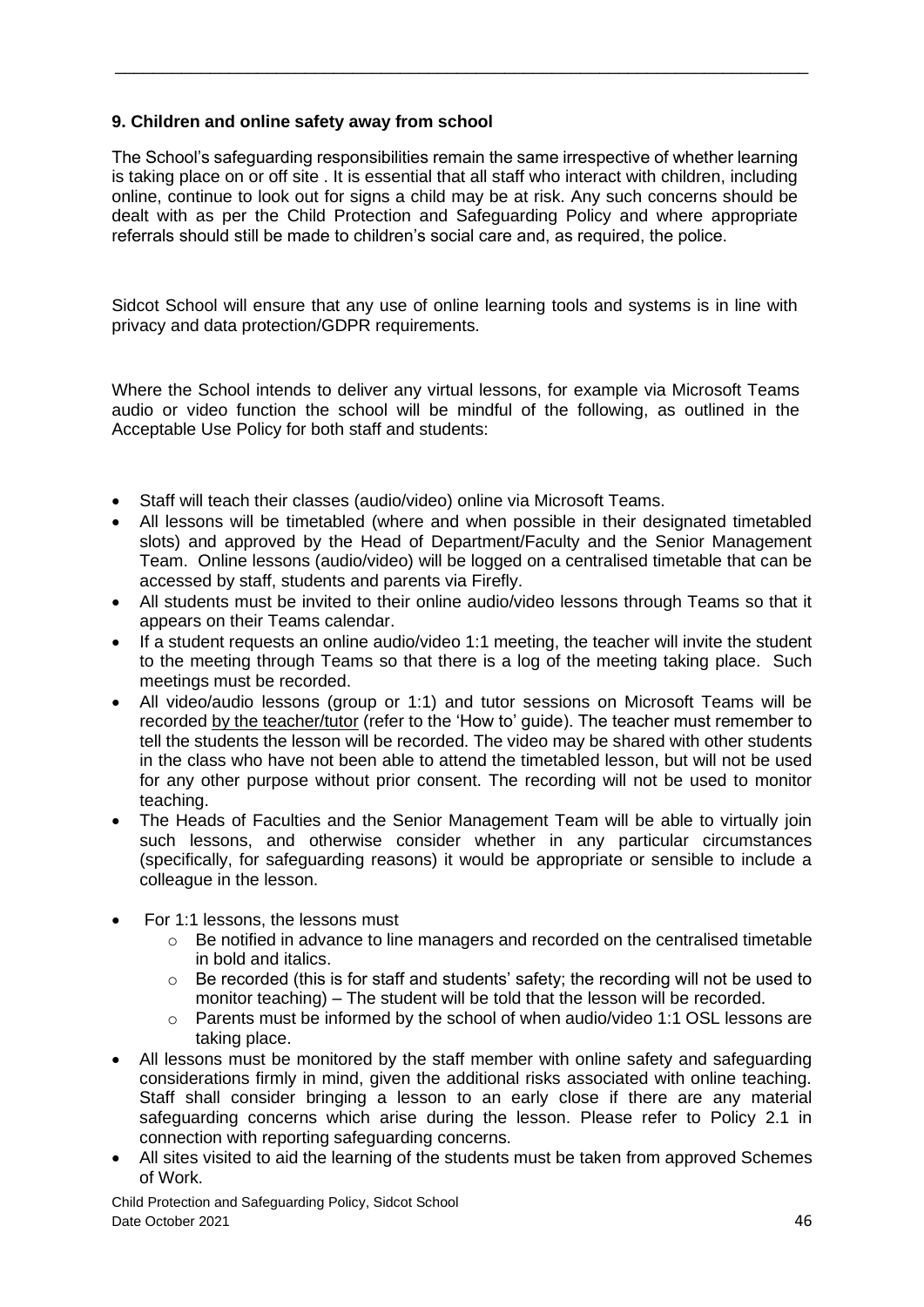• Staff should use communications with parents/guardians and students to reinforce the importance of staying safe online and ensure that they are clear on how to report concerns to the School.

\_\_\_\_\_\_\_\_\_\_\_\_\_\_\_\_\_\_\_\_\_\_\_\_\_\_\_\_\_\_\_\_\_\_\_\_\_\_\_\_\_\_\_\_\_\_\_\_\_\_\_\_\_\_\_\_\_\_\_\_\_\_\_\_\_\_\_\_\_\_\_\_\_

- Staff and students must be in a suitable workspace i.e. sitting at a desk/table with their background blurred/set on an image through the background feature on Teams.
- Online learning shall take place be in a room where parents can easily see what the student is working on. Students should not be sitting on beds.
- Staff and students must wear suitable clothing, as should anyone else in the household. Suitable clothing items should match the smart/casual clothing outlined in the Blue Book.
- Behaviour/Language must be "classroom standard", that is to say professional and appropriate, including any family members in the background.
- Staff must remind students at the start of all online lessons, of the above **if a student(s) does not comply, the teacher will remove them from the lesson if in a group lesson, or terminate the lesson if in a 1:1 lesson**
- For Junior School students video links and feedback on work should be via a parents' email address, group emails should use BCC to protect email identity.
- Staff will inform any parent who does not wish for their child to take part in audio/video lessons, that they must inform the Heads of Faculties/Departments.
- Staff must keep in mind privacy and data protection/GDPR requirements and report any concerns to the School's Data Protection Officer, James Russell.
- If staff have a concern, they will use the normal safeguarding process or call the DSL / DDSL directly

DSL, Joanna Leite: 07471 900 671

DDSL, Tara Wright: Contact via Teams

## **10. Supporting children not in school**

We are committed to ensuring the safety and wellbeing of all our Children and Young People.

**All students have the option to report any safeguarding concern, using the school's Online Supported Learning platform (via Teams). This consists of a specifically designed concern form that, once submitted, will be forwarded to the DSL and DDSL. Training on how to access this form is provided by tutors.** 

Where the DSL and safeguarding team has identified a child to be on the edge of social care support, or who would normally receive pastoral-type support in school, they will continue to receive such support through the tutors, Heads of Year, school counsellor, Assistant Head (Pastoral Care and Wellbeing) and the Deputy Head (Pastoral), and appropriate communication with the student's family will continue.

Any pastoral and wellbeing concerns will continue to be recorded on MyConcern.

Any students causing concern will be discussed weekly by the Pastoral Team and where significant safeguarding concerns arise, the DSL will consider any referrals as appropriate.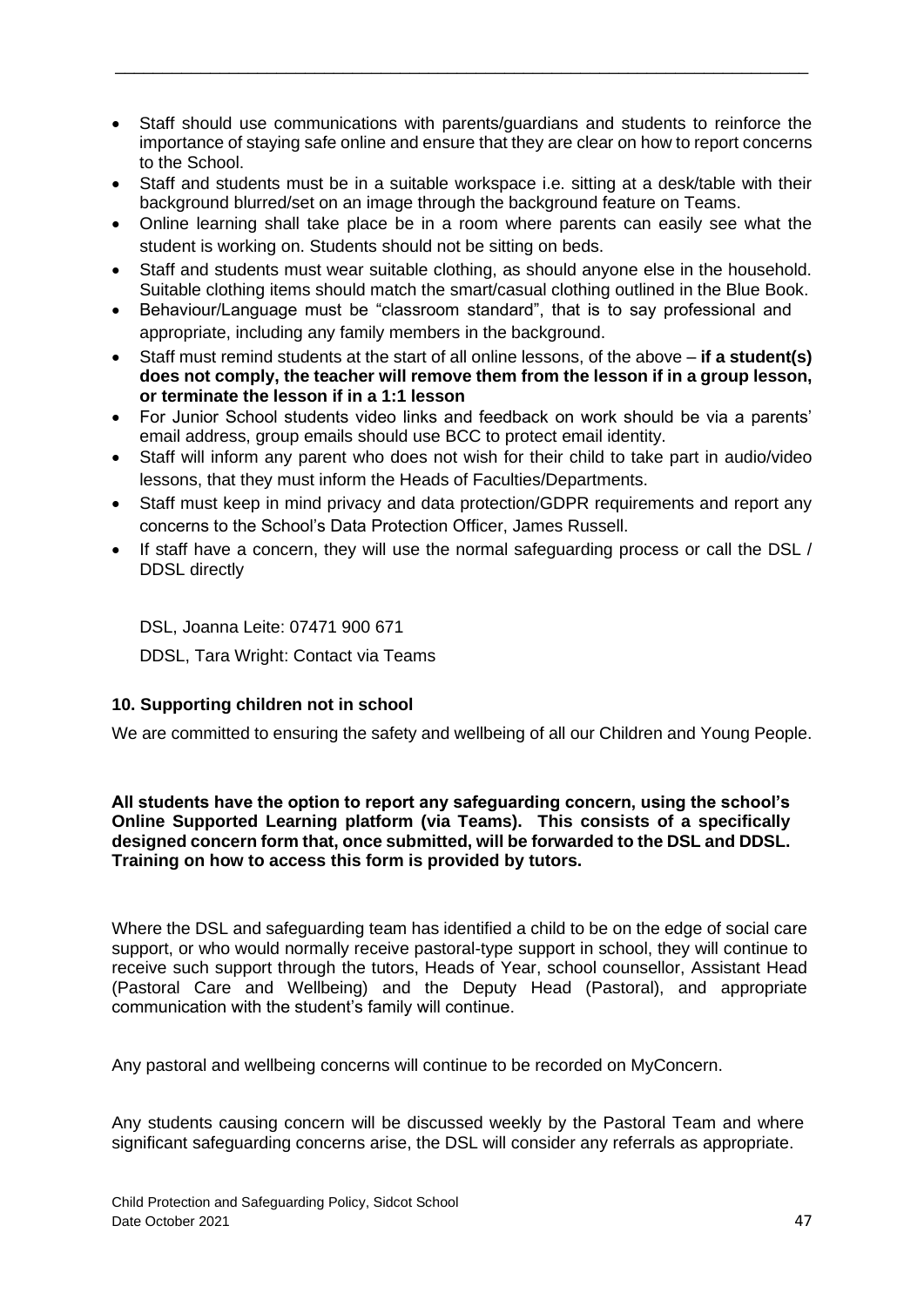Sidcot School also recognises that family circumstances can change quickly during this challenging time and therefore new families may become vulnerable or in need of support. The school continues to invite parents to share concerns so that we can provide appropriate support which can include remote contact, phone contact, door-step visits - which will be recorded.

\_\_\_\_\_\_\_\_\_\_\_\_\_\_\_\_\_\_\_\_\_\_\_\_\_\_\_\_\_\_\_\_\_\_\_\_\_\_\_\_\_\_\_\_\_\_\_\_\_\_\_\_\_\_\_\_\_\_\_\_\_\_\_\_\_\_\_\_\_\_\_\_\_

We will also ensure that families are aware of how they may contact our pastoral care/ safeguarding team for support. This will be via the information page on the Online Supported Learning Firefly page.

The School will share safeguarding and pastoral support messages on its website and social media pages. We recognise that school is a protective factor for children and young people, and the current circumstances can affect the mental health of students and their parents/carers. We will take this into consideration when providing work. Students will continue to have access to individual support via their tutors as well as the option to self-refer to the school counsellor for confidential Mental Health advice. Parents are also invited to get in touch with the Pastoral Team with any questions or concerns they might have about their child(ren). Students are expected to be in daily contact with their tutors at a specified time.

As a school we will ensure that where we care for children of critical workers and vulnerable children on site, appropriate support is in place for them. This will be bespoke to each child and where appropriate recorded as per the usual processes.

## **11. Peer on Peer Abuse**

Our School recognises that during a closure a revised process may be required for managing any report of such abuse and supporting victims**.** Students have been advised to report any safeguarding concern, using the school's Online Supported Learning platform.

Where the School receives a report of peer on peer abuse, it will follow the principles as set out in part 5 of KCSIE and those outlined within the School's Child Protection Policy.

The School will listen and work with the young person, parents/carers and any multi-agency partner required to ensure the safety and security of that young person.

Concerns and actions must be recorded and appropriate referrals made as per the usual processes.

## **12. Children moving school**

For any student who leaves Sidcot School to be educated in another setting, it is the responsibility of Sidcot School to provide the receiving school with any relevant welfare and child protection information, having appropriate regard to data protection legislation. This will be especially important where children are vulnerable and during any time of online supported learning, when children will be less "visible." The usual processes will apply.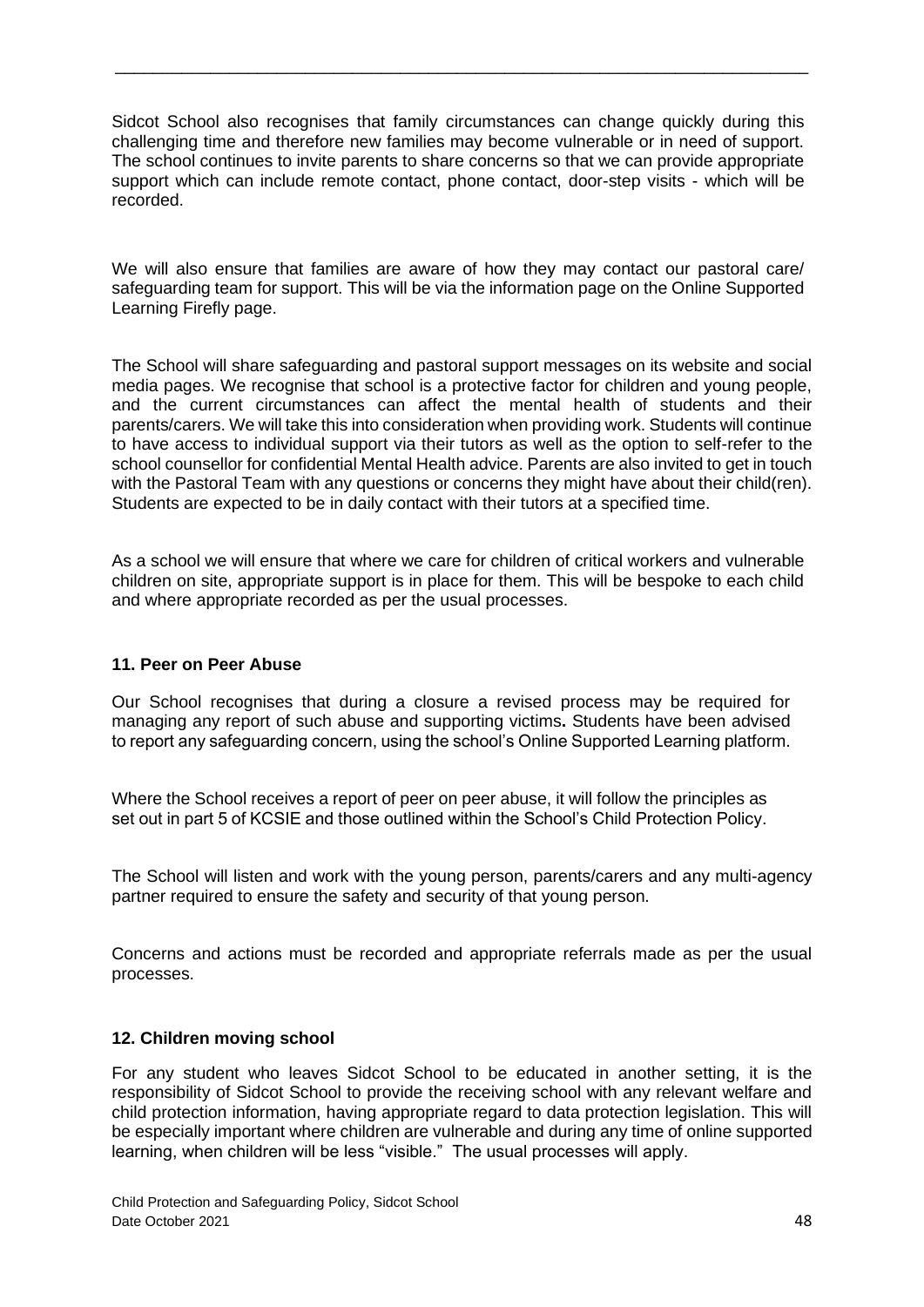## **13. Hybrid Learning**

There may be occasions when the school is open but a child has to stay at home and isolate for reasons related to Covid-19. If the child is well enough to study from home during a period of isolation, they are invited to join their lesson online by their Class teacher. This hybrid style of learning allows students to continue with their education from home. Any student participating in hybrid learning should follow the guidelines set out above. If a staff member has a concern about a child who is studying from home, this concern should be shared with the DSL or Deputy DSL and recorded using MyConcern. If a child does not return to school after a ten day isolation period, the school should follow the procedures set out in the Attendance Register Policy (6.3).